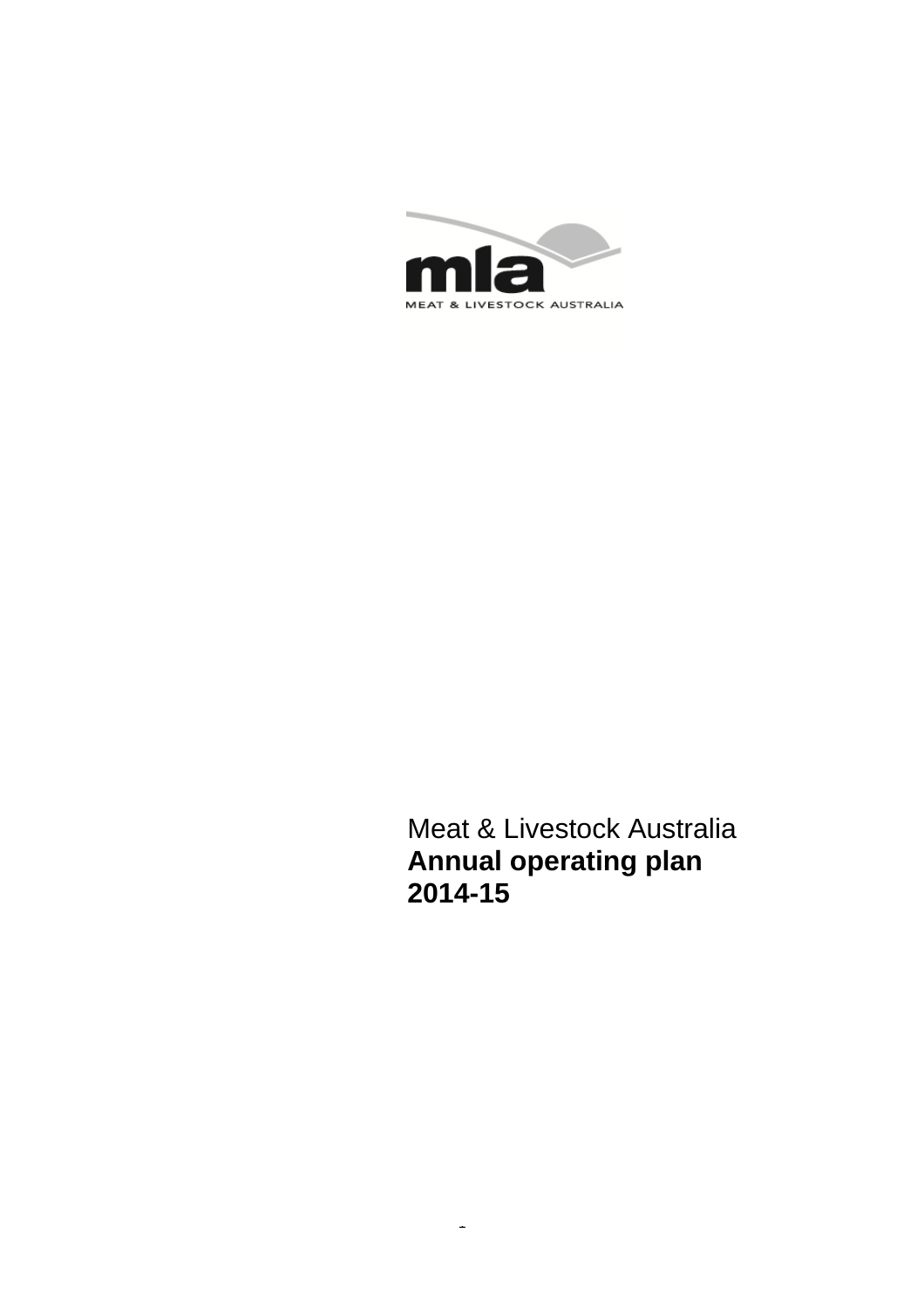#### **Contents**

|     | Maintaining and improving market access                                                 |  |  |  |  |  |
|-----|-----------------------------------------------------------------------------------------|--|--|--|--|--|
| 1.1 |                                                                                         |  |  |  |  |  |
| 1.2 | Support industry and government to maintain and liberalise world meat markets           |  |  |  |  |  |
| 1.3 | Maximise market options for producers and exporters in the livestock export market  9   |  |  |  |  |  |
|     | <b>Growing demand</b>                                                                   |  |  |  |  |  |
| 2.1 | Develop practices and drive programs that help industry deliver consistent and          |  |  |  |  |  |
| 2.2 |                                                                                         |  |  |  |  |  |
| 2.3 |                                                                                         |  |  |  |  |  |
| 2.4 |                                                                                         |  |  |  |  |  |
| 2.5 |                                                                                         |  |  |  |  |  |
| 2.6 |                                                                                         |  |  |  |  |  |
| 2.7 |                                                                                         |  |  |  |  |  |
|     | Increasing productivity across the supply chain                                         |  |  |  |  |  |
| 3.1 |                                                                                         |  |  |  |  |  |
| 3.2 | Identify and deliver opportunities to increase off-farm productivity and capability  25 |  |  |  |  |  |
| 3.3 |                                                                                         |  |  |  |  |  |

4.3 Provide industry with solutions to meet high standards of animal welfare without reducing productivity levels ……………………………………………………………………… 34

4.1 Support on-farm environmental sustainability …………………………………………………. 31 4.2 Support off-farm environmental sustainability …………………………………………………. 32

3.4 Support industry to improve animal health and biosecurity …………………………………… 28 3.5 Increase producer engagement with MLA tools and information to support productivity ….. 29

- 4.4 Support industry's effective engagement with the community …………………………………………… 35
- 4.5 Develop sustainable innovation capability within the industry and its service providers ….. 37

# **Supporting imperatives**

**Supporting industry integrity and sustainability**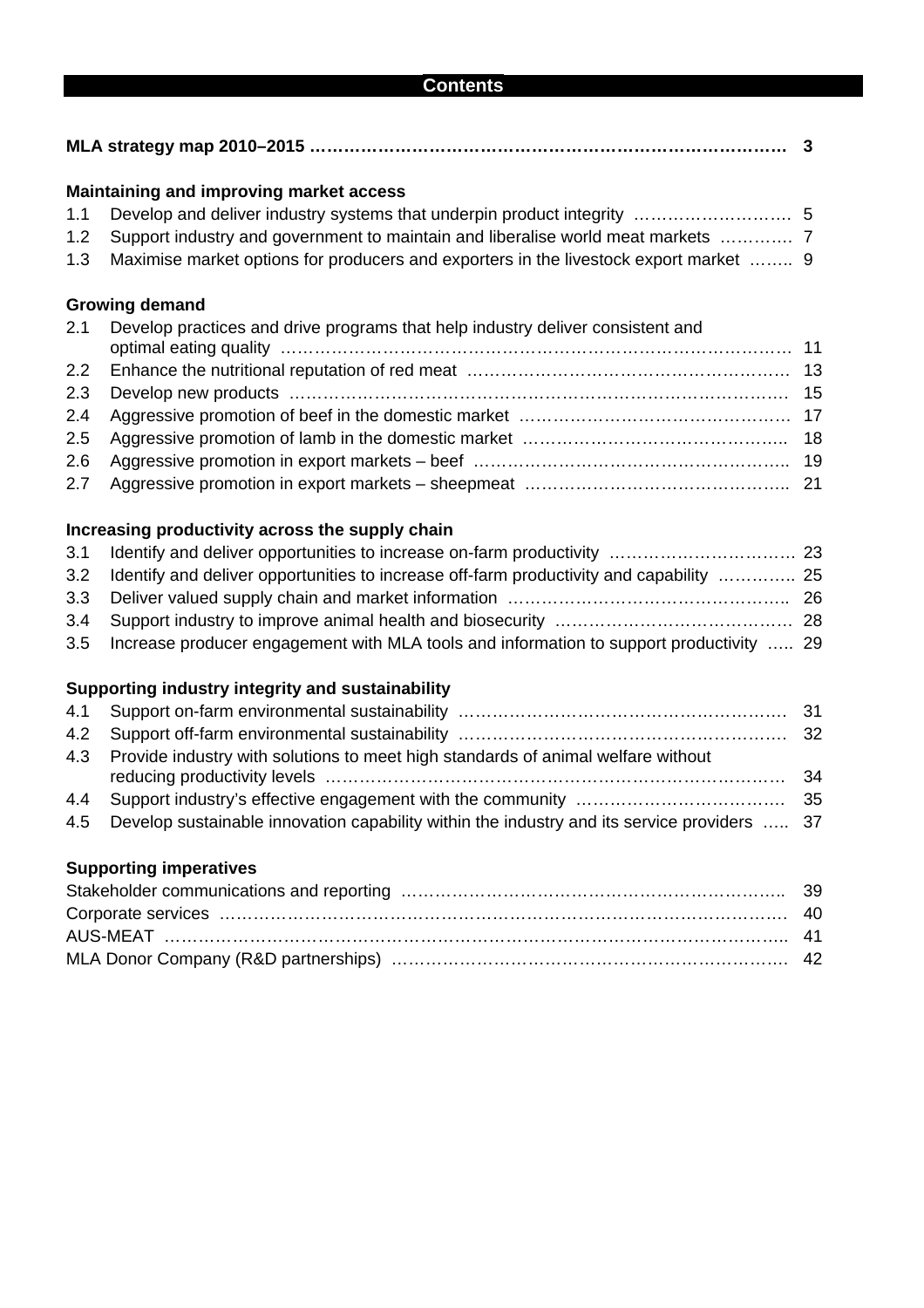#### **MLA priority alignment**

MLA imperatives, Australian Government research priorities and *Meat industry strategic plan 2010–2015* (MISP) strategic themes.

#### **Imperative 1: Improving market access**

#### Guided by

- **Australian Government** National research priorities: • Promoting and maintaining good health
	- · Safeguarding Australia

#### Rural research priorities: • Productivity and adding value

- · Supply chain and markets
- · Biosecurity

#### MISP 2010-2015 **Strategic themes:**

- Market access
- Marketing and promotion
- Economics and infrastructure

## **Imperative 2: Growing demand**

#### Guided by

# National research priorities:

- **Australian Government Rural research priorities:**
- Promoting and maintaining good health

- Productivity and adding value
- Supply chain and markets
- Innovation skills
- Technology

#### MISP 2010-2015 strategic themes:

- Marketing and promotion
- Innovation
- Imperative 3: Increasing productivity across the supply chain

#### Guided by

#### **Australian Government Rural research priorities:**

National research priorities: • An environmentally sustainable

• Frontier technologies for building

and transforming Australian

• Promoting and maintaining

· Safeguarding Australia

Australia

good health

industries

- · Natural resource management • Productivity and adding value
	- Supply chain and markets
	- Biosecurity
	- Innovation skills
	- Technology
- MISP 2010-2015 strategic themes:
- · Our people
- Innovation
- Economics and infrastructure
- Imperative 4: Promoting industry integrity and sustainability

#### **Guided by**

#### **Australian Government**

- National research priorities: • An environmentally sustainable Australia
	- Frontier technologies for building and transforming Australian

- · Natural resource management • Climate variability and climate change
- industries

#### • Innovation skills

• Technology

#### MISP 2010-2015

- strategic themes
- Environment and ethics
- Our industry
- Innovation

# **Rural research priorities:**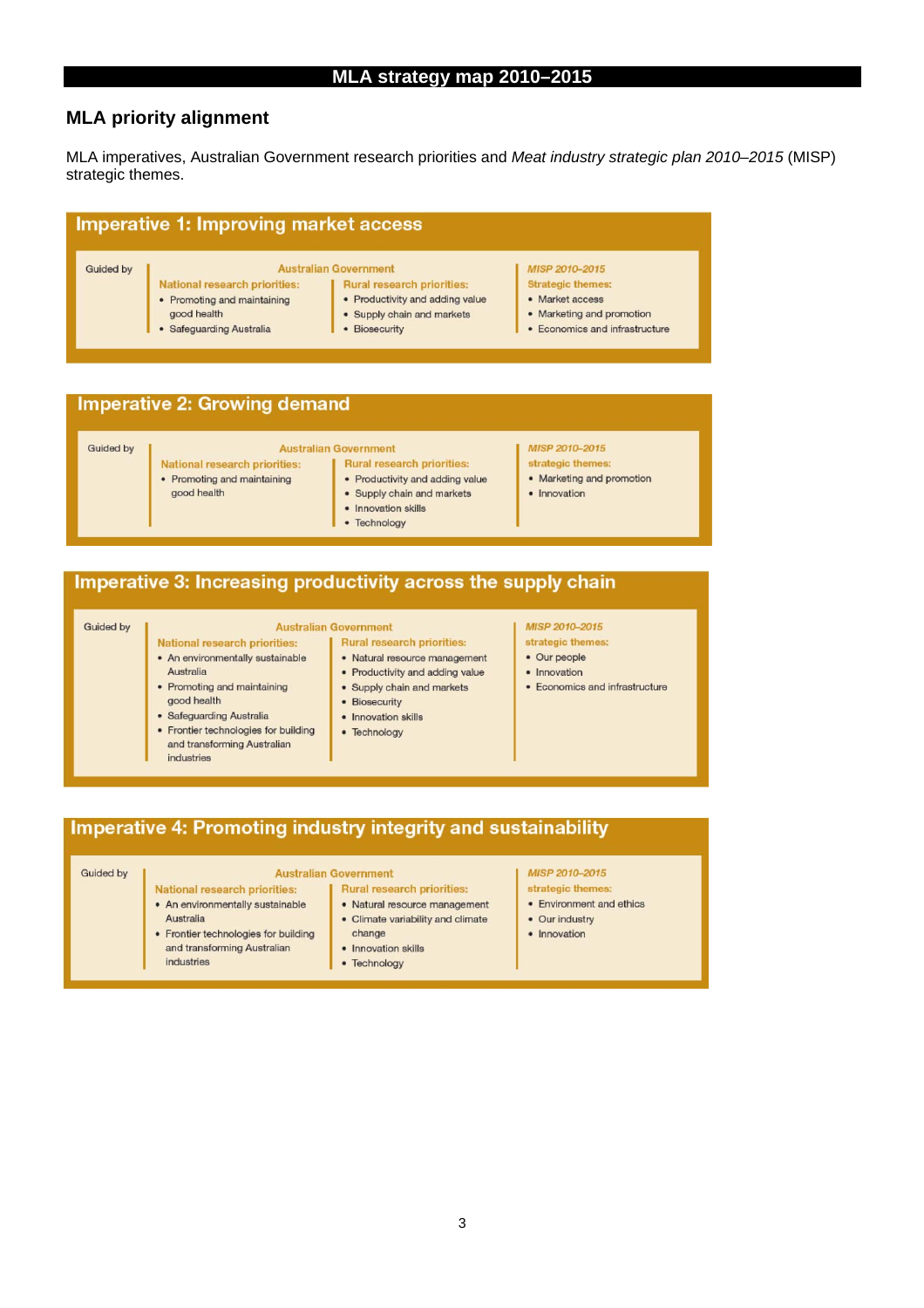# **Australian Government rural research priorities and MISP strategic themes**

|                                        | Meat Industry Strategic Plan 2010-2015 strategic themes                                                                               |
|----------------------------------------|---------------------------------------------------------------------------------------------------------------------------------------|
| <b>Environment and ethics</b>          | Promote ethical and responsible custodianship of the environment, animal welfare and resources used in<br>the production of red meat  |
| <b>Market access</b>                   | Maximise, in partnership with government, effective trade facilitation                                                                |
| Our industry                           | Promote a single co-ordinated voice for our industry to reshape and reinvigorate relationships within<br>industry and with Government |
| Our people                             | Develop and retain motivated and appropriately skilled people for our industry                                                        |
| Innovation                             | Increase competitiveness and profitability through innovation                                                                         |
| <b>Marketing and promotion</b>         | Focus on the consumer to continue to achieve profitable growth in demand for Australian red-meat and<br>livestock products            |
| <b>Economics and</b><br>infrastructure | Foster economic reform and infrastructure investment to enhance the capabilities of our industry                                      |

| <b>Australian Government rural research priorities</b> |                                                                                                                                                                                                                |                                                                                                                                                                                                                                                                                                                                                                                                                                                                                                                                                                                      |  |  |  |  |  |  |  |
|--------------------------------------------------------|----------------------------------------------------------------------------------------------------------------------------------------------------------------------------------------------------------------|--------------------------------------------------------------------------------------------------------------------------------------------------------------------------------------------------------------------------------------------------------------------------------------------------------------------------------------------------------------------------------------------------------------------------------------------------------------------------------------------------------------------------------------------------------------------------------------|--|--|--|--|--|--|--|
| <b>Priority</b>                                        | Objective                                                                                                                                                                                                      | <b>Focus</b>                                                                                                                                                                                                                                                                                                                                                                                                                                                                                                                                                                         |  |  |  |  |  |  |  |
| Productivity<br>and adding<br>value                    | Improve the productivity and<br>profitability of existing industries<br>and support the development of<br>viable new industries                                                                                | Ongoing research is required to improve the productivity and profitability of Australia's<br>existing agriculture, fisheries, forestry and food industries and to support the<br>establishment of viable new industries and products. This must be complemented by<br>research to develop high value products which can better exploit Australia's<br>comparative advantages.                                                                                                                                                                                                        |  |  |  |  |  |  |  |
| Supply chain<br>and markets                            | Better understand and respond<br>to domestic and international<br>market and consumer<br>requirements and improve the<br>flow of such information through<br>the whole supply chain,<br>including to consumers | Providing markets and consumers with goods that are safe and meet customer<br>requirements is essential to the long term competitiveness of Australia's agriculture,<br>fisheries, forestry and food industries. High quality information regarding market and<br>consumer requirements should be appropriately distributed through the supply chain<br>to ensure producers can effectively respond to market requirements. Effectively<br>servicing the information needs of consumers is also vital to gain and retain markets.                                                    |  |  |  |  |  |  |  |
| <b>Natural</b><br>resource<br>management               | Support effective management<br>of Australia's natural resources<br>to ensure primary industries are<br>both economically and<br>environmentally sustainable                                                   | Australia's fragile environment and limited natural resources require innovation in<br>primary industries to ensure natural resources are used sustainability. Land<br>degradation, water management and biodiversity losses are significant challenges to<br>current and future productivity.                                                                                                                                                                                                                                                                                       |  |  |  |  |  |  |  |
| <b>Climate</b><br>variability and<br>climate<br>change | Build resilience to climate<br>variability and adapt to and<br>mitigate the effects of climate<br>change                                                                                                       | Climate variability and climate change pose significant challenges for Australia's<br>primary industries and regional economies. The National Agriculture and Climate<br>Change Action Plan (2006-09), agreed to by Australian governments, highlights<br>threats posed by increased climate variability and climate change and measures<br>needed to mitigate and build resilience to this threat.                                                                                                                                                                                  |  |  |  |  |  |  |  |
| <b>Biosecurity</b>                                     | Protect Australia's community,<br>primary industries and<br>environment from biosecurity<br>threats                                                                                                            | Effective prevention, control or eradication of pests and diseases of concern<br>(including vertebrate pests and weeds) is vital to the security and health of the<br>Australian community, the productivity and sustainability of primary industries and<br>Australia's terrestrial, fresh water and marine environments. Pests and diseases also<br>impede the access of Australian products to international markets. A number of<br>countries are tightening their biosecurity requirements and requiring sophisticated<br>technical justification for risk management measures. |  |  |  |  |  |  |  |
|                                                        |                                                                                                                                                                                                                | <b>Supporting the priorities</b>                                                                                                                                                                                                                                                                                                                                                                                                                                                                                                                                                     |  |  |  |  |  |  |  |
| <b>Innovation</b><br>skills                            | Improve the skills to undertake<br>research and apply its findings                                                                                                                                             | The skills of Australia's research providers and the ability of producers to innovate<br>and adopt the products of research are fundamental to the profitability,<br>competitiveness and sustainability of Australia's agriculture, fisheries, forestry and<br>food industries. Strong collaboration between all players in the Australian research<br>and innovation system is essential for the sector's effectiveness and efficiency.<br>Improving skills to undertake research and to apply research findings is a critical<br>element of the research and development effort.   |  |  |  |  |  |  |  |
| <b>Technology</b>                                      | Promote the development and<br>application of new and existing<br>technologies                                                                                                                                 | Advances in existing technologies and adoption of new technologies are important in<br>addressing the challenges faced by agriculture, fisheries, forestry and food industries<br>and regional communities. Continued investment in these areas is essential to the<br>effectiveness of research and innovation for the sector.                                                                                                                                                                                                                                                      |  |  |  |  |  |  |  |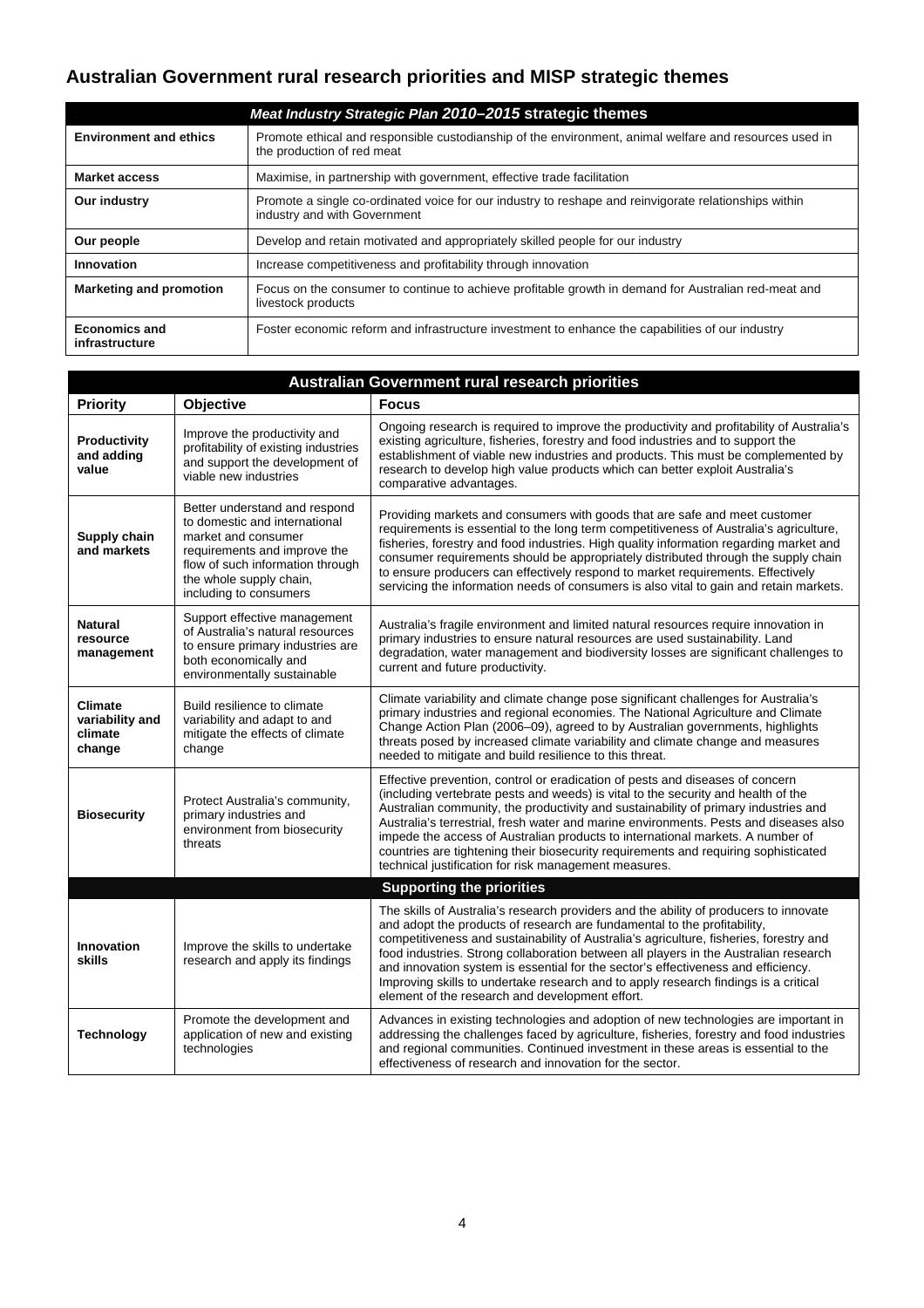# **1. Maintaining and improving market access**

# **1.1 Develop and deliver industry systems that underpin product integrity**

Australia enjoys unparalleled access to world meat markets due to its favourable disease status and world class food safety and integrity systems. Continued work is required in these areas to ensure ongoing leadership through R&D activities to keep Australia at the forefront of developments and investments in maintaining existing systems. In the area of food safety and integrity, MLA will continue to invest in the maintenance of the NLIS database and LPA systems; develop tools and systems for managing food safety based on innovative science; and support the development of integrity systems that respond to customers' ever changing needs.

| <b>Strategy</b>                                                                       | <b>Key initiatives</b>                                                                                                                                                                               | 2013-14<br>budget | 2014-15<br>budget |
|---------------------------------------------------------------------------------------|------------------------------------------------------------------------------------------------------------------------------------------------------------------------------------------------------|-------------------|-------------------|
| 1. Conduct scientific                                                                 | Maintain safety and integrity aspects of product<br>1.                                                                                                                                               | 1,000             | 996               |
| research to ensure<br>food safety systems<br>are at the leading                       | 2.<br>Develop new techniques for delivering safe and<br>wholesome product                                                                                                                            | 522               | 522               |
| edge of knowledge<br>and practice                                                     | 3.<br>Monitor developments and develop initiatives in<br>biotechnology                                                                                                                               | 50                | 50                |
|                                                                                       | Develop risk-based post mortem inspection systems for<br>4.<br>animal health surveillance, and assessment of product<br>safety and suitability                                                       | 500               | 340               |
|                                                                                       | 5.<br>Respond to market expectations for scientific<br>information on the safety of red meat products                                                                                                | 200               | 196               |
| 2. Develop and<br>implement appropriate<br>meat and livestock<br>traceability systems | Ensure that NLIS Ltd has the capability to deliver<br>1.<br>database and support services to enable industry to<br>meet the national traceability standards                                          | 5,316             | 5,766             |
| 3. Support the<br>development and<br>uptake of food safety<br>and quality assurance   | 1.<br>Deliver programs that underpin the integrity of the<br>Australian red meat and livestock industry, including<br>supporting the LPA program, producer education and<br>communication strategies | 1,310             | 1,330             |
| systems by all sectors<br>of the red meat supply<br>chain                             | 2.<br>Provide secretariat services to SAFEMEAT and develop<br>effective industry safety/issues management strategies                                                                                 | 480               | 480               |
|                                                                                       | 3.<br>Contribute to the development and implementation of<br>new food safety systems                                                                                                                 | 176               | 176               |
| AMPC managed<br>9.<br>initiatives                                                     | AMPC funded and managed initiatives in alignment<br>1.<br>with strategic direction outlined on this page                                                                                             |                   | 1,028             |
|                                                                                       |                                                                                                                                                                                                      | 9,554             | 10,884            |

#### **Key milestones**

Satisfaction rating of MLA's food safety activities by industry (processors and AMIC) at more than 85 per cent

All user and third party software interfaces completed as part of ongoing NLIS database refresh project

• Industry-wide roll-out of the central web-based electronic National Vendor Declaration database completed by June 2015

Gap analysis of through chain assurance programs completed by September 2014

Future funding model for SAFEMEAT programs endorsed by industry by April 2015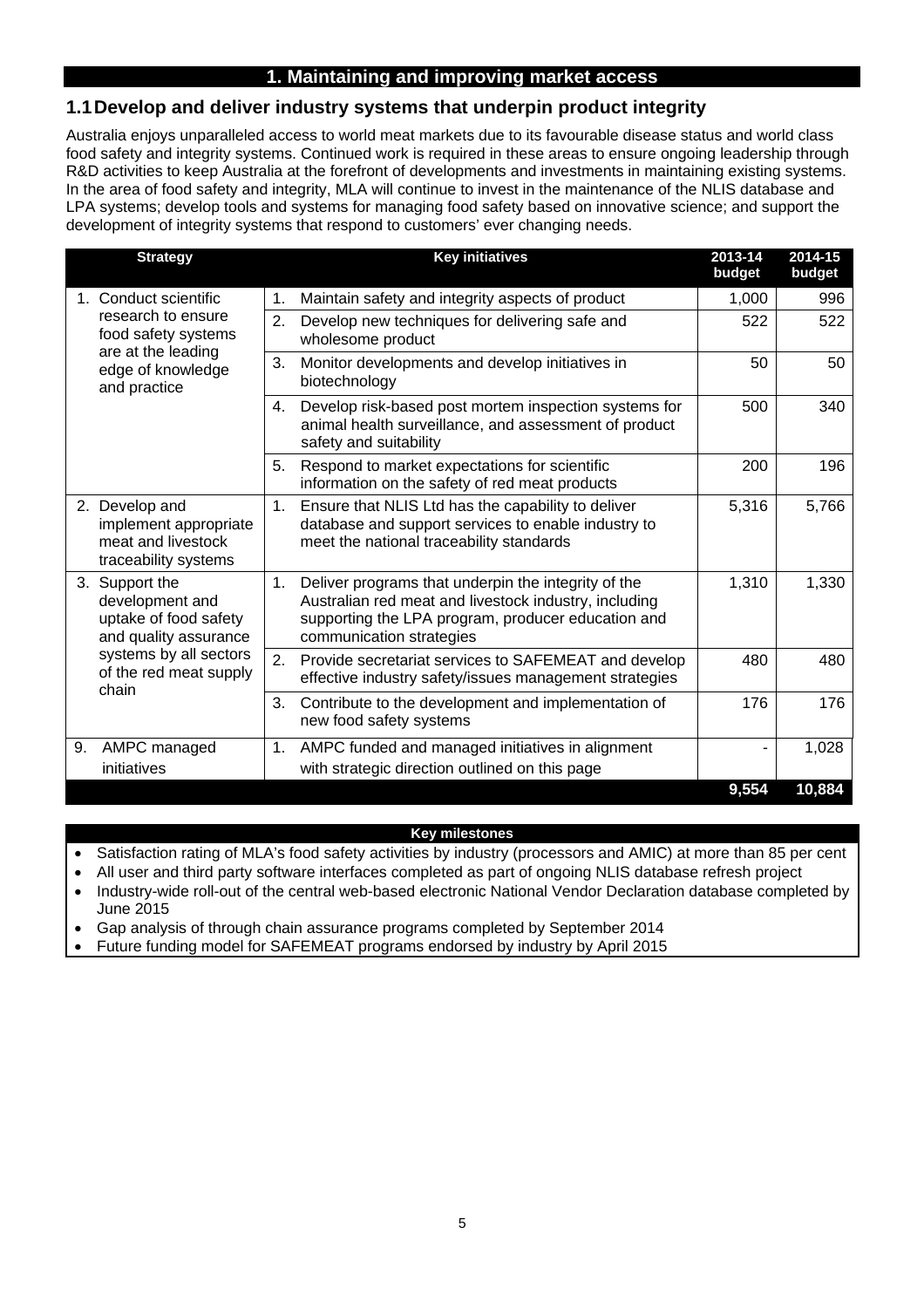| <b>Sector</b>          |              | 2013-14 |       | <b>Totals</b>           |       |       |        |
|------------------------|--------------|---------|-------|-------------------------|-------|-------|--------|
|                        |              | budget  | 1     | $\overline{\mathbf{2}}$ | 3     | 9     |        |
| Mutton                 | R.           | 53      | 14    | 33                      | 6     |       | 53     |
|                        | M            | 92      |       | 74                      | 18    |       | 92     |
| Lamb                   | R            | 466     | 133   | 292                     | 39    |       | 464    |
|                        | M            | 800     |       | 533                     | 267   |       | 800    |
| <b>Grassfed Cattle</b> | R            | 522     | 292   | 55                      | 87    |       | 434    |
|                        | M            | 1,350   |       | 2,282                   | 487   |       | 2,769  |
| <b>Grainfed Cattle</b> | R            | 75      | 52    |                         | 22    |       | 74     |
|                        | M            | 517     |       | 945                     | 143   |       | 1,088  |
| Processor              | R            | 1,176   | 561   | 500                     | 112   | 514   | 1,687  |
|                        | M            | 533     |       | 144                     | 389   |       | 533    |
| Goat                   | R            | 9       |       |                         | 9     |       | 9      |
|                        | M            | 84      |       | 28                      | 56    |       | 84     |
| Livestock export       | R            | 16      |       |                         | 16    |       | 16     |
|                        | M            | 18      |       |                         | 18    |       | 18     |
| External               | M            | 1,526   |       |                         | 26    |       | 26     |
| Government             | $\mathsf{R}$ | 2,317   | 1,052 | 880                     | 291   | 514   | 2,737  |
| <b>Subtotal</b>        | R            | 4,634   | 2,104 | 1,760                   | 582   | 1,028 | 5,474  |
| <b>Subtotal</b>        | M            | 4,920   |       | 4,006                   | 1,404 |       | 5,410  |
| <b>TOTAL</b>           |              | 9,554   | 2,104 | 5,766                   | 1,986 | 1,028 | 10,884 |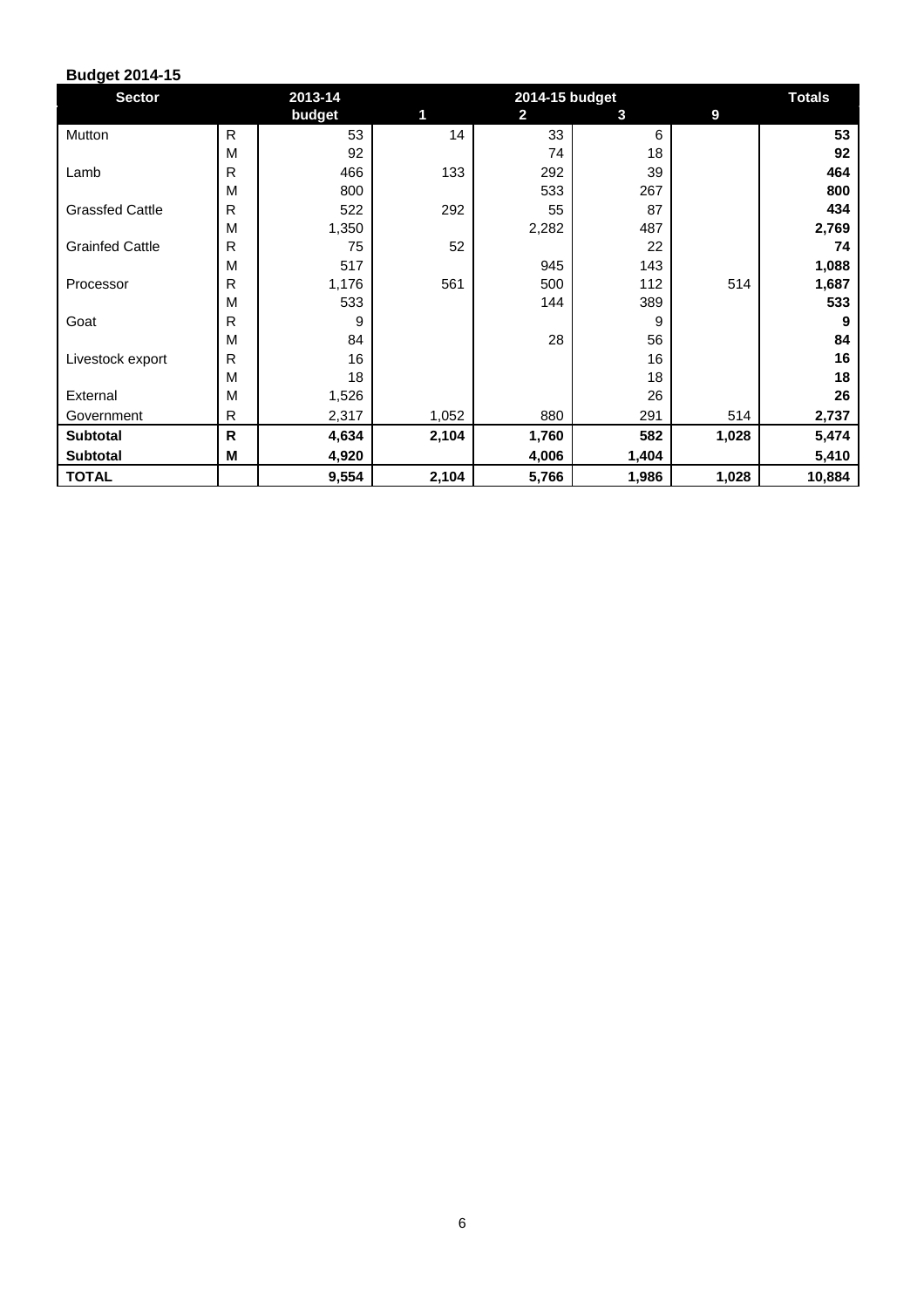# **1. Maintaining and improving market access**

#### **1.2 Support industry and government to maintain and liberalise world meat markets**

Australia's red meat exports face access restrictions in many overseas markets. Global trade liberalisation and improvements in technical market access conditions are a key focus of industry efforts to create opportunities for growth, development and diversification. Industry invests in research, consultation, assisting diplomatic activities and advocacy in pursuit of the commercial and economic gains from removing or reducing impediments to trade. In 2014-15, MLA will collaborate with government and industry stakeholders to assist in defending existing favourable access conditions and seeking to secure access improvements. Priorities include progressing industry positions under the India–Australia, Indonesia–Australia, Australia–China, Trans Pacific Partnership and Regional Comprehensive Economic Partnership trade negotiations; strategic advocacy in support of timely implementation of the recently completed Korea–Australia and Australia–Japan FTA negotiations; implementing additional measures to assist in alleviating access impediments in Indonesia and China; developing strategies in defence of grainfed beef access to the EU; and a concerted effort (in conjunction with industry and government) directed towards tackling the plethora of technical trade barriers imposed by a number of Australia's trading partners.

| <b>Strategy</b>                                                                                                           | <b>Key initiatives</b>                                                                                                                                                                                                           | 2013-14<br>budget | 2014-15<br>budget |
|---------------------------------------------------------------------------------------------------------------------------|----------------------------------------------------------------------------------------------------------------------------------------------------------------------------------------------------------------------------------|-------------------|-------------------|
| 1. Support industry and<br>government to defend<br>existing favourable market<br>access conditions in overseas<br>markets | 1. Monitor developments in overseas markets;<br>develop networks of industry and government<br>contacts in Australia and overseas; and<br>provide a response capability when<br>impediments arise                                | 2,330             | 2,330             |
| 2. Assist in positioning the<br>Australian red meat and<br>livestock industry for the<br>WTO Doha round                   | Monitor and respond to WTO developments;<br>$1_{\cdot}$<br>reinforce industry priorities; coalition building<br>in key overseas markets                                                                                          | 51                | 51                |
| 3. Assist in positioning the<br>Australian red meat and<br>livestock industry for FTA<br>negotiations                     | 1. FTA work particularly directed at advancing<br>industry priorities in FTAs with China, the<br>Trans Pacific Partnership (12 member<br>countries) and the Regional Comprehensive<br>Economic Partnership (16 member countries) | 1,076             | 1,076             |
| 4. Develop strategies to remove<br>access barriers                                                                        | Research to support trade reform advocacy in<br>1.<br>WTO and FTA negotiations                                                                                                                                                   | 760               | 760               |
|                                                                                                                           | Develop and implement action plans based on<br>2.<br>the technical barrier research which prioritised<br>key impediments                                                                                                         | 400               | 400               |
| 5. Provide issues management<br>capability to assist in avoiding<br>loss of market access due to<br>meat safety concerns  | 1.<br>Communicate the integrity of Australian red<br>meat products internationally and provide a<br>response capability                                                                                                          | 3,424             | 3,424             |
|                                                                                                                           |                                                                                                                                                                                                                                  | 8,041             | 8,041             |

#### **Key milestones**

Action plans for key technical market access barriers are developed and endorsed by peak councils

Submissions prepared by MLA on economic market access barriers are endorsed by peak councils

- Demonstrable progress is made on implementing the Indonesia, China and EU market access and engagement strategies
- Trade perception of the safety of Australian red meat held at or above current levels in key markets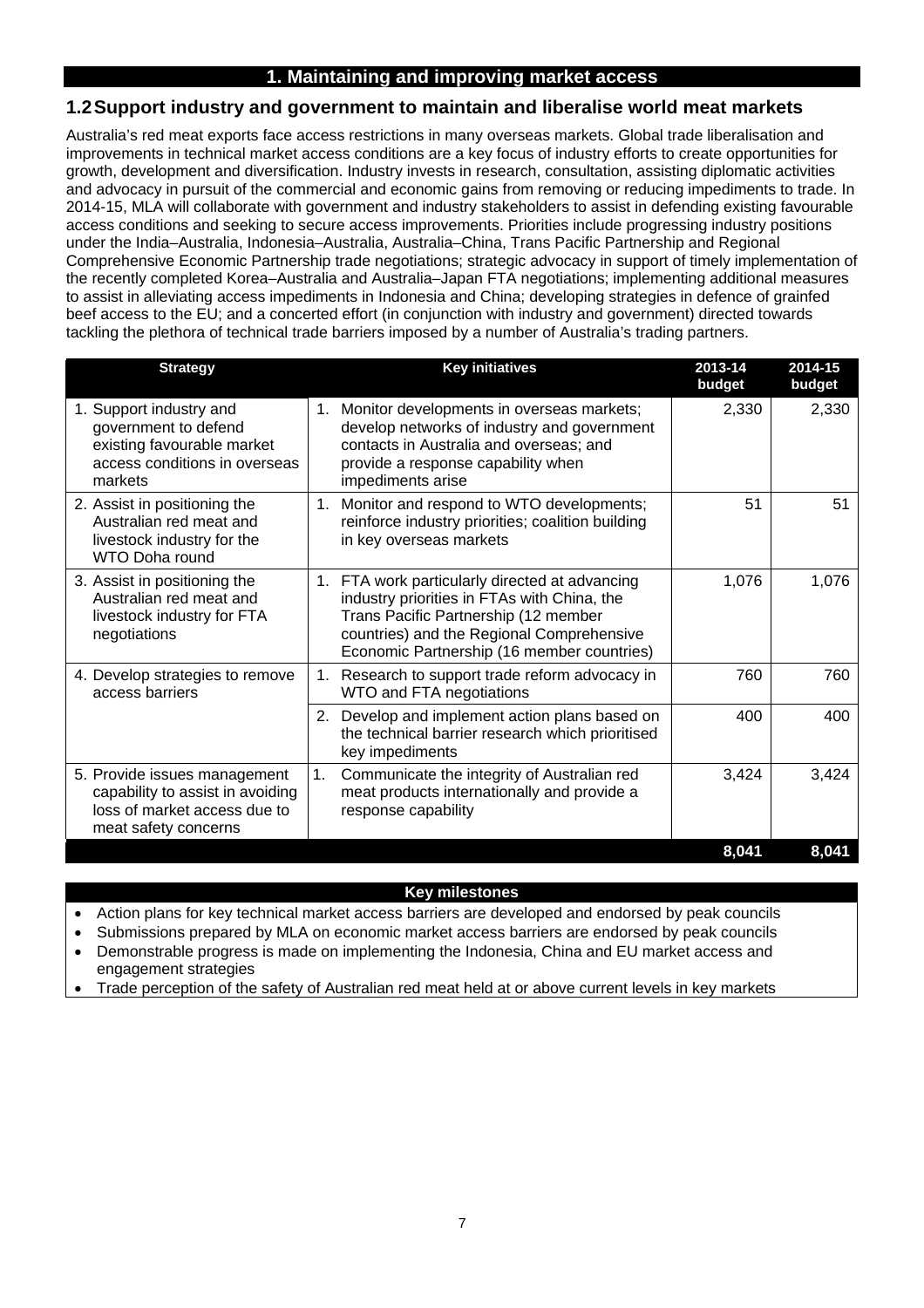| <b>Sector</b>          |              | 2013-14 | 2014-15 budget |                         |       |       |               |           |               | <b>Totals</b>         |     |       |
|------------------------|--------------|---------|----------------|-------------------------|-------|-------|---------------|-----------|---------------|-----------------------|-----|-------|
|                        |              | budget  | Global         | <b>North</b><br>America | Japan | Korea | South<br>Asia | Indonesia | <b>Europe</b> | <b>Middle</b><br>East | R&D |       |
| Mutton                 | R            | 6       |                |                         |       |       |               |           |               |                       | 6   | 6     |
|                        | M            | 129     | 10             | 22                      | 11    | 6     | 13            |           | 27            | 40                    |     | 129   |
| Lamb                   | R            | 55      |                |                         |       |       |               |           |               |                       | 55  | 55    |
|                        | M            | 1,153   | 135            | 226                     | 147   | 56    | 182           |           | 79            | 328                   |     | 1,153 |
| <b>Grassfed Cattle</b> | R.           | 112     |                |                         |       |       |               |           |               |                       | 112 | 112   |
|                        | M            | 1,996   | 158            | 244                     | 603   | 428   | 298           | 90        | 137           | 38                    |     | 1,996 |
| <b>Grainfed Cattle</b> | R.           | 17      |                |                         |       |       |               |           |               |                       | 17  | 17    |
|                        | M            | 302     | 21             | 40                      | 119   | 70    | 33            | 10        | 3             | 6                     |     | 302   |
| Processor              | R            | 190     |                |                         |       |       |               |           |               |                       | 190 | 190   |
|                        | M            | 3,580   | 324            | 532                     | 890   | 560   | 526           | 90        | 246           | 412                   |     | 3,580 |
| Goat                   | M            | 11      | 11             |                         |       |       |               |           |               |                       |     | 11    |
| External               | M            | 110     |                |                         | 110   |       |               |           |               |                       |     | 110   |
| Government             | R.           | 380     |                |                         |       |       |               |           |               |                       | 380 | 380   |
| <b>Subtotal</b>        | $\mathsf{R}$ | 760     |                |                         |       |       |               |           |               |                       | 760 | 760   |
| <b>Subtotal</b>        | м            | 7,281   | 659            | 1,064                   | 1,880 | 1,120 | 1,052         | 190       | 492           | 824                   |     | 7,281 |
| <b>TOTAL</b>           |              | 8,041   | 659            | 1,064                   | 1,880 | 1,120 | 1,052         | 190       | 492           | 824                   | 760 | 8,041 |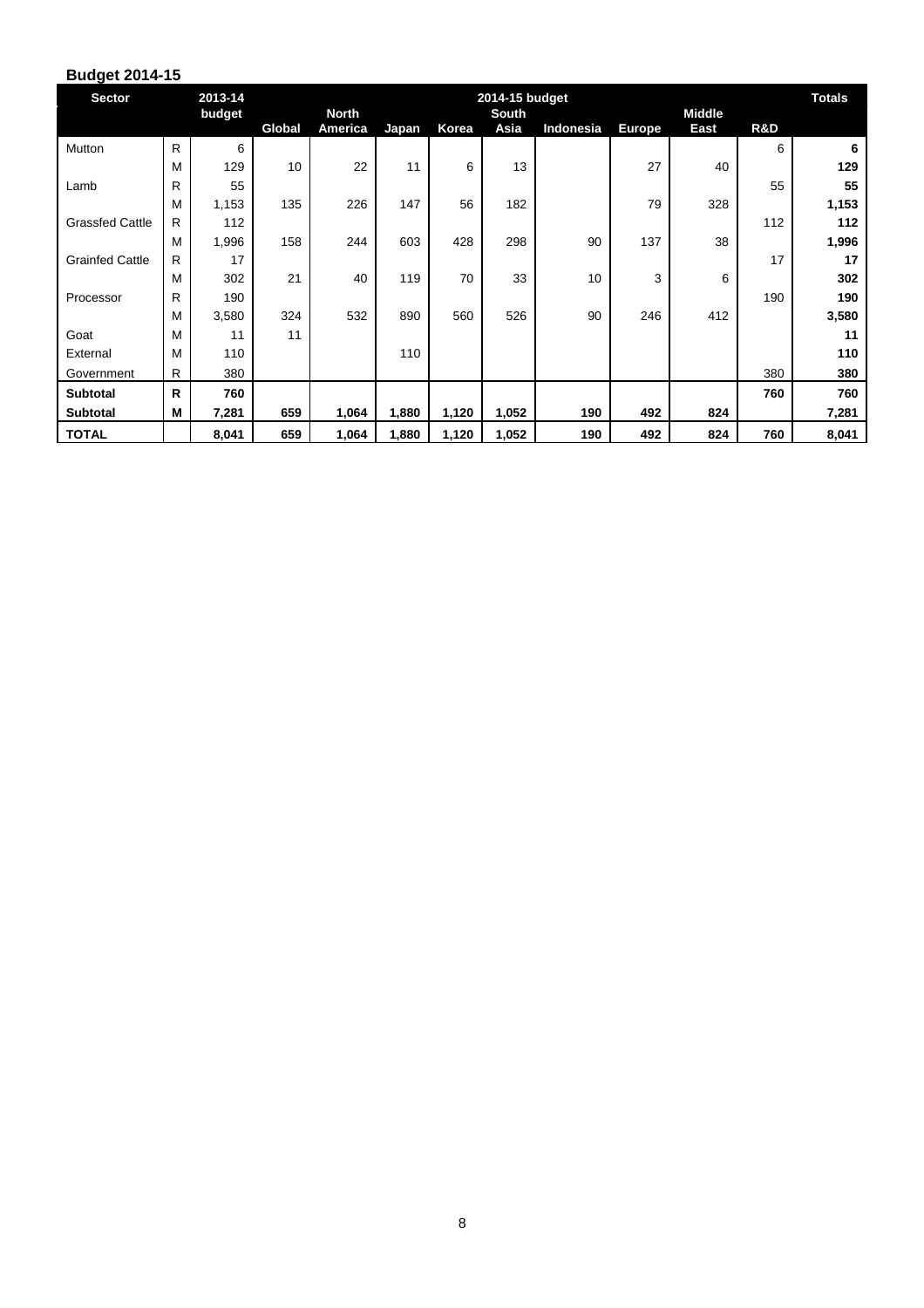# **1. Maintaining and improving market access**

## **1.3 Maximise market options for producers and exporters in the livestock export market**

Operated by MLA in partnership with LiveCorp, the Livestock Export Program (LEP) assists Australian livestock exporters and supply chains to meet regulatory requirements, improve performance and address market access issues. In 2014-15, a major goal of the LEP is to continue to assist supply chains to meet and exceed the Exporter Supply Chain Assurance System (ESCAS) requirements. Strong support will be provided to exporters and importers via training, technical support and market access initiatives. Effort will be directed to building and strengthening relationships with key stakeholders in-market. New and emerging markets will be targeted.

| <b>Strategy</b>                                   | <b>Key initiatives</b>                                                                                                                                           | 2013-14<br>budget | 2014-15<br>budget |
|---------------------------------------------------|------------------------------------------------------------------------------------------------------------------------------------------------------------------|-------------------|-------------------|
| 1. Assist supply<br>chains to deliver             | 1. Conduct R&D to develop innovations that will assist supply<br>chains improve animal health and welfare                                                        | 1,700             | 1,700             |
| continuous<br>improvement in<br>animal health and | 2. Support industry to review supply chains and implement<br><b>ESCAS</b> in Indonesia                                                                           | 1,361             | 1,197             |
| welfare                                           | 3. Support industry to review supply chains and implement<br><b>ESCAS</b> in other Asian markets                                                                 | 583               | 968               |
|                                                   | 4. Support industry to review supply chains and implement<br><b>ESCAS in Middle East markets</b>                                                                 | 1,490             | 1,164             |
| 2. Provide research<br>and support to             | 1. Deliver industry capability programs to support improvements<br>in efficiencies through the supply chain                                                      | 134               | 134               |
| enable<br>improvements in<br>supply chain         | 2. Conduct R&D to develop tools and better methods for<br>improved livestock performance through the supply chain                                                | 500               | 500               |
| efficiency and<br>performance                     | 3. Deliver programs in Indonesia aimed at improving livestock<br>performance                                                                                     | 130               | 125               |
|                                                   | 4. Deliver programs in other Asian markets aimed at improving<br>livestock performance                                                                           | 125               | 117               |
|                                                   | 5. Deliver programs in Middle East markets aimed at improving<br>livestock performance                                                                           | 92                | 68                |
| 3. Provide<br>communications<br>support for the   | 1. Provide valued information and deliver communication based<br>support services that collectively build industry's capacity to<br>promote and defend the trade | 394               | 320               |
| <b>Industry Reform</b><br>Strategy (SLO)          | 2. Deliver targeted communications support activities to industry<br>through a dedicated live export communications position                                     |                   | 241               |
| 4. Assist industry and<br>Government to           | 1. Conduct R&D that assists and supports improved market<br>access conditions                                                                                    | 200               | 200               |
| defend and<br>improve market<br>access conditions | 2. Assist in defending existing market access conditions in<br>Indonesia                                                                                         | 230               | 230               |
| and build demand<br>for livestock                 | 3. Assist in defending existing market access conditions in other<br>Asian markets and support development of new markets                                        | 88                | 113               |
|                                                   | 4. Assist in the defence of existing market access conditions in<br>Middle East markets and support development of new markets                                   | 290               | 290               |
|                                                   |                                                                                                                                                                  | 7,317             | 7,367             |

#### **Key milestones**

85 per cent of exporter/importer requests for GAP analysis, risk analysis, training and technical advice are met

- Deliver four programs to support improvements in supply chain efficiency and performance for each of the five supply chain efficiency key initiatives
- MLA advice on live export issues rated as very valuable (four out of five) by peak councils
- MLA advice and management of market access issues rated as very valuable (four out of five) by peak councils and government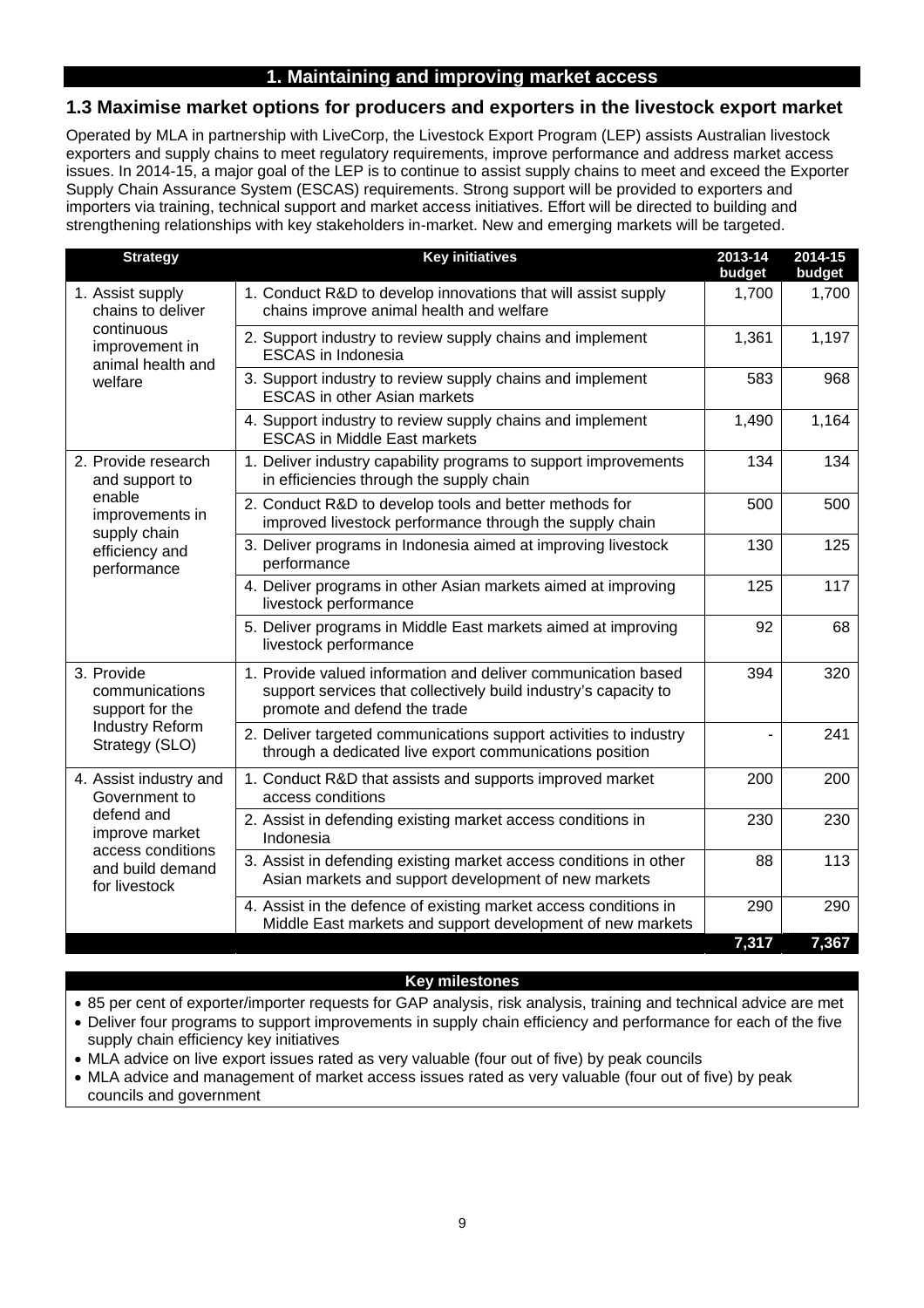| <b>Sector</b>          |   | 2013-14 |       | 2014-15 budget |     |     | <b>Totals</b> |
|------------------------|---|---------|-------|----------------|-----|-----|---------------|
|                        |   | budget  | 1     | $\mathbf{2}$   | 3   | 4   |               |
| Mutton                 | R | 100     | 65    | 20             |     | 15  | 100           |
|                        | M | 435     | 190   | 40             | 70  | 80  | 380           |
| Lamb                   | R | 125     | 65    | 45             |     | 15  | 125           |
|                        | M | 625     | 350   | 40             | 78  | 80  | 548           |
| <b>Grassfed Cattle</b> | R | 350     | 245   | 60             |     | 10  | 315           |
|                        | M | 3,267   | 2,090 | 297            | 129 | 289 | 2,805         |
| Goat                   | R | 25      | 25    |                |     |     | 25            |
|                        | M | 40      | 34    |                |     |     | 34            |
| Livestock export       | R | 600     | 450   | 125            |     | 60  | 635           |
|                        | M | 550     | 665   | 67             | 284 | 184 | 1,200         |
| Government             | R | 1,200   | 850   | 250            |     | 100 | 1,200         |
| <b>Subtotal</b>        | R | 2,400   | 1,700 | 500            |     | 200 | 2,400         |
| <b>Subtotal</b>        | M | 4,917   | 3,329 | 444            | 561 | 633 | 4,967         |
| <b>TOTAL</b>           |   | 7,317   | 5,029 | 944            | 561 | 833 | 7,367         |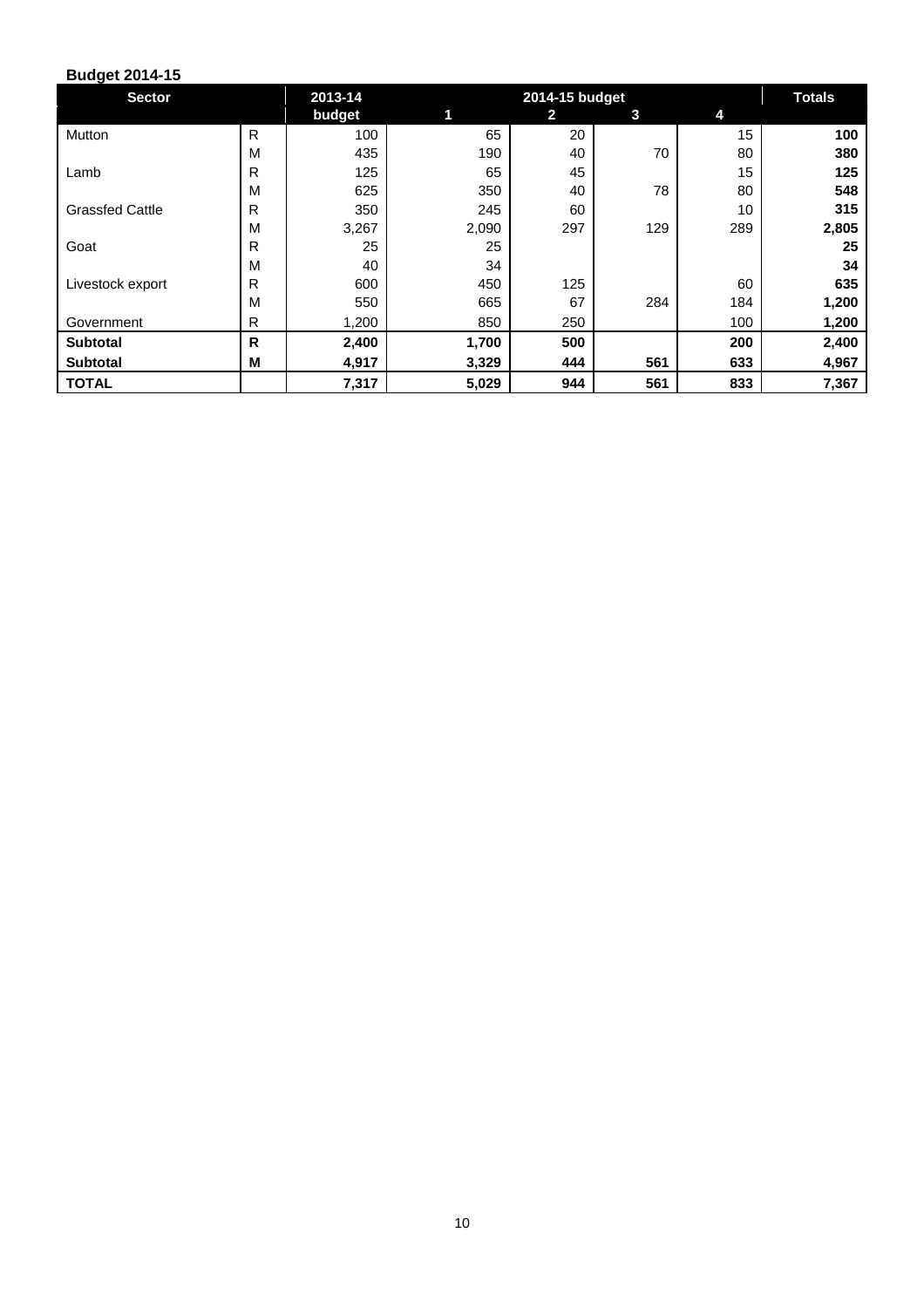## **2.1 Develop practices and implement programs that assist industry to deliver consistent and optimal eating quality**

The Australian industry can provide consumers with beef and sheepmeat of consistent and predictable eating quality through the adoption of eating quality R&D and Meat Standards Australia (MSA). MSA has continued to increase the numbers of graded cattle and sheep and the focus is now shifting to better utilisation of MSA compliant carcases. MLA will continue to focus on four initiatives to extract greater returns and consistency from MSA beef – decreasing eating quality variation within brands, increasing the volume of MSA-graded product per carcase. providing feedback that enhances future MSA compliance and maintaining MSA's integrity. Ongoing investment in eating quality R&D will increase the predictive accuracy of the MSA grading model and equip industry with the latest eating quality innovations. Some key R&D projects for 2014-15 include reviewing cut x cook combinations, examining new pathways that increase MSA compliance, improving accuracy through a focus on new model development and developing a cuts-based system for lamb and sheepmeat. In addition MLA will focus on developing objective carcase measurement technologies and systems that assist grading accuracy, provide new parameters that increase the accuracy of the MSA model or allow prediction of lean meat yield to support value based marketing. For consumers, a digital awareness and educational campaign will be delivered as well as ongoing support for MSA adoption by wholesalers and major foodservice and retail accounts.

| <b>Strategy</b>                                                                                                        | <b>Key initiatives</b>                                                                                                                                                                                                                                                                                       | 2013-14<br>budget | 2014-15<br>budget |
|------------------------------------------------------------------------------------------------------------------------|--------------------------------------------------------------------------------------------------------------------------------------------------------------------------------------------------------------------------------------------------------------------------------------------------------------|-------------------|-------------------|
| Develop and prove<br>1.<br>practices that deliver<br>quantified, improved,<br>consistent and optimal<br>eating quality | Develop, prove and where appropriate implement off-<br>1.<br>farm technologies and processes to optimise eating<br>quality and lean meat yield including the development<br>of objective carcase measurement technologies that<br>predict elements of eating quality or lean meat yield                      | 880               | 880               |
|                                                                                                                        | Identify on-farm practices and transport pathways that<br>2.<br>lead to a positive impact on eating quality while also<br>achieving gains in lean meat yield and productivity<br>objectives for both sheep and beef                                                                                          | 792               | 576               |
|                                                                                                                        | 3. Continue to refine and improve the accuracy of the<br>MSA beef grading model with relevant R&D including<br>targeted sensory testing, and implement three core<br>objectives of the Sheep CRC (develop cuts based<br>MSA, optimal use of heavy weight carcases and<br>develop yearling sheepmeat product) | 1,440             | 1,988             |
| 2.<br>Ensure sufficient integrity<br>programs are                                                                      | Maintain robust standards and effective licencing<br>$\mathbf 1$ .<br>systems for MSA                                                                                                                                                                                                                        | 250               | 250               |
| implemented so accurate<br>price signals drive eating<br>quality improvement                                           | Ensure the integrity of all eating quality trademarks<br>2.<br>and adherence to MSA quality standards via a<br>thorough audit and surveillance program                                                                                                                                                       | 630               | 600               |
| 3.<br>Support adoption and<br>build recognition of the<br>MSA system through the                                       | Increase the adoption of the MSA system to improve<br>1.<br>eating quality consistency and build value across the<br>supply chain                                                                                                                                                                            | 3,050             | 2,900             |
| value chain                                                                                                            | 2.<br>Actively promote and educate consumers about MSA                                                                                                                                                                                                                                                       | 1,161             | 961               |
| 9. AMPC managed initiatives                                                                                            | AMPC funded and managed initiatives in alignment<br>1.<br>with strategic direction outlined on this page                                                                                                                                                                                                     |                   | 1,346             |
|                                                                                                                        |                                                                                                                                                                                                                                                                                                              | 8,203             | 9,501             |

#### **Key milestones**

- Increase MSA cattle grading numbers to 2.5 million head or more
- Increase MSA sheep grading numbers to 6.2 million head or more
- 55 per cent or more of consumers are aware of the MSA trademark
- All MSA licensed beef processing plants grading using MSA optimisation
- MSA beef index successfully implemented with more than 50 per cent balanced/favourable media reports (CARMA rating)
- Pilot an objective carcase measurement technology with a cuts-based grading model in a lamb processing plant
- Identify technologies that have the capability of improving beef grading accuracy and integrity by measuring predictors of eating quality
- Use consumer sensory outcomes to establish preliminary specifications for a yearling export sheepmeat category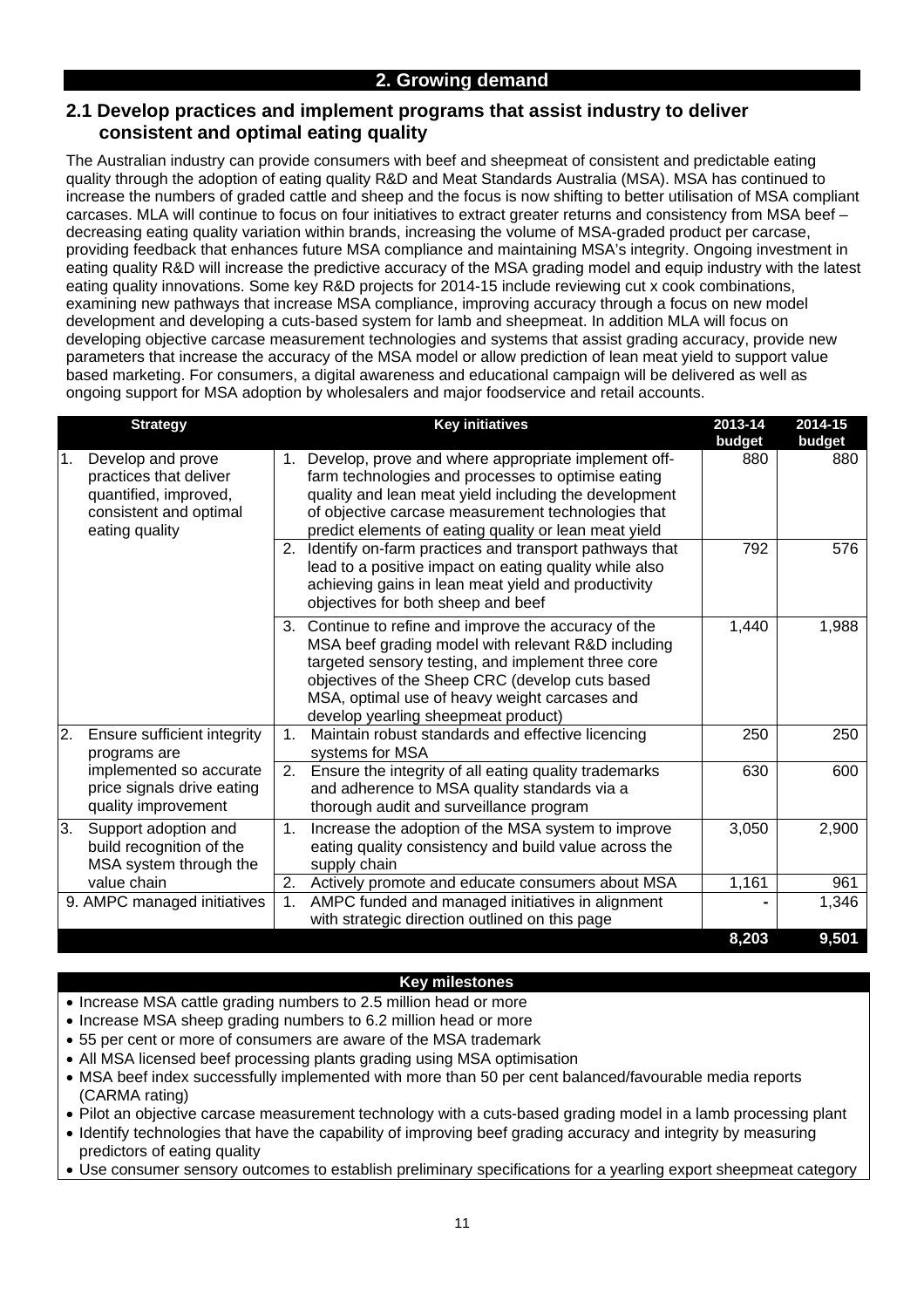| <b>Sector</b>          |   | 2013-14 |       | 2014-15 budget | <b>Totals</b> |       |       |
|------------------------|---|---------|-------|----------------|---------------|-------|-------|
|                        |   | budget  | 1     | $\overline{2}$ | 3             | 9     |       |
| Mutton                 | R | 86      | 99    |                | 11            |       | 110   |
|                        | M | 103     |       | 40             | 58            |       | 98    |
| Lamb                   | R | 481     | 566   |                | 36            |       | 602   |
|                        | M | 622     |       | 80             | 520           |       | 600   |
| <b>Grassfed Cattle</b> | R | 977     | 680   |                | 300           |       | 980   |
|                        | M | 2,582   |       | 365            | 1,936         |       | 2,301 |
| <b>Grainfed Cattle</b> | R | 262     | 157   |                | 100           |       | 257   |
|                        | M | 594     |       | 115            | 453           |       | 568   |
| Processor              | R | 220     | 220   |                |               | 673   | 893   |
| External               | M | 250     |       | 250            |               |       | 250   |
| Government             | R | 2,026   | 1,722 |                | 447           | 673   | 2,842 |
| <b>Subtotal</b>        | R | 4,052   | 3,444 |                | 894           | 1,346 | 5,684 |
| <b>Subtotal</b>        | M | 4,151   |       | 850            | 2,967         |       | 3,817 |
| <b>TOTAL</b>           |   | 8,203   | 3,444 | 850            | 3,861         | 1,346 | 9,501 |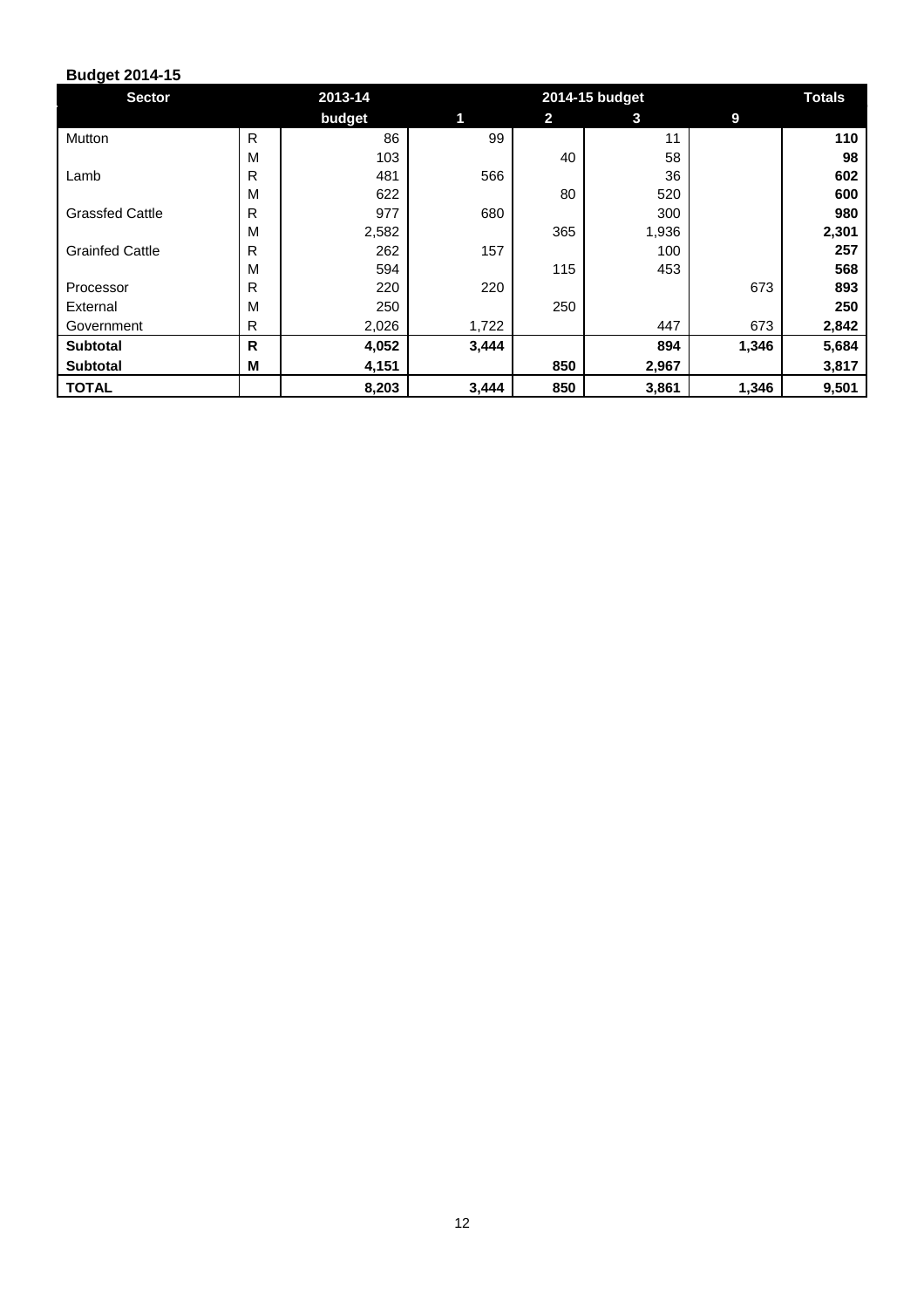# **2.2 Enhance the nutritional reputation of beef and lamb**

Nutrition policy and marketing are important to ensure consumers maintain an appreciation of the role that beef and lamb play as a nutrient dense protein within a healthy diet. In 2014-15, MLA will continue to invest in generating evidence and credible communications supporting the role that beef and lamb can play in addressing key public health issues. Healthy eating tips will be reinforced by healthcare professional campaign through our LifeStages healthy eating resources, endorsed by relevant authorities. LifeStages resources will continue to be used including those for babies and young women, and metabolic health, iron and healthy aging. The domestic consumer nutrition campaign will continue as an "always on" approach through digital activity supported by print media with the development of relevant content to reinforce the role of beef and lamb as part of healthy meals with three to four serves per week (in line with the NHMRC dietary guidelines) – maximising engagement with consumers while maintaining a strong presence with healthcare professionals.

|                | <b>Strategy</b>                                                                             | <b>Key initiatives</b>                                                                                                                                                                                                       | 2013-14<br>budget | 2014-15<br>budget |
|----------------|---------------------------------------------------------------------------------------------|------------------------------------------------------------------------------------------------------------------------------------------------------------------------------------------------------------------------------|-------------------|-------------------|
| 1.             | Increase our knowledge<br>of the health benefits of<br>red meat                             | 1. Continue investment and communication of<br>evidence on the benefit of Australian beef and lamb<br>for key life stages                                                                                                    | 890               | 890               |
| 2 <sub>1</sub> | Maintain consistent and<br>fact-based dietary<br>recommendations for red<br>meat            | 1. Continue relationship-building activities and launch<br>social media strategy targeting key influencers to<br>maintain awareness of the nutritional benefits of<br>Australian beef and lamb                               | 359               | 359               |
| 3.             | Communicate and<br>promote evidence-based<br>nutrition information on<br>red meat to health | Continue promotion of MLA's nutrition education<br>$1_{\cdot}$<br>digital and print resources on healthy eating for key<br>life stages to nutrition professionals including GPs,<br>practice nurses, dietitians and teachers | 627               | 627               |
|                | professionals and the<br>broader community                                                  | 2. Strengthen digital and social media campaign,<br>including advertising in relevant media and at key<br>touch points to build impact and reach on the<br>nutritional benefits of Australian beef for key life<br>stages    | 2,897             | 2,926             |
|                |                                                                                             | 3. Strengthen digital and social media campaign,<br>including advertising in relevant media and at key<br>touch points to build impact and reach on the<br>nutritional benefits of Australian lamb for key life<br>stages    | 1,042             | 1,157             |
|                |                                                                                             |                                                                                                                                                                                                                              | 5,815             | 5,959             |

#### **Key milestones**

- At least 49 per cent of mothers with children in the household agree that beef makes healthy meals and 39 per cent agree that lamb makes healthy meals
- Less than 33 per cent of mothers with children in the household limit consumption of red meat for health reasons
- Maintain the proportion of healthcare professionals who recommend lean red meat at three or more times a week at 78 per cent for GPs, 84 per cent for dietitians and 83 per cent for practice nurses
- Balanced reporting of red meat and health issues in media with more than 70 per cent average of favourable and neutral reports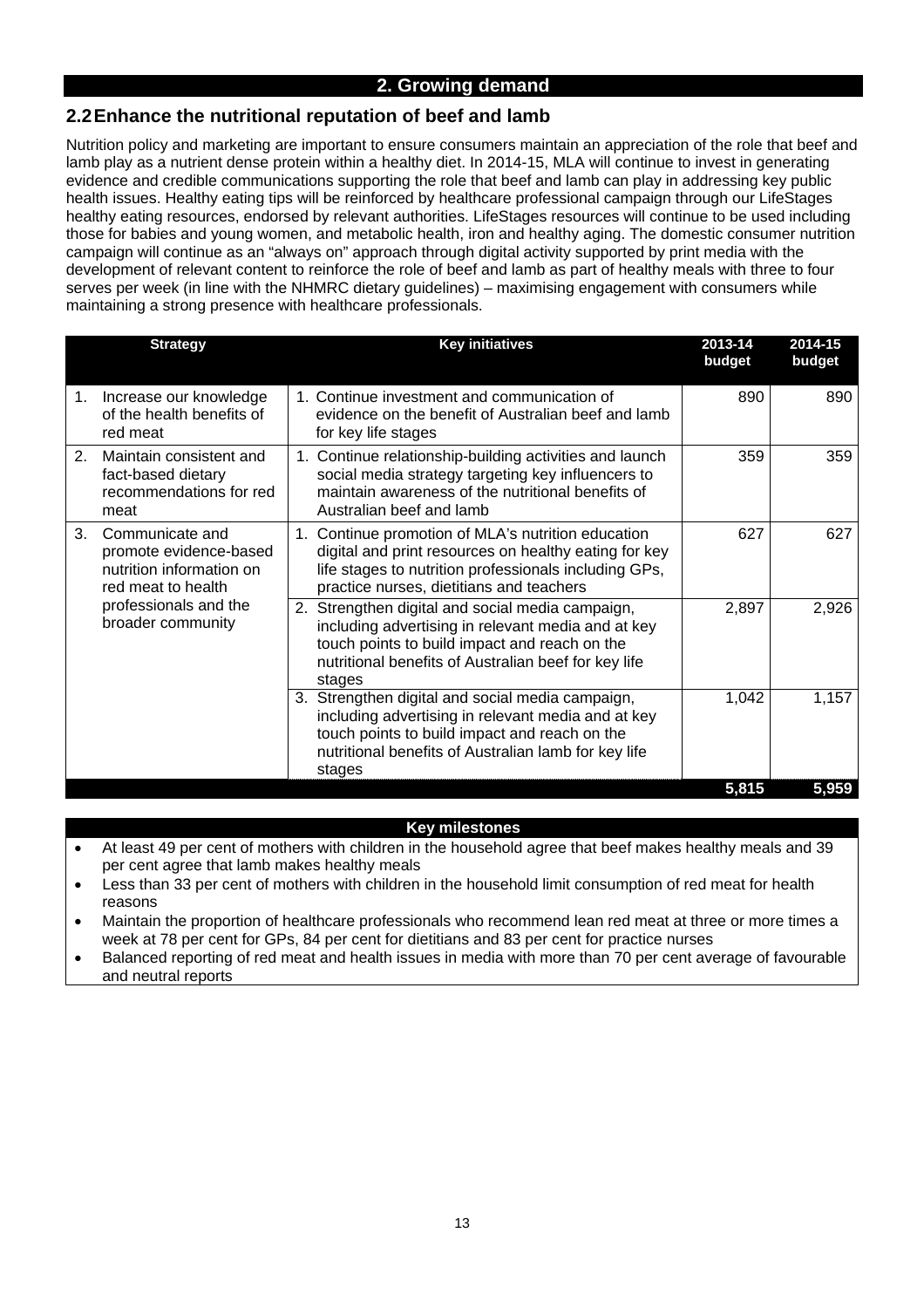| <b>Sector</b>          |              | 2013-14 |     | 2014-15 budget |       | <b>Totals</b> |
|------------------------|--------------|---------|-----|----------------|-------|---------------|
|                        |              | budget  |     | $\mathbf{2}$   | 3     |               |
| Mutton                 | M            | 5       |     |                | 6     | 6             |
| Lamb                   | $\mathsf{R}$ | 203     | 150 | 23             | 32    | 205           |
|                        | M            | 1,029   |     | 33             | 1,094 | 1,127         |
| <b>Grassfed Cattle</b> | R            | 245     | 102 | 59             | 83    | 244           |
|                        | M            | 2,379   |     | 86             | 2,304 | 2,390         |
| <b>Grainfed Cattle</b> | $\mathsf{R}$ | 43      | 17  | 11             | 15    | 43            |
|                        | M            | 501     |     | 16             | 444   | 460           |
| Processor              | R            | 203     | 176 | 11             | 15    | 202           |
|                        | M            | 513     |     | 16             | 572   | 588           |
| Government             | R            | 694     | 445 | 104            | 145   | 694           |
| <b>Subtotal</b>        | $\mathsf{R}$ | 1,388   | 890 | 208            | 290   | 1,388         |
| <b>Subtotal</b>        | M            | 4,427   |     | 151            | 4,420 | 4,571         |
| <b>TOTAL</b>           |              | 5,815   | 890 | 359            | 4,710 | 5,959         |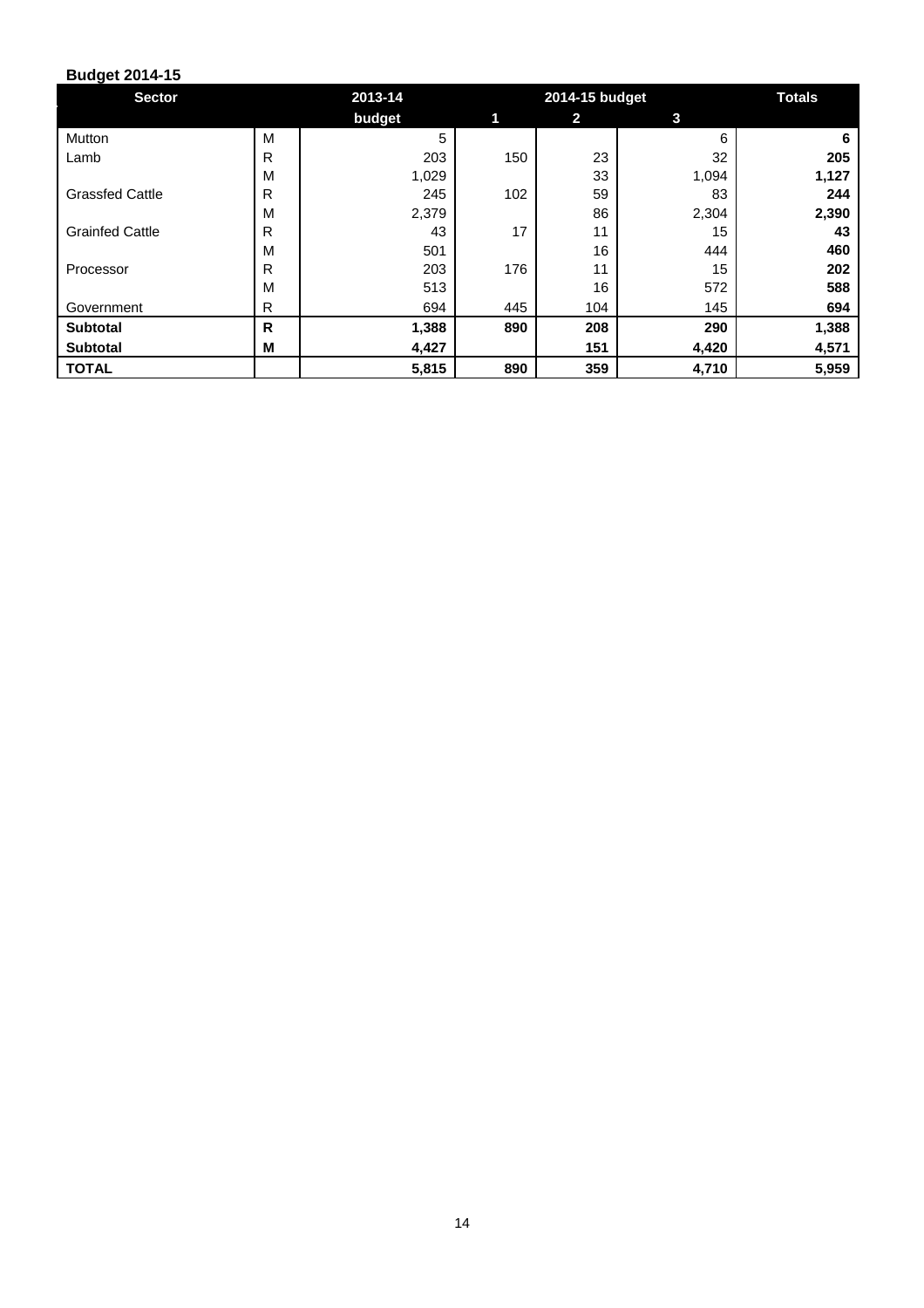# **2.3 Develop new products, packaging and value chains**

In 2013-14, MLA commenced a new approach to developing innovation insights to underpin global innovation strategies. The new approach is to grow demand for red meat by accelerating the successful identification, development and commercialisation of innovative new red meat products, packaging and service concepts. MLA will work with red meat industry partners to develop innovative 'value-adding' business models and supply chains which ensure maximum value is captured for the red meat industry. Key initiatives to be delivered in 2014-15 include a sophisticated insights capability with an initial focus on emerging markets of China, Indonesia and Middle East and product development for emerging consumer segments such as the ageing population and demand for greater convenience; global innovation strategies to facilitate growth in emerging markets and high value market segments; R&D and technology development to support innovation strategies; industry capability programs; and a young food innovators program. In addition to food innovation, MLA will also continue to support the development of innovative co-products and bioactives in collaboration with industry partners (via MDC). Most activity under this objective will be funded through the MLA Donor Company.

| <b>Strategy</b>                                                                                             | <b>Key initiatives</b>                                                                                                                                                                                                                                                         | 2013-14<br>budget | 2014-15<br>budget |
|-------------------------------------------------------------------------------------------------------------|--------------------------------------------------------------------------------------------------------------------------------------------------------------------------------------------------------------------------------------------------------------------------------|-------------------|-------------------|
| 1. Develop innovation<br>insights                                                                           | 1. Develop a sophisticated innovation insight capability<br>which includes consumer, customer, competitor and<br>market insights combined with product and technology<br>scanning                                                                                              |                   | 500<br><b>MDC</b> |
|                                                                                                             | 2. Deliver knowledge services which raise industry<br>awareness of emerging trends and opportunities for new<br>products, packaging and value chain/business model<br>innovations and support more informed decision-making<br>regarding growth priorities and R&D investments | 200               | 100<br><b>MDC</b> |
| 2. Develop global<br>innovation strategies                                                                  | 1. Develop innovative red meat products, packaging and<br>processes via the development and application of new<br>science and technologies                                                                                                                                     | 910               | 536<br><b>MDC</b> |
|                                                                                                             | 2. Undertake research into new value chain design and<br>options for business model innovation                                                                                                                                                                                 |                   | 150<br><b>MDC</b> |
|                                                                                                             | 3. Intellectual property management, monitoring,<br>evaluation and commercialisation                                                                                                                                                                                           | 50                | 50                |
| 3. Build value chain<br>industry capability to<br>adopt new products<br>and packaging<br>concepts and value | 1. Facilitate development of enterprise and value chain<br>innovation capability to evaluate and adopt new value<br>adding opportunities via a series of innovation capability<br>workshops and in-market immersion activities and study<br>tours                              | 160               | 148<br><b>MDC</b> |
| chain business<br>innovation                                                                                | 2. Young Food Innovators Program                                                                                                                                                                                                                                               | ä,                | 30<br><b>MDC</b>  |
|                                                                                                             | 3. Scholarships for post-graduate research students                                                                                                                                                                                                                            |                   | 30                |
|                                                                                                             | 4. Work with enterprises and value chains to implement<br>innovation strategies that lead to growth in high value<br>markets and market segments                                                                                                                               |                   | <b>MDC</b>        |
| 4. Develop technologies<br>to enable                                                                        | 1. Identify and evaluate opportunities for novel co-products<br>and bioactive applications                                                                                                                                                                                     | 350               | <b>MDC</b>        |
| transformation of co-<br>products into value-<br>added ingredients                                          | 2. Develop more cost effective purification technologies for<br>Australian bioactives                                                                                                                                                                                          | 400               | <b>MDC</b>        |
|                                                                                                             |                                                                                                                                                                                                                                                                                | 2,070             | 1,544             |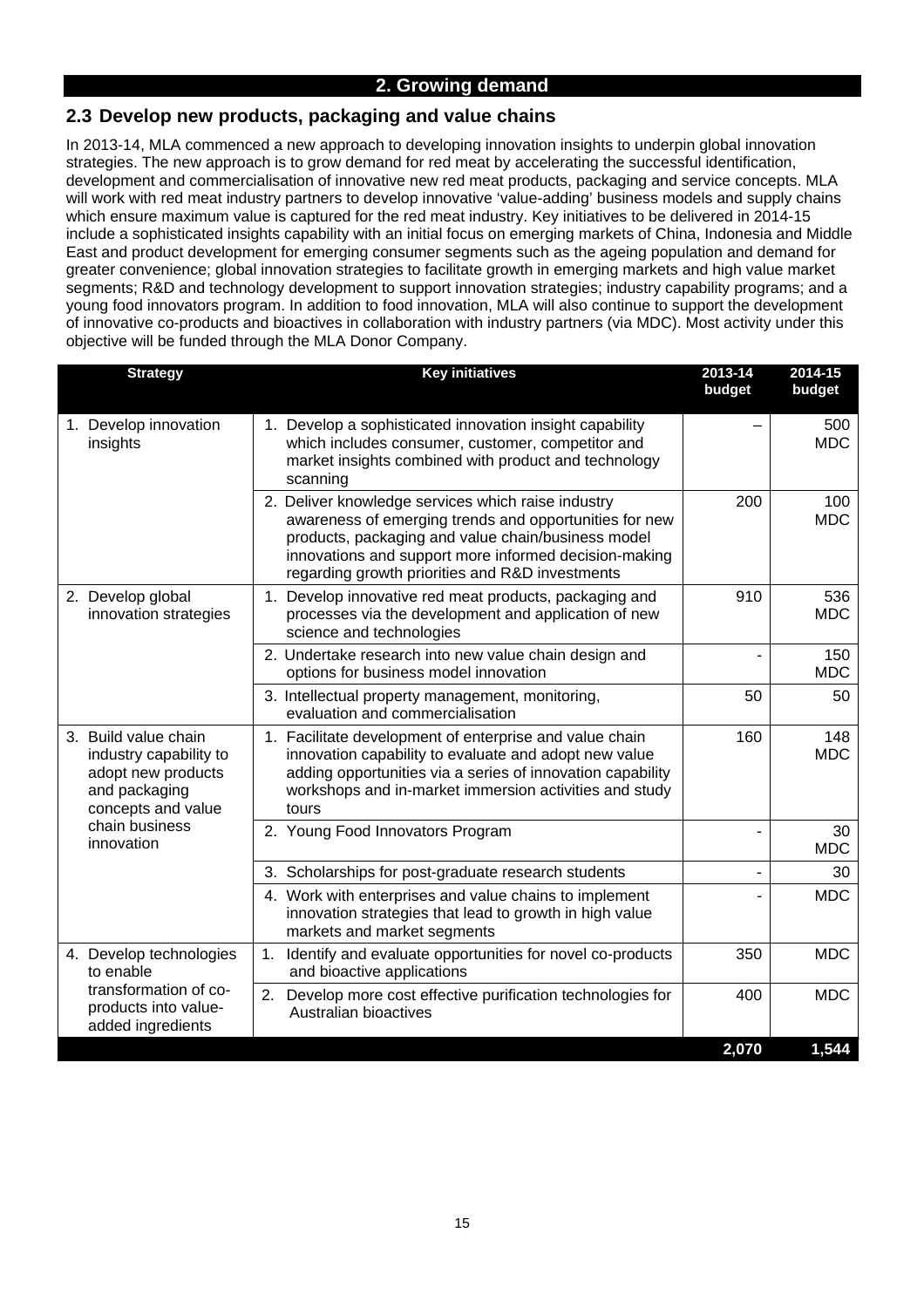#### **Key milestones**

- Global innovation strategies for five emerging markets or market segments developed based on an upgraded innovation insight capability with demonstrated engagement of stakeholders
- Implement ten pilot programs with supply chain partners to develop and implement value adding strategies which create value for customers and capture value for industry
- Develop at least five new red meat value added products or packaging concepts that demonstrate increased value for customers or consumers
- Implement at least two new co-product/bioactive value chain partnerships that deliver new products to market

| <b>Sector</b>          |   | 2013-14 |     | 2014-15 budget |                   |       |  |  |
|------------------------|---|---------|-----|----------------|-------------------|-------|--|--|
|                        |   | budget  |     | 2              |                   |       |  |  |
| Mutton                 | R | 32      | 6   | 10             | 4                 | 20    |  |  |
| Lamb                   | R | 183     | 46  | 67             | $12 \overline{ }$ | 125   |  |  |
| <b>Grassfed Cattle</b> | R | 328     | 86  | 83             | 30                | 199   |  |  |
| <b>Grainfed Cattle</b> | R | 54      | 11  | 20             | 4                 | 35    |  |  |
| Processor              | R | 428     | 150 | 184            | 52                | 386   |  |  |
| Goat                   | R | 10      |     | 4              | 2                 |       |  |  |
| Government             | R | 1,035   | 300 | 368            | 104               | 772   |  |  |
| <b>TOTAL</b>           | R | 2,070   | 600 | 736            | 208               | 1,544 |  |  |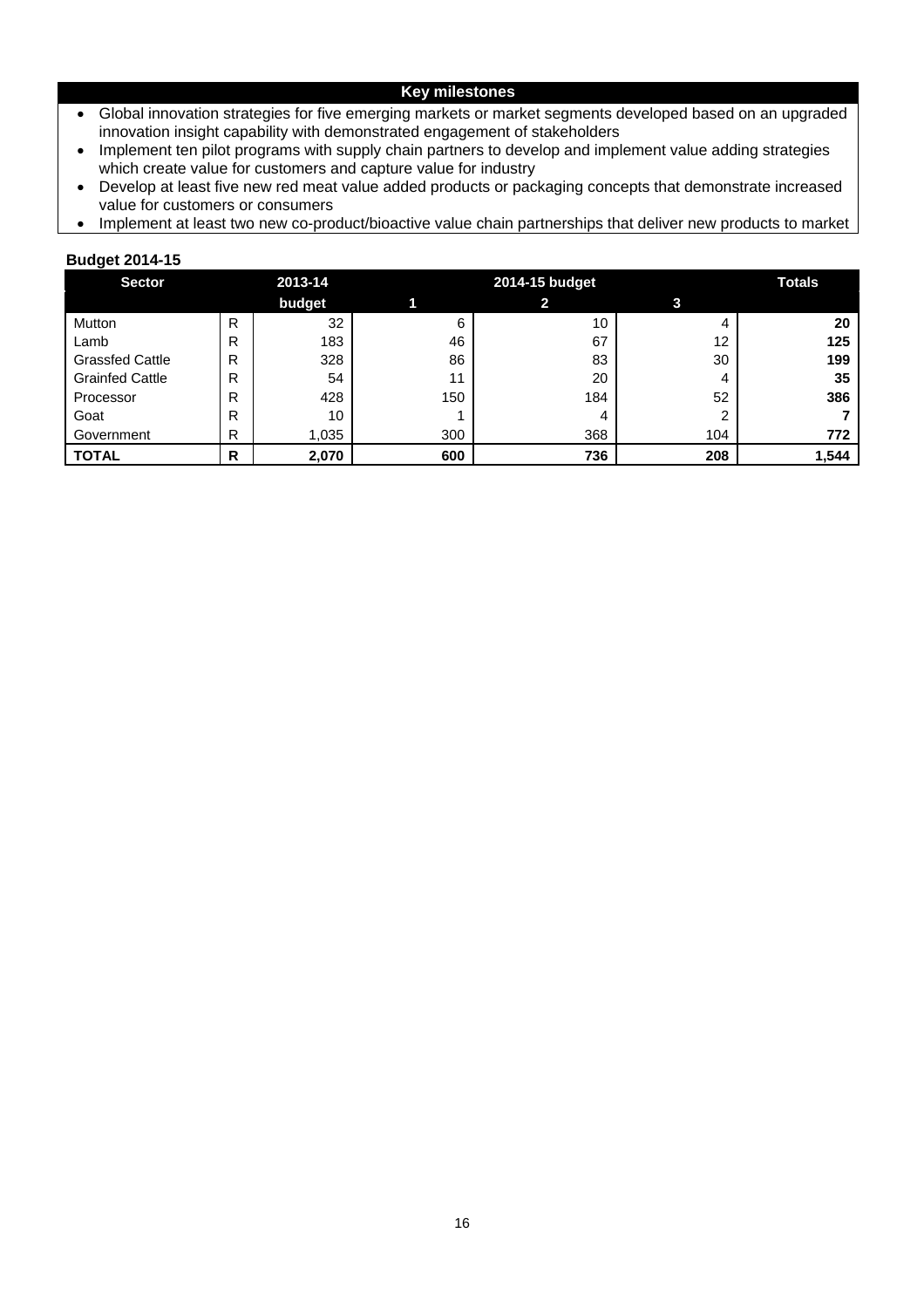# **2.4 Aggressive promotion of beef in the domestic market**

With total consumer expenditure of \$6.6 billion, the domestic Australian market continues its position as the largest and most loyal for Australian beef. This year will continue to be challenging with consumer confidence unchanged, independent retailer market share under pressure, retail and foodservice margins inhibiting promotional activity, plus continued strong competition from other proteins. Furthermore, reductions in grass fed levies will result in winding back some of the traditional activities and consumer communications for beef. The beef consumer promotion program for 2014-15 will focus on beef's superior benefits including versatility, desirability and satisfaction, with emphasis on seasonal associations (i.e. summer barbecues and hearty winter meals), increasing the consumer repertoire of beef cuts and meals whilst will continuing to target opportunities for future growth (e.g. Asian flavours, men cooking). MLA will continue partnering with retailers and foodservice operators as they are integral to building demand with increased emphasis in 2014-15. As part of this, we will employ channel-specific initiatives to enhance differentiation between retail outlets, build appeal for secondary cuts on menus, increase focus on the fast growing institutional and catering sectors, and partner with foodservice wholesalers to increase demand for MSA brands. Budgets under this objective have been reduced in line with levy reductions.

| <b>Strategy</b>                                                                                                                                        | <b>Key initiatives</b>                                                                                                                  | 2013-14<br>budget | 2014-15<br>budget |
|--------------------------------------------------------------------------------------------------------------------------------------------------------|-----------------------------------------------------------------------------------------------------------------------------------------|-------------------|-------------------|
| 1. Strengthen Australian consumers'<br>emotional bond with beef, create desire<br>and educate consumers to cook a<br>range of seasonal beef meals/cuts | Beef promotional campaigns focused<br>on superiority within the context of<br>'summer barbecues' and 'winter<br>meals'                  | 6,073             | 5,823             |
| Work with retailers and foodservice<br>2.<br>operators to raise standards of<br>presentation, quality, merchandising<br>and promotion                  | 1. Retailer-specific promotional<br>activities supporting MLA campaigns<br>and/or red meat in retailer<br>campaigns                     | 1,737             | 1,587             |
|                                                                                                                                                        | 2. Foodservice promotional program<br>including publications, promotions<br>and education activities                                    | 864               | 814               |
|                                                                                                                                                        | 3. Support retailer and foodservice<br>initiatives on new products, new<br>merchandising developments and<br>new promotional techniques | 508               | 408               |
|                                                                                                                                                        | 4. Under co-operative (collaborative<br>marketing) programs support the<br>growth of branded supply chains                              | 600               | 600               |
|                                                                                                                                                        |                                                                                                                                         | 9,782             | 9,232             |

#### **Key milestones**

- Maintain beef's value share at 36 per cent or higher of all fresh meat and penetration with purchase in last four weeks at 69 per cent or higher
- Improve key beef attributes measured by consumer tracking: "is the most superior meat" at 36 per cent or above and "my favourite meat" at 19 per cent or above
- Strong retailer support for MLA programs as evidenced by more than 60 per cent of retail butchers rating their sales impact as good/very good/excellent

| <b>Sector</b>          |   | 2013-14 |       | 2014-15 budget | <b>Totals</b> |
|------------------------|---|---------|-------|----------------|---------------|
|                        |   | budget  |       |                |               |
| <b>Grassfed Cattle</b> | M | 8,278   | 4,933 | 2,810          | 7,743         |
| <b>Grainfed Cattle</b> | M | 469     | 274   | 190            | 464           |
| Processor              | M | 960     | 616   | 334            | 950           |
| External               | M | 75      |       | 75             | 75            |
| <b>TOTAL</b>           | M | 9,782   | 5,823 | 3,409          | 9,232         |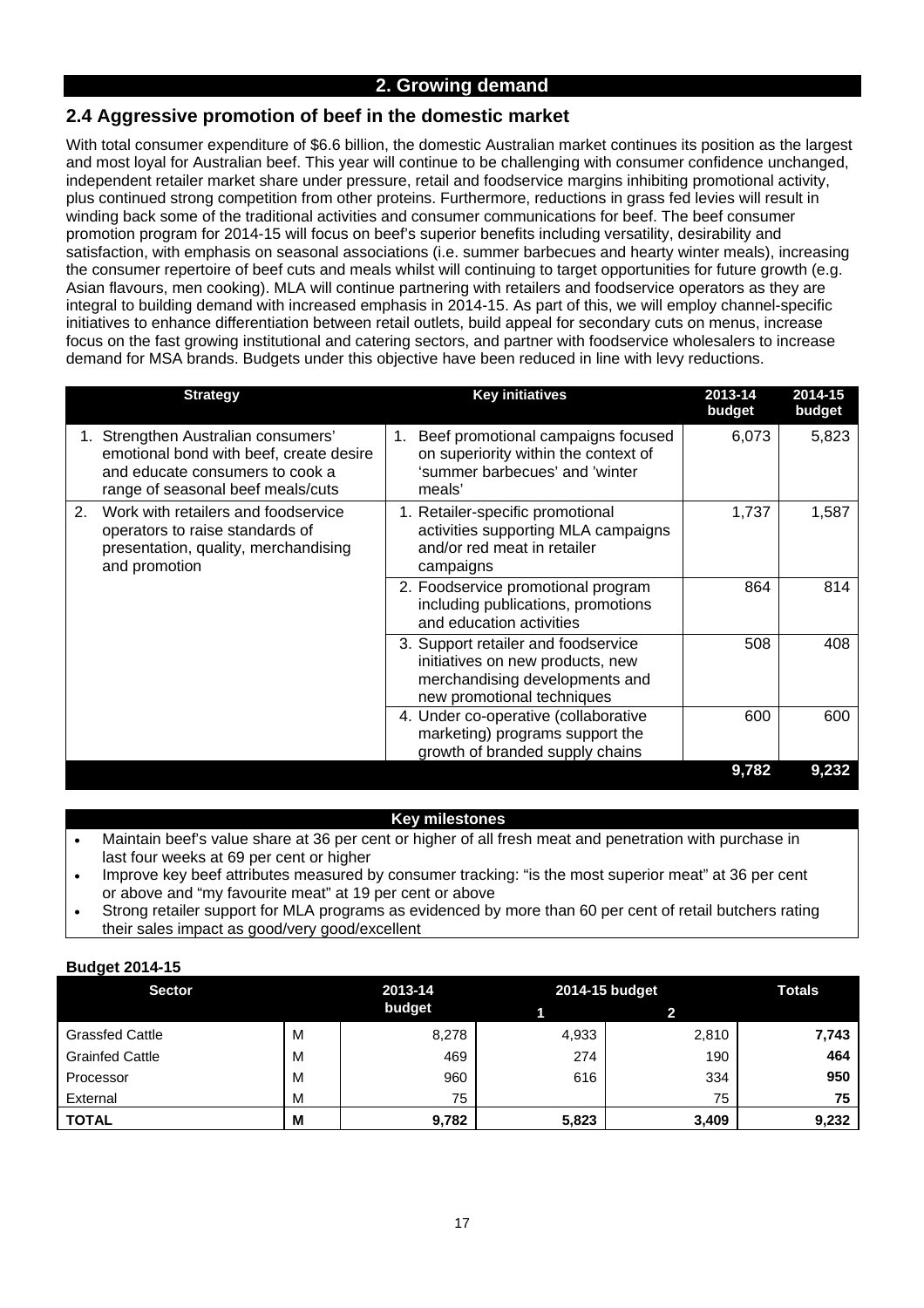# **2.5 Aggressive promotion of lamb in the domestic market**

With total expenditure of \$2.2 billion, the domestic Australian market continues to be the largest and most loyal for Australian lamb. This year will continue to be challenging with consumer confidence unchanged, independent retailer market share under pressure, retail and foodservice margins inhibiting promotional activity, plus strong competition from other proteins. The lamb consumer promotion program for 2014-15 will remain focused on building the brand association 'Australia bonds over lamb'. This will be achieved with increased emphasis on leveraging lamb's traditional association with springtime, refining and evolving the Australia Day lamb campaign to further move away from dependence on Sam Kekovich and continuing to deliver a successful roast lamb campaign during autumn. The promotion of more economical lamb cuts and targeting opportunities for future growth (e.g. Asian flavours, men cooking, 'foodies') remain a focus. MLA will continue partnering with retailers and foodservice operators as they are integral to building demand with increased emphasis in 2014-15. As part of this we will employ channel-specific initiatives to enhance differentiation between retail outlets, building appeal for secondary cuts on menus, increased focus on the fast growing institutional and catering sectors, and partnering with foodservice wholesalers to increase demand for MSA brands. Budgets under this objective have been reduced in line with levy reductions.

| <b>Strategy</b>                                                                                                                                                                                                                                             | <b>Key initiatives</b>                                                                                                                  | 2013-14<br>budget | 2014-15<br>budget |
|-------------------------------------------------------------------------------------------------------------------------------------------------------------------------------------------------------------------------------------------------------------|-----------------------------------------------------------------------------------------------------------------------------------------|-------------------|-------------------|
| Maintain lamb as a routine habitual<br>1.<br>purchase by building national pride in lamb<br>and encouraging consumers to buy and<br>cook a wider range of lamb cuts/meals via<br>consumer promotional efforts around<br>specific occasions through the year | Lamb promotional campaigns for<br>spring, Australia Day and autumn<br>lamb roast                                                        | 6,735             | 6,507             |
| 2. Work with retailers and foodservice<br>operators to raise standards of presentation,<br>quality, merchandising and promotion                                                                                                                             | 1. Retailer-specific promotional<br>activities supporting MLA<br>campaigns and/or red meat in<br>retailer campaigns                     | 736               | 736               |
|                                                                                                                                                                                                                                                             | 2. Foodservice promotional program<br>including publications, promotions<br>and education activities                                    | 449               | 449               |
|                                                                                                                                                                                                                                                             | 3. Support retailer and foodservice<br>initiatives on new products, new<br>merchandising developments and<br>new promotional techniques | 215               | 165               |
|                                                                                                                                                                                                                                                             | 4. Under co-operative (collaborative<br>marketing) programs support the<br>growth of branded supply chains                              | 200               | 200               |
|                                                                                                                                                                                                                                                             |                                                                                                                                         | 8,335             | 8,057             |

#### **Key milestones**

- Grow lamb market share of fresh meat at retail to more than 13.5 per cent
- Improvement in key lamb attributes as measured by consumer tracking: "top of mind awareness" to 16 per cent or above and "is loved by Australians" to 72 per cent or above
- Strong retailer support for MLA programs as evidenced by more than 55 per cent of retail butchers rating their sales impact good/very good/excellent

| <b>Sector</b> |   | 2013-14 |       | 2014-15 budget | <b>Totals</b> |
|---------------|---|---------|-------|----------------|---------------|
|               |   | budget  |       |                |               |
| Mutton        | M |         |       | 11             | 11            |
| Lamb          | м | 7,948   | 6,238 | 1,434          | 7,672         |
| Processor     | M | 320     | 269   | 49             | 318           |
| Goat          | м | 31      |       | 31             | 31            |
| External      | M | 25      |       | 25             | 25            |
| <b>TOTAL</b>  | M | 8,335   | 6,507 | 1,550          | 8,057         |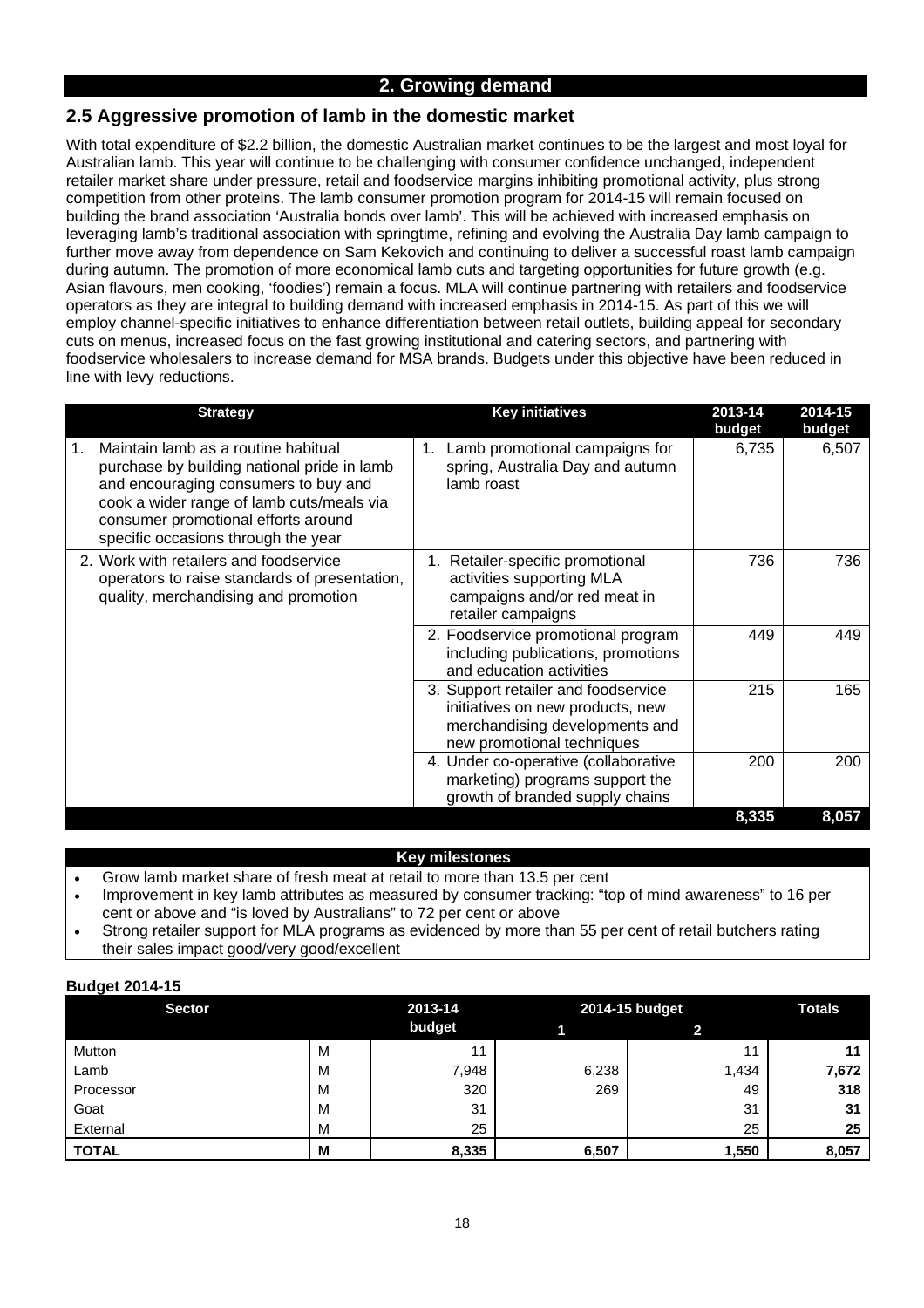# **2.6 Aggressive promotion in export markets – beef**

Australian industry faces a number of strategic challenges and opportunities globally, with increasing competition in major trading partners of Japan and Korea and growing markets outside of our traditional trading partners. We must defend market share in these core markets while at the same time grow market share in developing markets of China, South East Asia, the Middle East and Russia. In meeting these challenges in Japan and Korea, MLA will continue to implement "maintain and defend" strategies to consolidate trade and consumer loyalty in the face of increased US competition. There will also be enhanced positioning with the launch of "True Aussie Beef" branding as a globally-focused program underpinning all trade and consumer activities. Over a period of time, all offices will transition from regional country of origin brand identity to a global position and identity. In developing markets, programs will continue to focus on business development activities that create awareness of Australian beef including working with exporters and importers to secure new retail and food service accounts and providing training and merchandising support. In all markets, MLA promotional activities will involve working co-operatively with Australian exporters (and their importer/wholesaler/end-user customers) through a newly developed collaborative marketing program (to replace the industry collaborative agreement program) to develop strategic plans and sustainably grow sales of individual Australian beef brands – and recognising diverse customer needs are best addressed through branded programs. Budgets in Japan, Korea and South East Asia have been reduced in line with levy reductions.

| <b>Strategy</b>                                                                 | <b>Key initiatives</b>                                                                                                                                            | 2013-14<br>budget | 2014-15<br>budget |
|---------------------------------------------------------------------------------|-------------------------------------------------------------------------------------------------------------------------------------------------------------------|-------------------|-------------------|
| 1. Disseminate<br>comprehensive export<br>marketing information                 | 1.<br>Monitor and report on consumer trends (global and<br>local), channel trends and requirements, and<br>competitive positioning                                | 2,356             | 2,295             |
| 2. Develop new trade and<br>consumer opportunities                              | 1.<br>Identify and generate leads via business<br>development activities                                                                                          | 4,811             | 4,680             |
| for Australian beef<br>internationally                                          | 2.<br>Conduct contact profiling in conjunction with<br>education and awareness work in emerging markets                                                           |                   |                   |
| 3. Position Australian beef<br>as safe, consistent,<br>versatile and nutritious | Positively position Australian beef in terms of product<br>1.<br>attributes through True Aussie Beef branding while<br>transitioning from country of origin marks | 9,391             | 9,135             |
| via trade and consumer<br>educational activities                                | 2.<br>Profile Australian product specification systems<br>(AUS-MEAT and MSA)                                                                                      |                   |                   |
|                                                                                 | 3.<br>Highlight the ability of Australian exporters to meet<br>special requirements, such as Halal                                                                |                   |                   |
|                                                                                 | Communicate the nutritional and health benefits of<br>4.<br>Australian beef                                                                                       |                   |                   |
| 4 Assist in the creation<br>and promotion of                                    | Support individual beef brands through the<br>1.<br>collaborative marketing program (CMP)                                                                         | 3,825             | 3,720             |
| strong brand identities<br>through implementation<br>of individual co-          | 2.<br>Support the voluntary introduction of brands in<br>export markets underpinned by MSA through the<br><b>CMP</b>                                              |                   |                   |
| operative programs                                                              | 3.<br>Build supply chain capability in positioning and<br>marketing Australian beef brands                                                                        |                   |                   |
|                                                                                 | Strengthen supply chain networks between<br>4.<br>Australian beef suppliers and end users to boost<br>sales and create loyalty                                    |                   |                   |
| <b>TOTAL</b>                                                                    |                                                                                                                                                                   | 20,383            | 19,830            |

#### **Key milestones**

- An additional eight major customers are recruited globally for Australian beef
- Over 80 per cent of Australian exporters and importers satisfied with MLA business development activities (trade shows, missions, etc)
- Successful launch of MLA's "True Aussie Beef" and project market strategies developed in key beef markets of Japan, United States, Korea, China and the Middle East (GCC states)
- Increase the proportion of strategic marketing initiatives supported under the CMP to more than 40 per cent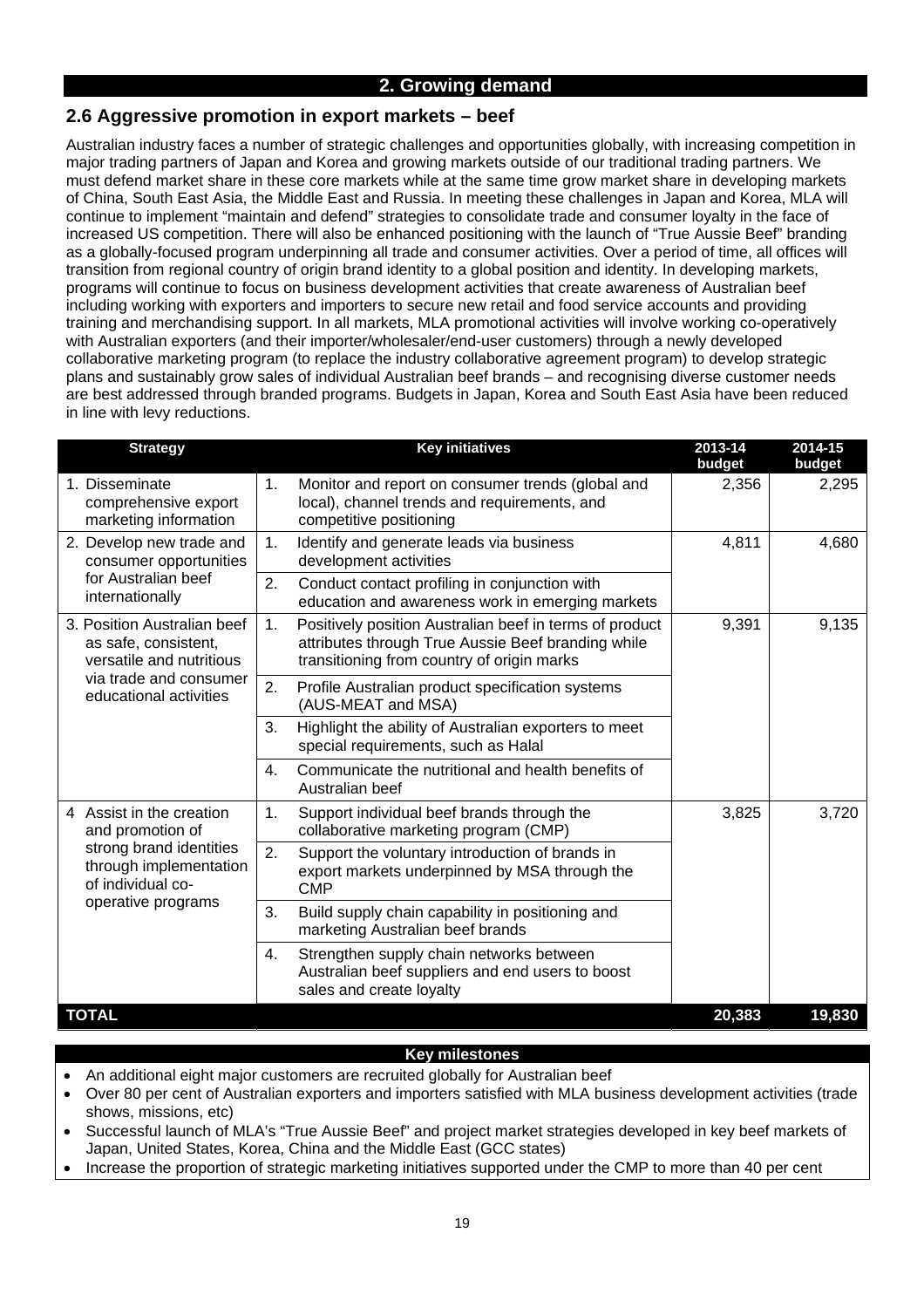| <b>Sector</b>          |        | 2013-14 |                         |       |       | 2014-15 budget |           |        |                       |        |            | <b>Totals</b> |
|------------------------|--------|---------|-------------------------|-------|-------|----------------|-----------|--------|-----------------------|--------|------------|---------------|
|                        | budget |         | <b>North</b><br>America | Japan | Korea | South<br>Asia  | Indonesia | Europe | <b>Middle</b><br>East | Global | <b>CMP</b> |               |
| <b>Grassfed Cattle</b> | м      | 17.604  | 690                     | 5.473 | 3.368 | 3.126          | 620       | 739    | 594                   | 679    | 1,793      | 17.082        |
| <b>Grainfed Cattle</b> | М      | 2,378   | 28                      | 193   | 355   | 199            | 44        | 434    | 46                    | 98     | 950        | 2,347         |
| External               | М      | 401     |                         | 260   |       |                |           | 91     | 50                    |        |            | 401           |
| <b>TOTAL</b>           | M      | 20.383  | 718                     | 5.926 | 3.723 | 3.325          | 664       | 1.264  | 690                   | 777    | 2.743      | 19,830        |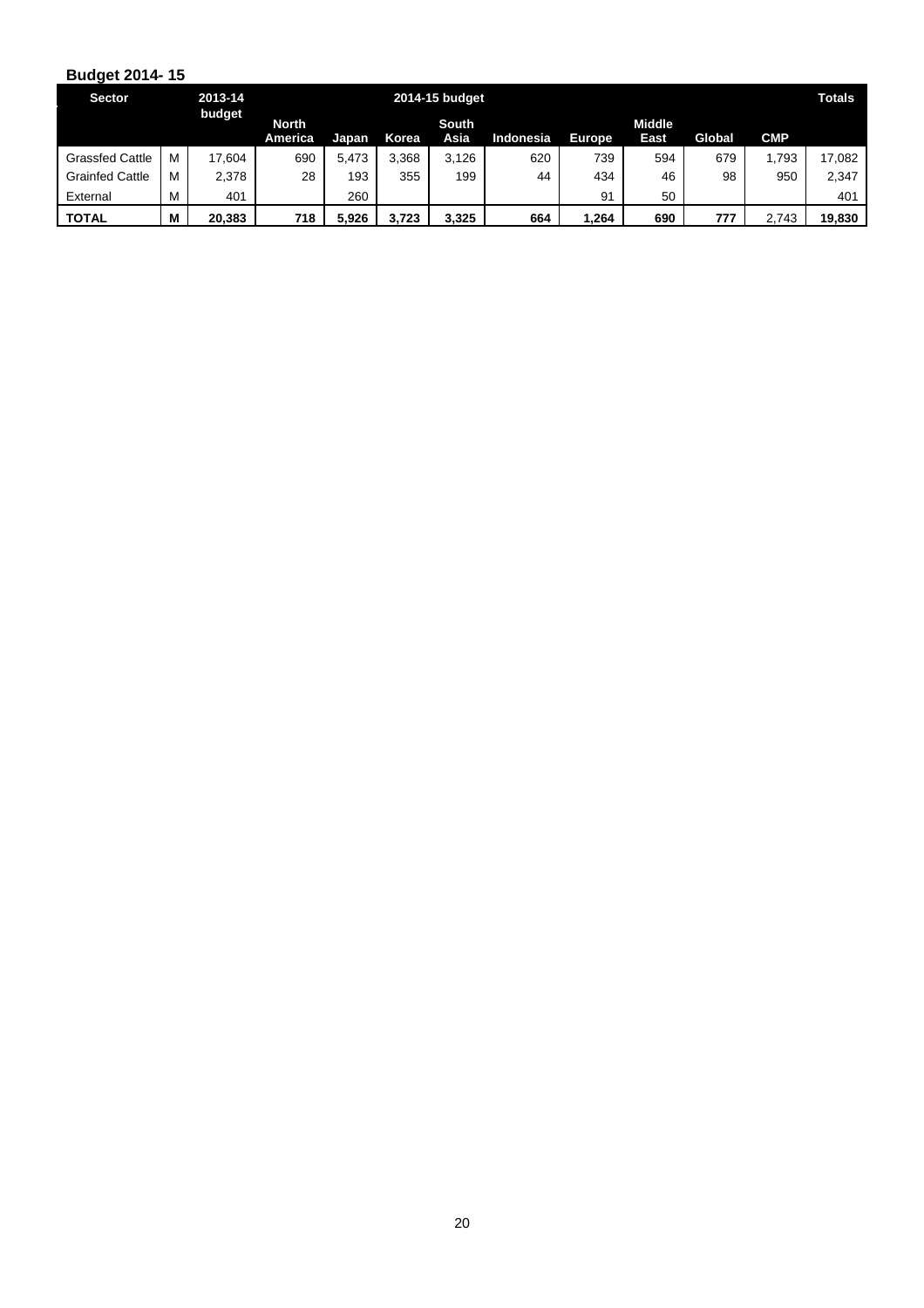#### **2.7 Aggressive promotion in export markets – sheepmeat**

A recent increase in lamb supply has helped boost demand for Australian lamb and mutton significantly over the past year, with China and the Middle East driving growth. In 2014-15, MLA will continue to work with exporters and importers to create new business opportunities for lamb and mutton in retail and foodservice accounts, while supporting continued growth in existing accounts. For many consumers in the United States, their first experience trialling lamb will be in food service. The focus this year will be to continue to broaden lamb's menu range, working with the quick service and casual dining sectors in North America and securing greater penetration in Chinese cuisine in Greater China and South East Asia. In the Middle East, we will continue activity across retail and foodservice sectors, education of butchers and chefs on cutting knowledge and menu development skills for lamb cuts, in a market where chilled lamb is taking the place of product sourced from the live export market. An analysis of market growth to 2015 has revealed that the best prospects lie in the Middle East, South East Asia/Chinas and North American regions.

There will be enhanced positioning of Australian lamb with the launch of "True Aussie Lamb" branding as a globally-focused program underpinning all trade and consumer activities. Over a period of time, all offices will transition from regional country of origin brand identity to a global position and identity. Budget reductions will be in Japan and North America in line with levy reductions.

|  | <b>Strategy</b>                                                                                                                     |     | <b>Key initiatives</b>                                                                                                                                                                     | 2013-14<br>budget | 2014-15<br>budget |
|--|-------------------------------------------------------------------------------------------------------------------------------------|-----|--------------------------------------------------------------------------------------------------------------------------------------------------------------------------------------------|-------------------|-------------------|
|  | 1. Disseminate<br>comprehensive export<br>marketing information                                                                     | 481 | 498                                                                                                                                                                                        |                   |                   |
|  | 2. Grow awareness, trial and<br>purchase of Australian<br>lamb in overseas markets                                                  | 1.  | Generate awareness of Australian lamb through<br>consumer and trade advertising, digital marketing and<br>public relations                                                                 | 1,762             | 1,824             |
|  | through various<br>promotional activities<br>including advertising and                                                              |     | 2.<br>Increase trial of Australian lamb through product<br>sampling, cooking demonstrations and menu<br>positioning                                                                        |                   |                   |
|  | sampling                                                                                                                            | 3.  | Convert trial to purchase by positioning easy-to-use<br>products at relevant price points                                                                                                  |                   |                   |
|  |                                                                                                                                     | 4.  | Demonstrate lamb's relevance to contemporary food<br>trends                                                                                                                                |                   |                   |
|  | 3. Position Australian lamb in<br>overseas markets by<br>leveraging its generic                                                     |     | Through country of origin marks and general<br>1.<br>communication materials, positively position<br>Australian sheepmeat in terms of product safety                                       |                   | 1,291             |
|  | positive attributes (product<br>integrity, Halal integrity,<br>consistent quality,<br>delicious, nutritious and<br>easy to prepare) | 2.  | Highlight the product specification (AUS-MEAT),<br>range and versatility of Australian sheepmeat, and<br>the ability of Australian exporters to meet special<br>requirements such as Halal |                   |                   |
|  |                                                                                                                                     | 3.  | Communicate the nutritional and health benefits of<br>Australian lamb, through working with other supply<br>countries where appropriate                                                    |                   |                   |
|  | 4. Under co-operative<br>programs such as the                                                                                       | 1.  | Develop new opportunities for Australian lamb<br>through lead identification and generation activities                                                                                     | 3,423             | 3,543             |
|  | collaborative marketing<br>program (CMP), support<br>the growth of branded<br>lamb supply chains to<br>develop trade and            |     | Build supply chain capability in positioning and<br>marketing Australian lamb brands                                                                                                       |                   |                   |
|  |                                                                                                                                     |     | Develop new products that enable lamb usage in new<br>market segments                                                                                                                      |                   |                   |
|  | consumer loyalty                                                                                                                    | 4.  | Support supply chains through the CMP                                                                                                                                                      |                   |                   |
|  |                                                                                                                                     |     |                                                                                                                                                                                            | 6,914             | 7,156             |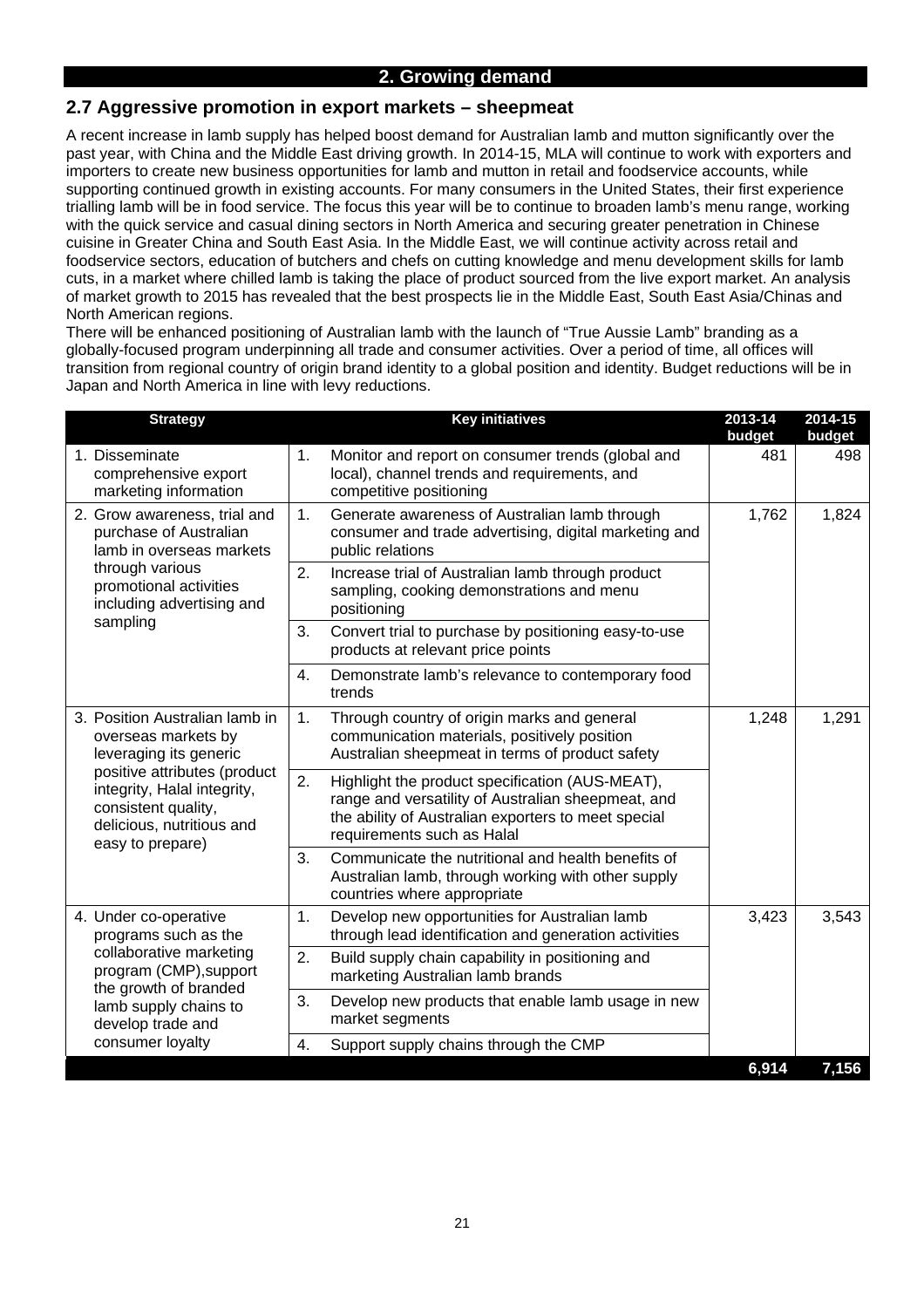#### **Key milestones**

- An additional eight major customers are recruited globally for Australian lamb
- More than 80 per cent of Australian exporters and importers are satisfied with MLA business development activities (trade shows, missions, etc)
- Successful launch of MLA's "True Aussie Lamb" and project market strategies developed in lamb markets of United States, Middle East (GCC states), China and Europe
- Increase the proportion of strategic marketing initiatives supported under the CMP to more than 40 per cent

| <b>Sector</b> | 2013-14 |        |              |       |       | 2014-15 budget |           |               |               |        |            | <b>Totals</b> |
|---------------|---------|--------|--------------|-------|-------|----------------|-----------|---------------|---------------|--------|------------|---------------|
|               |         |        | <b>North</b> |       |       | <b>South</b>   |           |               | <b>Middle</b> |        |            |               |
|               |         | budget | America      | Japan | Korea | Asia           | Indonesia | <b>Europe</b> | East          | Global | <b>CMP</b> |               |
| Mutton        | м       |        |              |       |       |                |           |               | 100           |        |            | 100           |
| Lamb          | м       | 6,644  | 3453         | 229   | 25    | 956            | 28        | 259           | 1069          | 287    | 400        | 6,706         |
| Goat          | м       | 170    | 40           |       |       | 100            |           |               | 40            | 20     | 50         | 250           |
| External      | M       | 100    |              | 20    |       |                |           | 30            | 50            |        |            | 100           |
| <b>TOTAL</b>  | M       | 6,914  | 3,493        | 249   | 25    | 1,056          | 28        | 289           | 1,259         | 307    | 450        | 7,156         |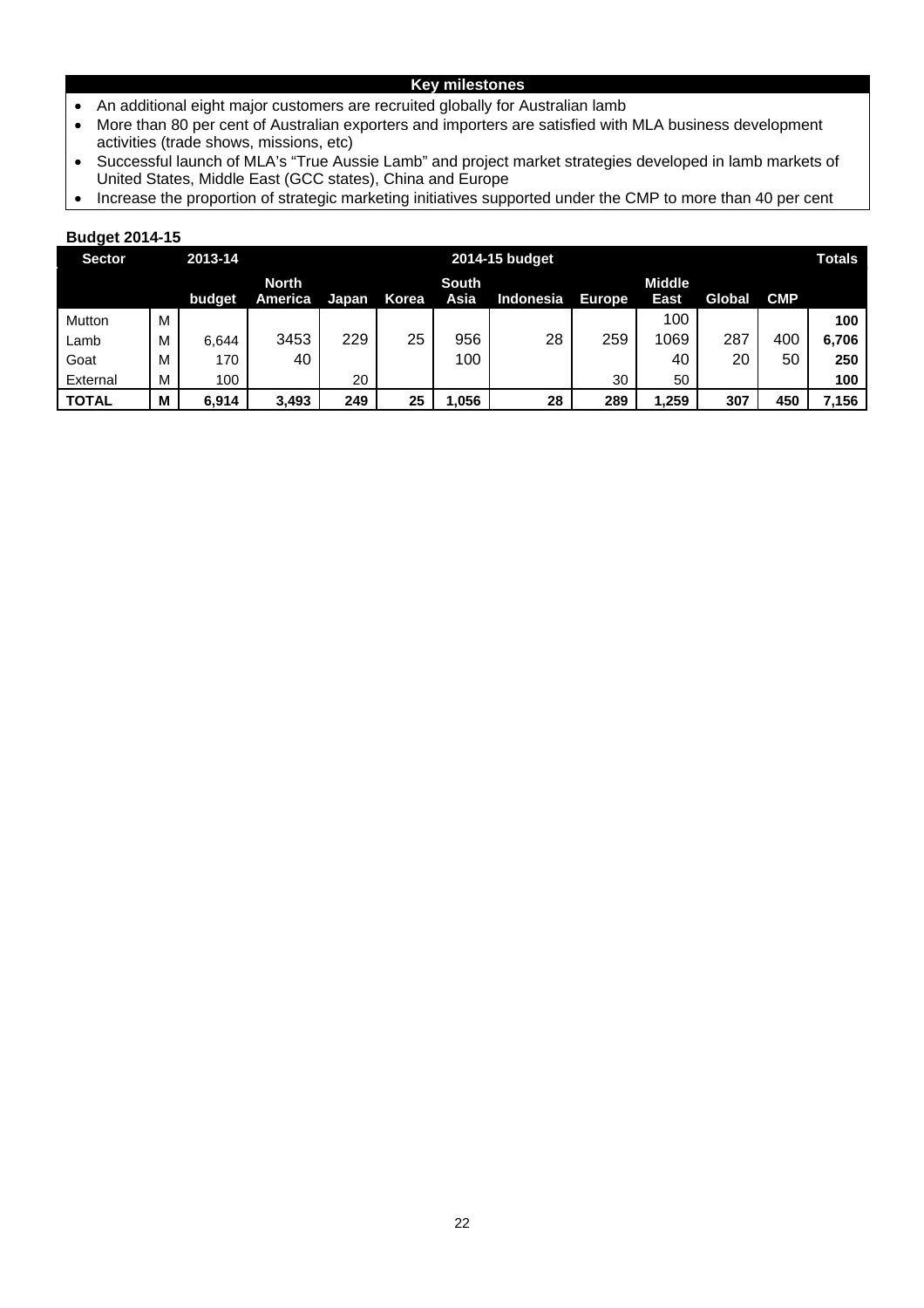# **3. Increasing productivity across the supply chain**

## **3.1 Create opportunities to increase on-farm productivity**

Producers operate complex businesses in an environment characterised by highly variable seasons and markets. MLA's on-farm R&D programs seek to deliver new tools and technologies that support producers to become more productive in this challenging environment. Major investments in 2014-15 include continued implementation of the feedbase investment plan (cattle and sheep); lamb and weaner survival program (sheep); southern beef compliance program (cattle); priority activities within the RD&E priorities prospectus for the northern Australia beef industry; and a comprehensive research program addressing feedlot nutrition and heat stress. The budget also includes support for the extension of the Sheep CRC.

| <b>Strategy</b>                                                                                                                    | <b>Key initiatives</b>                                                                                                                                                                            | 2013-14<br>budget | 2014-15<br>budget |
|------------------------------------------------------------------------------------------------------------------------------------|---------------------------------------------------------------------------------------------------------------------------------------------------------------------------------------------------|-------------------|-------------------|
| Enhance rates of genetic<br>1.<br>improvement in livestock and<br>feedbase performance                                             | Provide genetic and genomic evaluation tools and<br>1.<br>information for cattle, sheep and goat breeding<br>enterprises                                                                          | 3,865             | 3,899             |
|                                                                                                                                    | Accelerate both discovery and delivery of new<br>2.<br>breeding methods to improve pasture and forage<br>crop productivity, quality and persistence                                               | 1,328             | 1,260             |
| 2. Improve productivity in<br>grazing and feedlot systems                                                                          | 1.<br>Develop new technologies and management<br>programs to increase growth, feed efficiency,<br>grazing performance, reproduction and increase<br>survival rates in grazing and feedlot systems | 5,305             | 4,407             |
|                                                                                                                                    | Develop new cultivars and/or agronomic practices<br>2.<br>to improve persistence and/or quality attributes of<br>forage plants                                                                    | 3,779             | 3,137             |
| 3. Develop and implement new<br>practices and technologies<br>to increase labour efficiency                                        | Evaluate, develop and implement technologies,<br>1.<br>tools and strategies to increase labour efficiency<br>and reduce cost of production                                                        | 377               | 462               |
| and compliance to market<br>specifications                                                                                         | 2. Increase producer capacity to make management<br>decisions based on more precise information and<br>lead to improved market compliance                                                         | 365               | 450               |
| 4. Use producer participatory<br>R&D to maximise rate and<br>effectiveness of<br>development and evaluation<br>of new technologies | Develop, demonstrate and evaluate technologies,<br>1.<br>tools and management strategies in conjunction<br>with producers and key intermediaries                                                  | 1,242             | 1,654             |
|                                                                                                                                    |                                                                                                                                                                                                   | 16,261            | 15,269            |

#### **Key milestones**

- Private seed companies engaged in trialling and implementing new methods in breeding programs for phalaris and annual legumes
- Evaluation system of new pasture species (taking account of potential return on investment) established with results published
- 300 lead producers are actively engaged in participatory R&D contributing to conduct and interpretation of research projects
- Sheep CRC extension contracted and projects established
- Productivity improvements from identification and use of animals that convert feed more efficiently established through net feed intake testing of at least 600 progeny from the Beef Information Nucleus herds
- Residue testing of Kleanup product for feedlot dag treatment completed and research permit for further evaluation of the product under Australian conditions obtained
- At least two series of workshops conducted across regional Australia to communicate latest feedlot research outcomes and deliver industry training requirements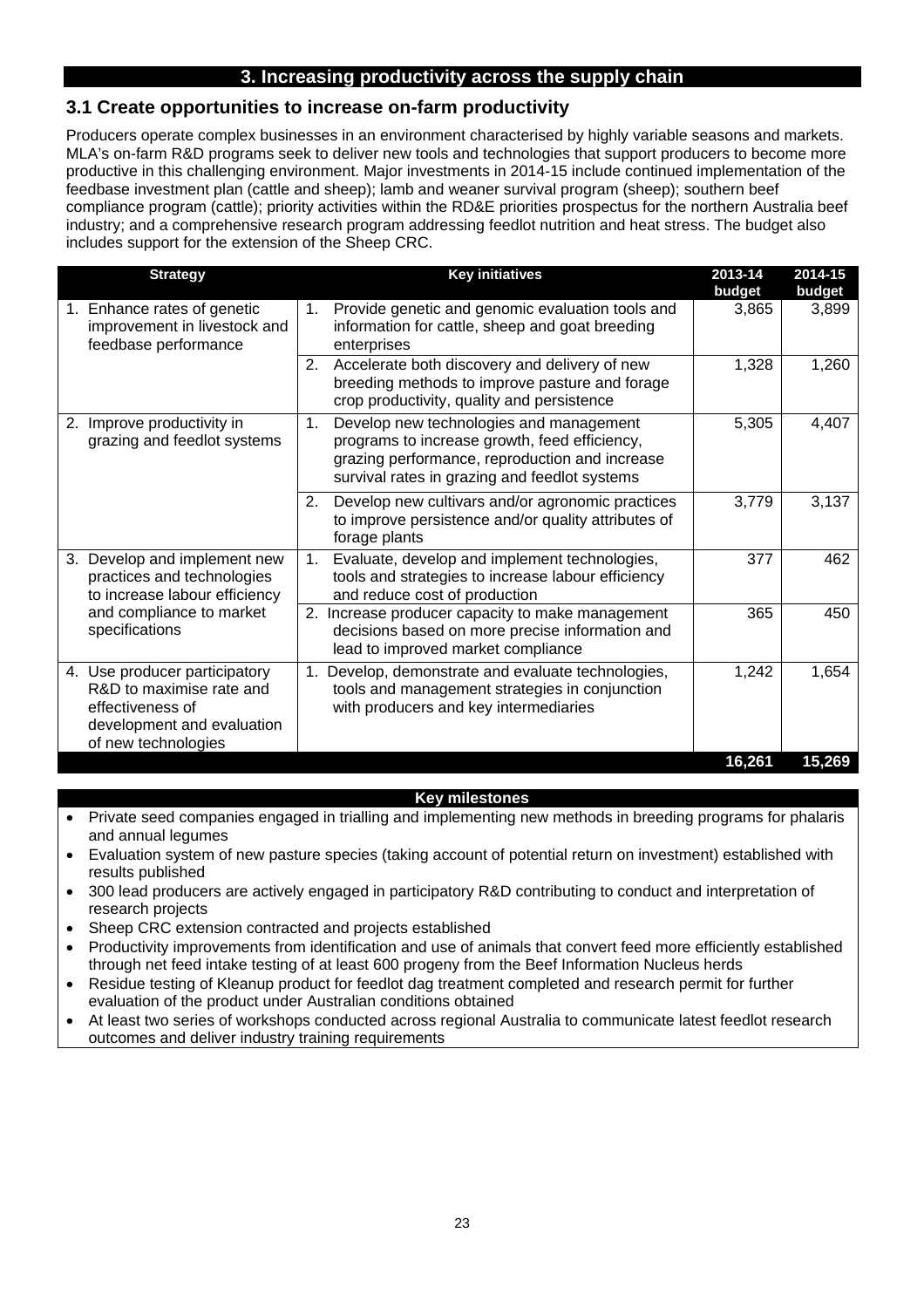| <b>Sector</b>          |              | 2013-14 |       | 2014-15 budget |     |       |        |  |
|------------------------|--------------|---------|-------|----------------|-----|-------|--------|--|
|                        |              | budget  | 1     | $\mathbf{2}$   | 3   | 4     |        |  |
| Mutton                 | R            | 286     | 80    | 135            | 11  | 28    | 254    |  |
| Lamb                   | R            | 3,379   | 1,208 | 1.349          | 118 | 320   | 2,995  |  |
| <b>Grassfed Cattle</b> | $\mathsf{R}$ | 2,906   | 725   | 1,307          | 327 | 214   | 2,573  |  |
|                        | M            |         | 232   |                |     |       | 232    |  |
| <b>Grainfed Cattle</b> | R            | 720     |       | 797            |     | 46    | 843    |  |
| Goat                   | $\mathsf{R}$ | 252     | 3     | 30             |     | 219   | 252    |  |
| External               | M            | 1,175   | 895   | 308            |     |       | 1,203  |  |
| Government             | R            | 7,543   | 2,016 | 3,618          | 456 | 827   | 6,917  |  |
| <b>Subtotal</b>        | $\mathsf{R}$ | 15,086  | 4,032 | 7,236          | 912 | 1,654 | 13,834 |  |
| <b>Subtotal</b>        | M            | 1,175   | 1,127 | 308            |     |       | 1,435  |  |
| <b>TOTAL</b>           |              | 16,261  | 5,159 | 7,544          | 912 | 1,654 | 15,269 |  |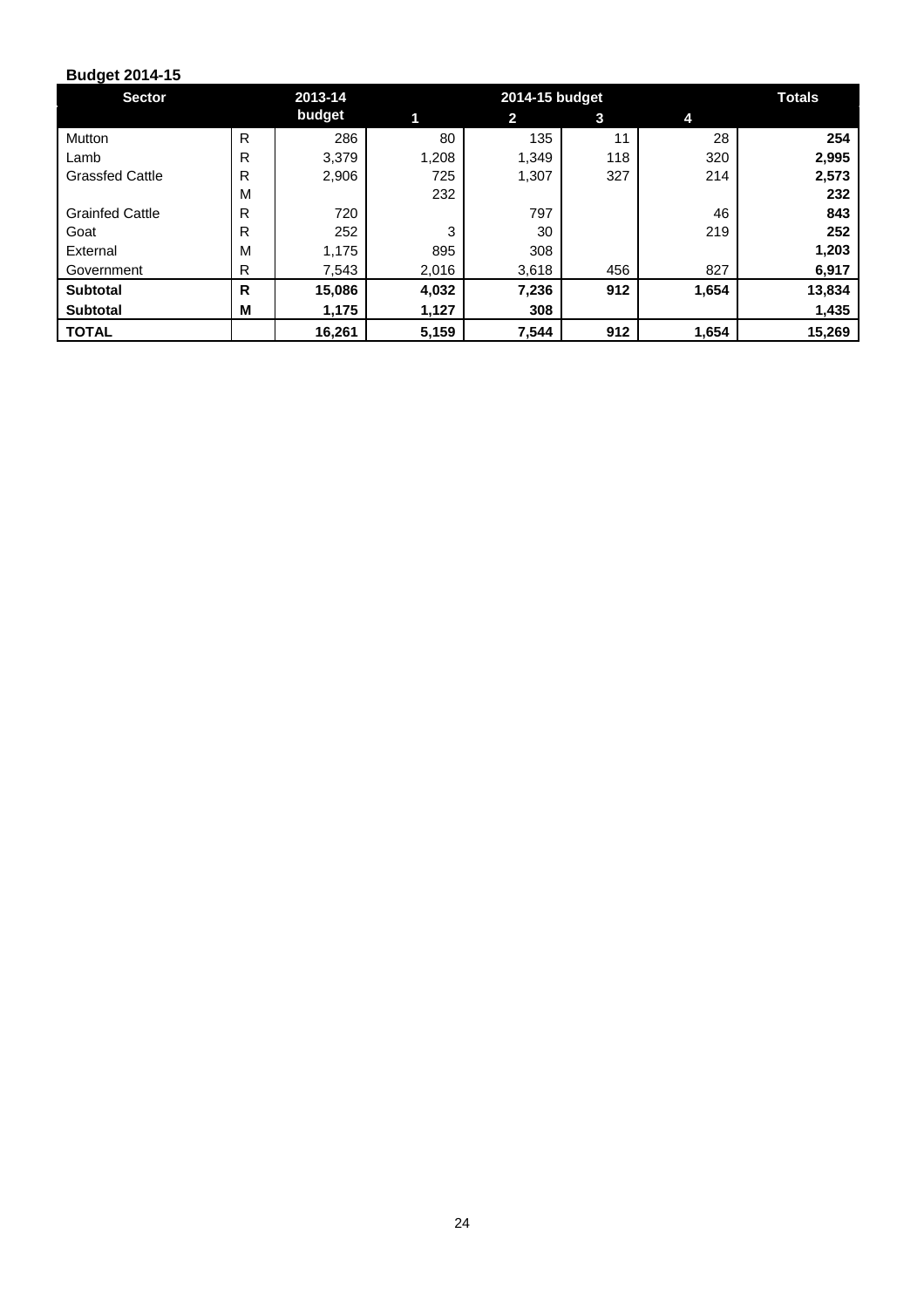# **3. Increasing productivity across the supply chain**

## **3.2 Identify and deliver opportunities to increase off-farm productivity and capability**

The global competitive environment requires a whole-of-chain response to ensure the industry improves productivity and retains a competitive advantage. The key drivers and opportunities for improving processing efficiencies are maximising yield and optimising product mix, addressing labour availability and OH&S issues, and implementing broader business efficiencies. In 2014-15, through co-investment via MLA Donor Company, MLA will focus on delivering large scale, transformational processing efficiency initiatives with a specific focus on automation. MLA will also continue to collaborate with meat processors and the Australian Meat Processor Corporation (AMPC) to assist in the development of a portfolio of core AMPC-managed activities aimed at improving processing productivity. MLA and AMPC will also work closely together on the commercialisation and adoption of R&D outcomes so as to ensure benefits to processors are realised.

| <b>Strategy</b>                                                                          | <b>Key Initiatives</b>                                                                                                            | 2013-14<br>budget                          | 2014-15<br>budget                              |
|------------------------------------------------------------------------------------------|-----------------------------------------------------------------------------------------------------------------------------------|--------------------------------------------|------------------------------------------------|
| Develop new<br>1.<br>technologies and<br>systems that improve                            | 1. Develop and implement transformational automation<br>technologies that increase efficiency and maximise<br>carcase utilisation |                                            |                                                |
| productivity and<br>processing                                                           | 2. Develop and validate alternate stunning technologies                                                                           |                                            |                                                |
| efficiencies                                                                             | 3. Identify and develop new systems to automate or semi-<br>automate picking, packing and loading tasks                           |                                            |                                                |
| 2.<br>Assist the processing<br>sector to improve<br>work health and<br>safety            | Develop and implement technologies to improve<br>working conditions and reduce work-related injuries                              |                                            |                                                |
|                                                                                          | 2. Develop and communicate new processes and systems<br>that assist the processing sector to manage OH&S risks                    |                                            |                                                |
| 3.<br>Develop new<br>systems to support<br>processing decision-<br>making                | Develop and validate objective measurement<br>1.<br>technologies which will benefit the supply chain                              | and AMPC funded initiatives managed by MLA | MDC and AMPC funded initiatives managed by MLA |
| 4. Improving industry                                                                    | Support processing sector innovation networks                                                                                     |                                            |                                                |
| capability, knowledge<br>and adoption of new<br>technologies to<br>increase productivity | 2. Increase processor awareness of commercial<br>opportunities from recent R&D                                                    | <b>MDC</b>                                 |                                                |
|                                                                                          | 3.<br>Processor R&D adoption and technical services                                                                               |                                            |                                                |
|                                                                                          | Intellectual property management, monitoring,<br>4.<br>evaluation, and commercialisation of off-farm R&D                          | 75                                         |                                                |
| 9. AMPC managed<br>initiatives                                                           | AMPC-funded and managed initiatives aligned to the<br>1.<br>strategic direction outlined on this page                             | 3,411                                      | 4,530                                          |
|                                                                                          |                                                                                                                                   | 3,486                                      | 4,530                                          |

#### **Key milestones**

These milestones relate only to MDC activity:

- Realise net benefits of \$1.0 million per annum from processing technologies developed under the MDC program and for which installation is completed in 2014-15
- Total aggregated net benefit of MDC-funded technologies installed both in 2014-15 and previous years reaches \$8 million per annum
- Five MDC-funded commercial innovations achieved at least 80 per cent of their annual adoption strategy targets including associated cost benefit analyses

| <b>Sector</b> | 2013-14 | 2014-15 budget |               |
|---------------|---------|----------------|---------------|
|               | budget  |                | <b>Totals</b> |
| Processor     | 1.743   | 2,265          | 2,265         |
| Government    | .743    | 2,265          | 2,265         |
| <b>TOTAL</b>  | 3,486   | 4,530          | 4,530         |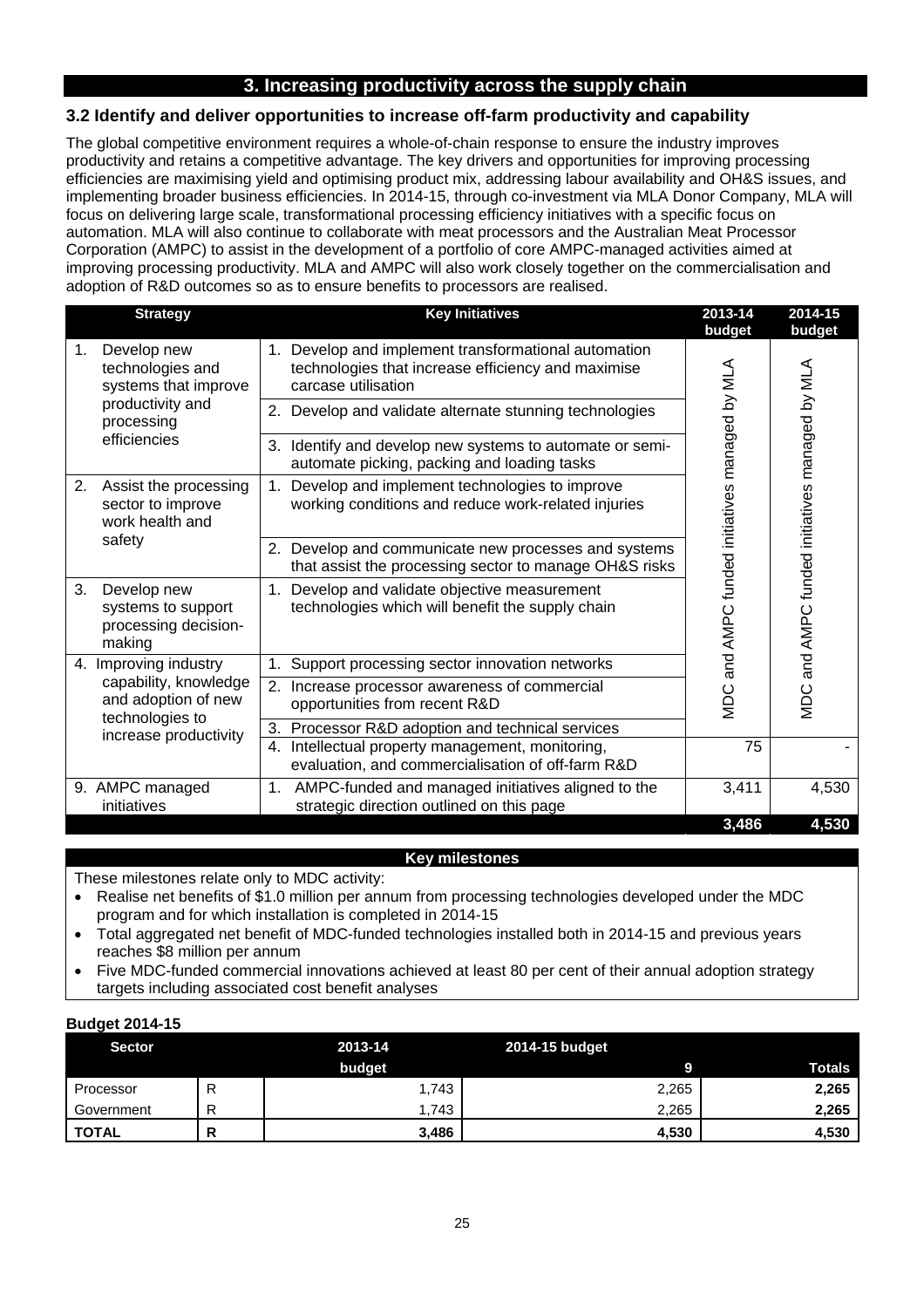# **3. Increasing productivity across the supply chain**

# **3.3 Deliver valued supply chain and market information**

MLA continues to deliver a market information service that informs business management decisions in the red meat and livestock industry. MLA ensures that information gaps are identified, and that appropriate and valued information is collected, analysed and communicated in a timely, user friendly and accessible manner. In 2014-15, this work will focus on several areas. One of these is to continue to evolve the dissemination of market information to achieve industry best practice for market information data functionality for internal and external usage. Another is to improve feedback and benchmarking data along the supply chain, especially to producers, providing opportunities for operational improvements including the development of Australian beef "cut-out values". Another area is researching priority industry issues to provide valuable knowledge for policy makers across the Australian supply chain and, where appropriate, on the international scene.

| <b>Strategy</b>                                                                                                                                                                                                      | <b>Key initiatives</b>                                                                                                                                                                                                                                                                                                  | 2013-14<br>budget | 2014-15<br>budget |
|----------------------------------------------------------------------------------------------------------------------------------------------------------------------------------------------------------------------|-------------------------------------------------------------------------------------------------------------------------------------------------------------------------------------------------------------------------------------------------------------------------------------------------------------------------|-------------------|-------------------|
| 1. Collect and maintain<br>domestic and                                                                                                                                                                              | 1. Operate a National Livestock Reporting Service in<br>accordance with its ISO QMS                                                                                                                                                                                                                                     | 2,080             | 2,200             |
| international meat<br>market data of relevance<br>to the Australian meat                                                                                                                                             | 2. Conduct surveys on each segment of the supply<br>chain                                                                                                                                                                                                                                                               | 693               | 669               |
| and livestock industries                                                                                                                                                                                             | 3. Maintain a warehouse of domestic and global meat<br>market data and improve the dissemination of this<br>data via the MLA website                                                                                                                                                                                    | 717               | 780               |
| 2. Disseminate incisive<br>analyses of relevant<br>world meat market<br>developments                                                                                                                                 | 1. Provide high quality analytical reports including the<br>bi-annual industry projections, monthly industry<br>overview, red meat market reports, sectoral briefs,<br>statistical reviews and fast facts including support to<br>private suppliers of price risk management tools and<br>encouraging their development | 1,132             | 1,132             |
|                                                                                                                                                                                                                      | 2. Provide a comprehensive daily and weekly red meat<br>news service available through the MLA website,<br>mobile app and email                                                                                                                                                                                         | 227               | 226               |
| 3. Facilitate improved<br>information flows within<br>supply chains                                                                                                                                                  | 1. Implement the Livestock Data Link program to<br>improve information flows to add value and enable<br>benchmarking                                                                                                                                                                                                    | 800               | 950               |
| 4. Work closely with peak<br>councils and government<br>and seek opportunities<br>with like-minded<br>organisations to identify<br>priority industry issues<br>and commission<br>research to support<br>these issues | 1. Undertake policy research and analysis on priority<br>policy issues identified by peak councils and<br>government                                                                                                                                                                                                    | 300               | 300               |
|                                                                                                                                                                                                                      | Support peak council advocacy efforts on priority<br>2.<br>policy issues                                                                                                                                                                                                                                                | 50                | 50                |
|                                                                                                                                                                                                                      | 3. Where appropriate, work with like-minded<br>organisations on priority policy issues to jointly<br>pursue industry issues                                                                                                                                                                                             | 50                | 50                |
|                                                                                                                                                                                                                      |                                                                                                                                                                                                                                                                                                                         | 6,049             | 6,357             |

#### **Key milestones**

- Over 90 per cent of clients find MLA market information valuable to their business, with over 60 per cent finding it highly or extremely valuable
- 20 processing plants uploading data to Livestock Data Link
- 60 per cent of Livestock Data Link plants actively delivering feedback to their suppliers
- Develop methodology, implement and commence reporting on Australian beef "cut-out values"
- Increase reporting and analysis of cattle markets in northern and western Australia
- Maintain ISO accreditation for MLA's market information activities
- Complete industry issues research as requested by Red Meat Advisory Council and peak industry councils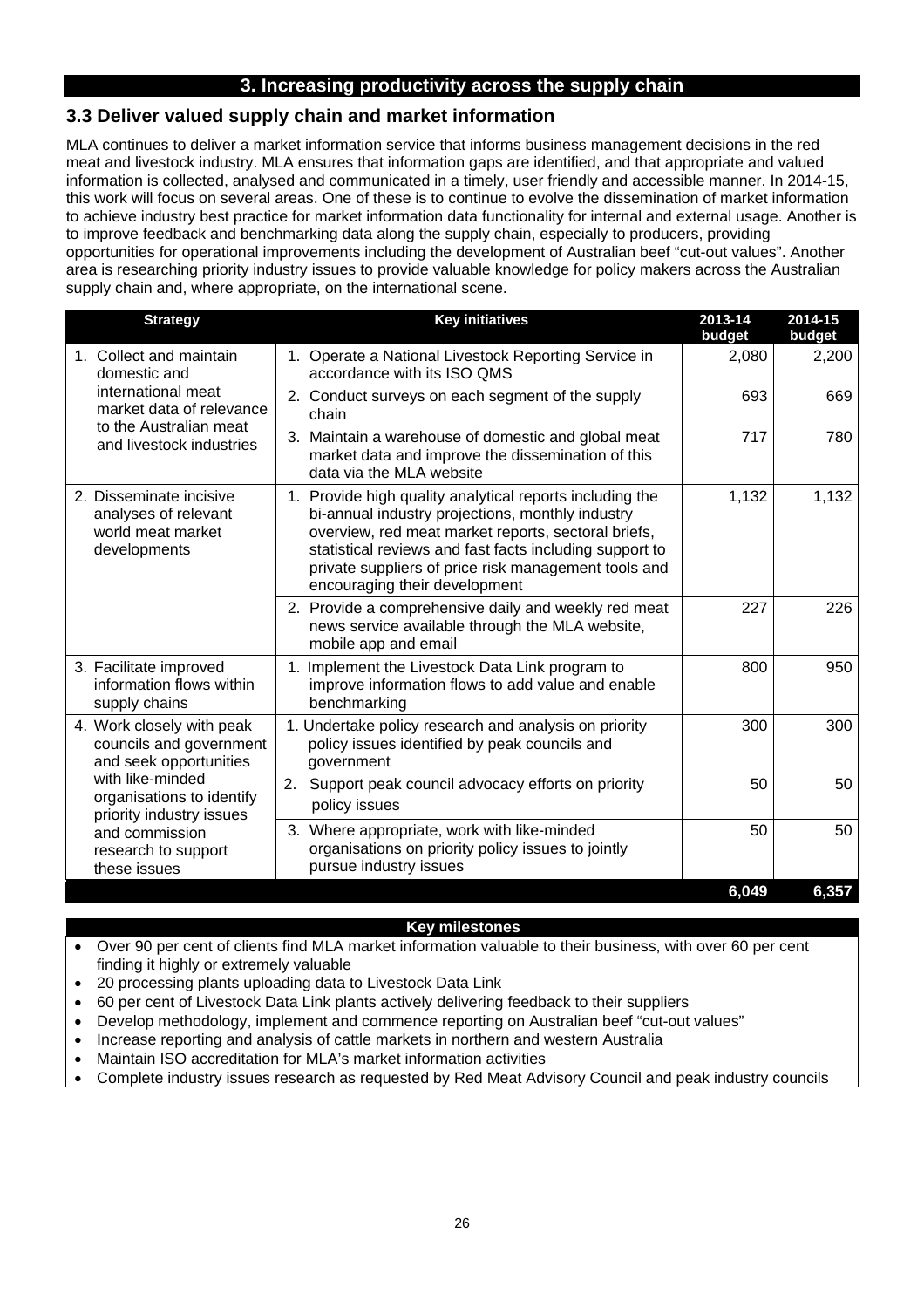| <b>Sector</b>          |              | 2013-14 |       | 2014-15 budget | <b>Totals</b> |     |       |
|------------------------|--------------|---------|-------|----------------|---------------|-----|-------|
|                        |              | budget  | 1     | $\overline{2}$ | 3             | 4   |       |
| Mutton                 | $\mathsf{R}$ | 63      | 31    | 15             | 30            | 7   | 83    |
|                        | M            | 23      |       |                |               |     |       |
| Lamb                   | $\mathsf{R}$ | 693     | 485   | 191            | 64            | 52  | 792   |
|                        | M            | 127     |       |                |               |     |       |
| <b>Grassfed Cattle</b> | R            | 1,675   | 993   | 420            | 381           | 119 | 1,913 |
|                        | M            | 271     |       |                |               |     |       |
| <b>Grainfed Cattle</b> | $\mathsf{R}$ | 116     | 71    | 53             |               | 22  | 146   |
|                        | M            | 45      |       |                |               |     |       |
| Goat                   | $\mathsf{R}$ | 12      | 12    |                |               |     | 12    |
|                        | M            |         |       |                |               |     |       |
| External               | M            | 465     | 465   |                |               |     | 465   |
| Government             | $\mathsf{R}$ | 2,559   | 1,592 | 679            | 475           | 200 | 2,946 |
| <b>Subtotal</b>        | $\mathsf{R}$ | 5,118   | 3,184 | 1,358          | 950           | 400 | 5,892 |
| <b>Subtotal</b>        | M            | 931     | 465   |                |               |     | 465   |
| <b>TOTAL</b>           |              | 6,049   | 3,649 | 1,358          | 950           | 400 | 6,357 |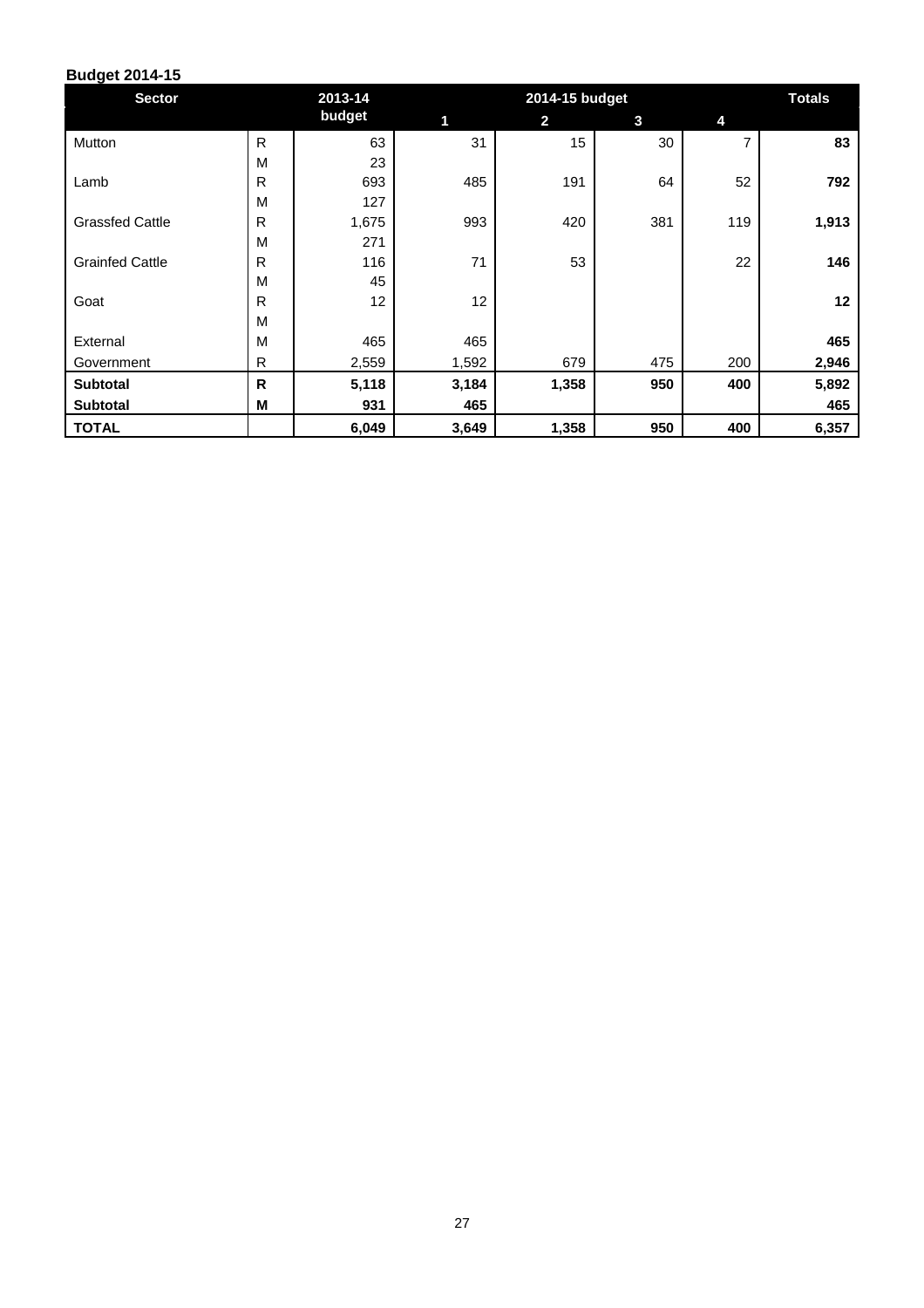# **3. Increasing productivity across the supply chain**

## **3.4 Support industry to improve animal health and biosecurity**

Australia remains free of key animal diseases which would severely impact on trade, our ability to produce high quality meat, and animal health and welfare. Significant investments in 2014-15 will address topics such as a national livestock disease survey, integrated sheep parasite management, footrot diagnostics and vaccine development, fluoroacetate toxicity, cattle tick vaccine, and developing practical emergency disease management at processing establishments. Specific feedlot investment will include continuation of projects on feedlot bedding options, backgrounding and the benefits of acclimation.

| <b>Strategy</b>                                   | <b>Key initiatives</b>                                                                                                                                                                                 | 2013-14<br>budget | 2014-15<br>budget |
|---------------------------------------------------|--------------------------------------------------------------------------------------------------------------------------------------------------------------------------------------------------------|-------------------|-------------------|
| Improve animal<br>1.<br>health and<br>biosecurity | Deliver improved diagnostic methods, enhanced<br>1.<br>understanding and/or improved control methods for external<br>threats such as foot and mouth disease, bluetongue capripox<br>and screw worm fly | 672               | 500               |
|                                                   | Improved biosecurity measures adopted that minimise risks<br>on-farm and disruption to trade from endemic (Johne's<br>disease, footrot), emerging (Theileria) and exotic diseases                      | 1,688             | 2,095             |
|                                                   | 3. Investigate and improve the management of key feedlot<br>animal health problems                                                                                                                     | 1,194             | 890               |
|                                                   | Invest in priority endemic diseases to reduce the cost of<br>4.<br>endemic diseases compared with 2005                                                                                                 | 2.957             | 2,200             |
|                                                   |                                                                                                                                                                                                        | 6,511             | 5,685             |

#### **Key milestones**

- Phases one and two of the National Livestock Disease Survey completed
- Technologies to identify poor performing cattle in feedlots prioritised for further evaluation in feedlots
- Assessment of the bluetongue vector potential of midges in southern Australia completed, and mathematical prediction model for the spread of the disease completed
- Efficacy of two-in-one bovine respiratory disease vaccine established and plan developed to attract a commercial partner for its further development
- Review of the impacts of fluoroacetate toxicity completed

| -<br><b>Sector</b>     |              | 2013-14 | 2014-15 budget | <b>Totals</b> |
|------------------------|--------------|---------|----------------|---------------|
|                        |              | budget  | 1              |               |
| Mutton                 | R            | 249     | 224            | 224           |
| Lamb                   | R            | 1,661   | 1,363          | 1,363         |
| <b>Grassfed Cattle</b> | R            | 596     | 758            | 758           |
| <b>Grainfed Cattle</b> | $\mathsf{R}$ | 567     | 315            | 315           |
| Goat                   | $\mathsf{R}$ | 20      | 20             | 20            |
| External               | M            | 325     | 325            | 325           |
| Government             | R            | 3,093   | 2,680          | 2,680         |
| <b>Subtotal</b>        | $\mathsf{R}$ | 6,186   | 5,360          | 5,360         |
| <b>Subtotal</b>        | M            | 325     | 325            | 325           |
| <b>TOTAL</b>           | R            | 6,511   | 5,685          | 5,685         |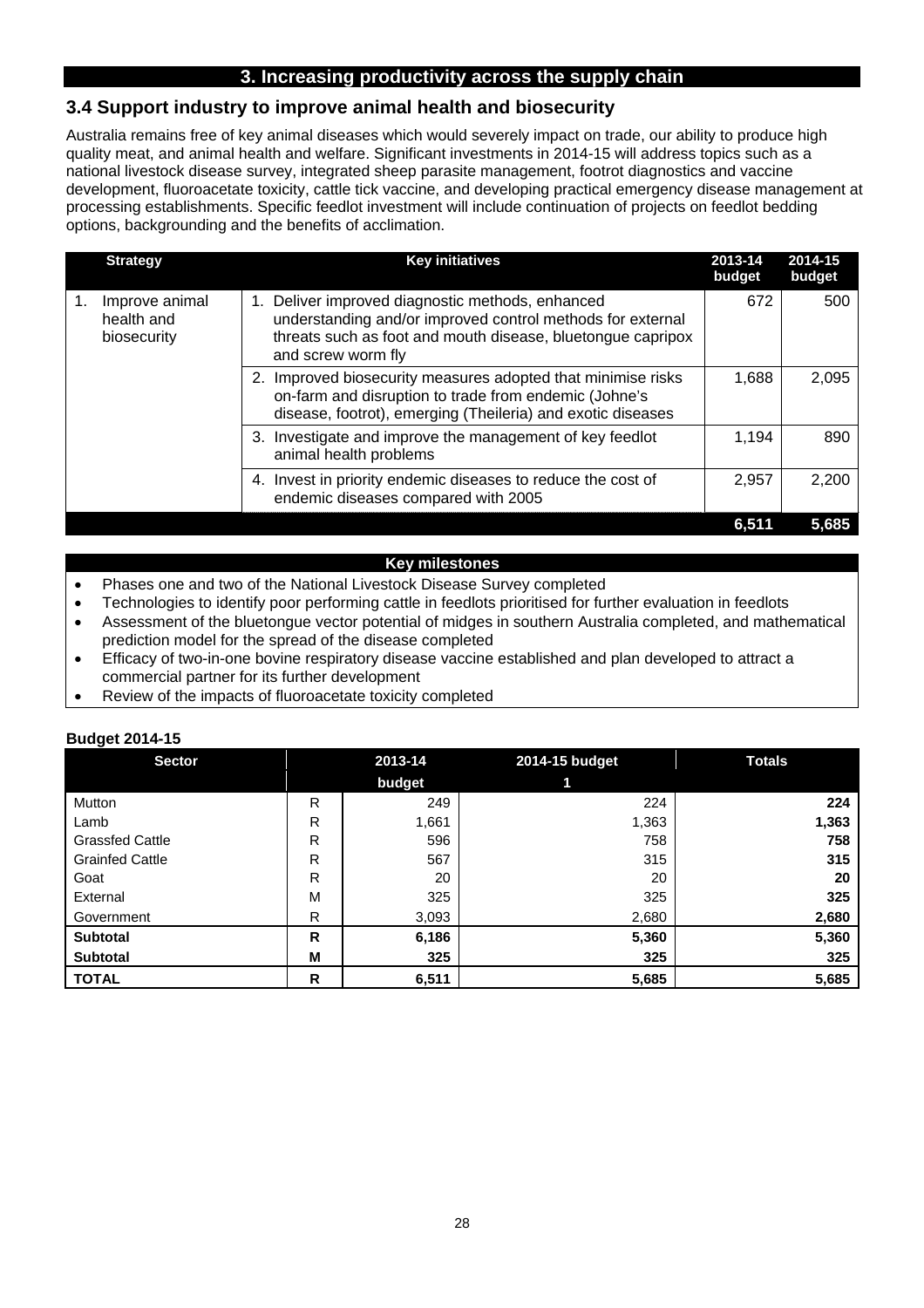# **3. Increasing productivity across the supply chain**

# **3.5 Increase producer engagement with MLA tools and information to build capability**

MLA invests in the delivery of information, tools and services that enable access to and adoption of R&D to help individual businesses boost their productivity and profitability, and position industry for future challenges and opportunities. MLA will endeavour to maximise engagement with producers to ensure they are informed of valuable and relevant information, motivated to enquire and experiment, and influenced to implement changes to on-farm practices. In 2014-15, MLA investments will focus on delivering targeted and timely packages of information, tools and learning opportunities. New producer resources and online learning tools will be delivered in partnership with extension providers where appropriate to maximise producers' access to the outcomes of their investment in industry R&D.

| <b>Strategy</b>                                                                                                                                                                                      | <b>Key initiatives</b>                                                                                                                                                                                                                              | 2013-14<br>budget | 2014-15<br>budget |
|------------------------------------------------------------------------------------------------------------------------------------------------------------------------------------------------------|-----------------------------------------------------------------------------------------------------------------------------------------------------------------------------------------------------------------------------------------------------|-------------------|-------------------|
| 1. Keep producers<br>informed about the<br>activities and<br>opportunities created<br>by their levy<br>investment in R&D<br>and marketing                                                            | 1. Produce MLA's member magazine feedback, deliver<br>dynamic digital content and generate effective coverage<br>through rural media to deliver valuable, relevant<br>information and opportunities to support producers                            | 1,873             | 2,035             |
|                                                                                                                                                                                                      | Deliver a strategic program of MLA events and<br>2.<br>sponsored targeted industry events/activities to deliver<br>MLA information and tools to producers across Australia                                                                          | 1,180             | 1,187             |
| 2. Facilitate the uptake<br>of MLA information,<br>tools and learning<br>opportunities to<br>influence positive<br>practice change                                                                   | Improve and deliver integrated programs to engage<br>1 <sub>1</sub><br>livestock producers with R&D outcomes                                                                                                                                        | 3,172             | 2,986             |
|                                                                                                                                                                                                      | Develop educational materials and tools that enable<br>2.<br>producers to efficiently and effectively access the<br>outputs of MLA R&D such as online learning resources,<br>publications and video tutorials                                       | 1,024             | 1,016             |
| 3. Partner with<br>producers and<br>stakeholders who use<br>and value MLA tools<br>and information to<br>help influence their<br>peers as well as<br>inform future MLA<br>programs and<br>activities | Establish partnerships to build producer capability by<br>1.<br>supporting facilitated learning groups (including<br>producer demonstration sites), and mentoring activities<br>(including leadership training - ARLP and Nuffield<br>scholarships) | 1,554             | 1,469             |
|                                                                                                                                                                                                      | Conduct robust program evaluation and levy payer<br>2.<br>market research to determine industry RD&E needs and<br>establish the quantitative and qualitative impact to<br>industry of MLA producer engagement activities and<br>R&D investment      | 743               | 968               |
|                                                                                                                                                                                                      |                                                                                                                                                                                                                                                     | 9,546             | 9,661             |

#### **Key milestones**

- Increase satisfaction with MLA communications activities from 3.6 to 3.8 out of 5
- At least 50 per cent of commercial sheep and cattle producers engage with MLA information or tools
- At least 50 per cent of those producers engaged with MLA information, tools and learning opportunities improve their knowledge, skills and/or capacity to change practice as a result of this engagement
- At least 25 producer demonstration sites in operation to deliver localised R&D information to producers
- Implement a new monitoring, evaluation and reporting framework to enable more effective reporting against strategic objectives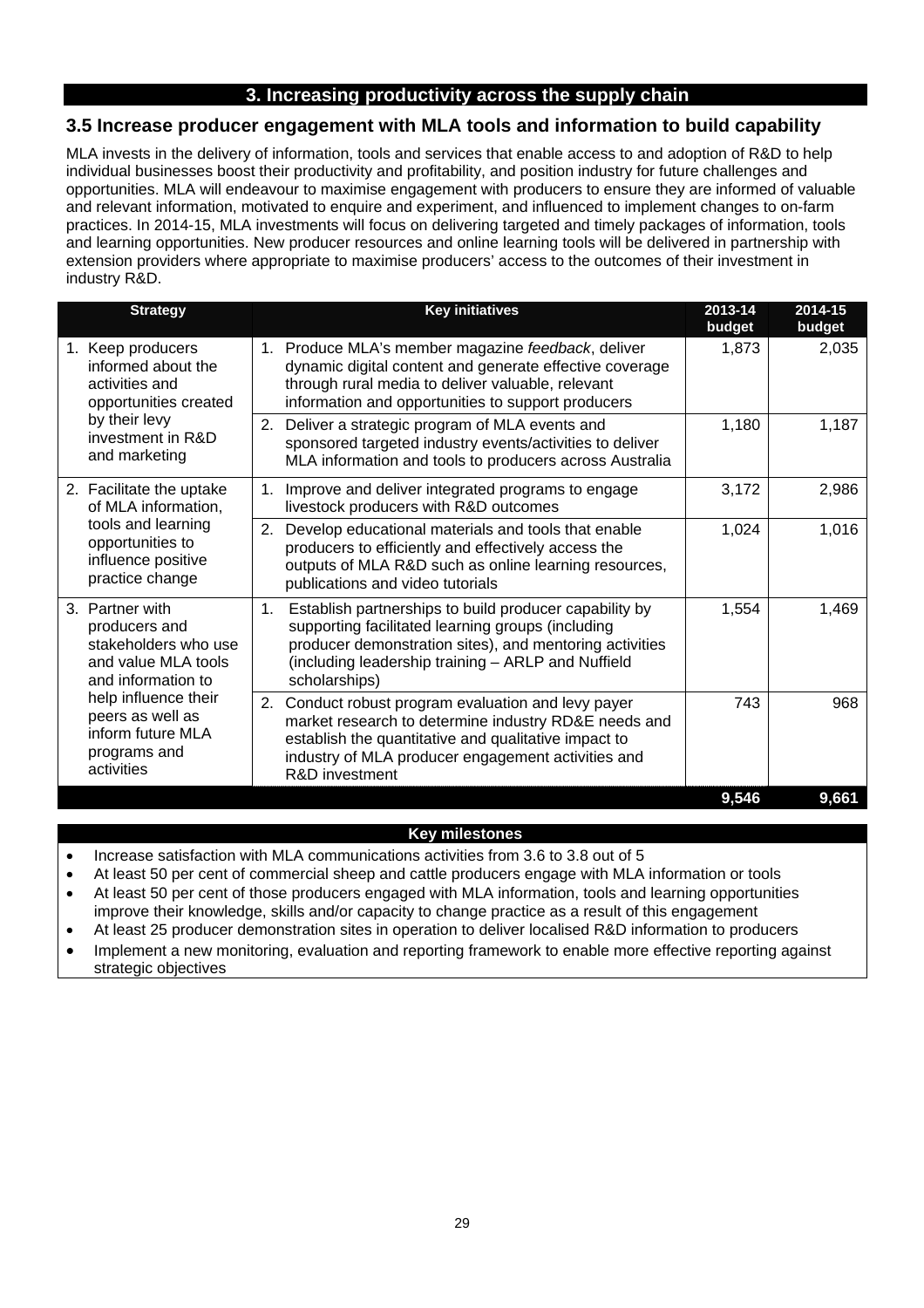| <b>Sector</b>          |              | 2013-14 |       | 2014-15 budget |       |       |  |
|------------------------|--------------|---------|-------|----------------|-------|-------|--|
|                        |              | budget  | 1     | $\mathbf{2}$   | 3     |       |  |
| Mutton                 | $\mathsf{R}$ | 208     | 77    | 89             | 63    | 229   |  |
|                        | M            | 29      | 12    | 26             | 26    | 64    |  |
| Lamb                   | R            | 1,800   | 547   | 655            | 523   | 1,725 |  |
|                        | M            | 382     | 330   | 285            | 56    | 671   |  |
| <b>Grassfed Cattle</b> | R            | 1,900   | 463   | 782            | 450   | 1,695 |  |
|                        | M            | 702     | 391   | 339            | 172   | 902   |  |
| <b>Grainfed Cattle</b> | R            | 130     | 142   |                | 8     | 150   |  |
|                        | M            | 33      | 5     |                |       | 5     |  |
| Goat                   | R            | 9       | 12    |                |       | 12    |  |
|                        | M            | 6       | 2     |                |       | 2     |  |
| External               | M            | 300     |       | 300            | 95    | 395   |  |
| Government             | R            | 4,047   | 1,241 | 1,526          | 1,044 | 3,811 |  |
| <b>Subtotal</b>        | R            | 8,094   | 2,482 | 3,052          | 2,088 | 7,622 |  |
| <b>Subtotal</b>        | M            | 1,452   | 740   | 950            | 349   | 2,039 |  |
| <b>TOTAL</b>           |              | 9,546   | 3,222 | 4,002          | 2,437 | 9,661 |  |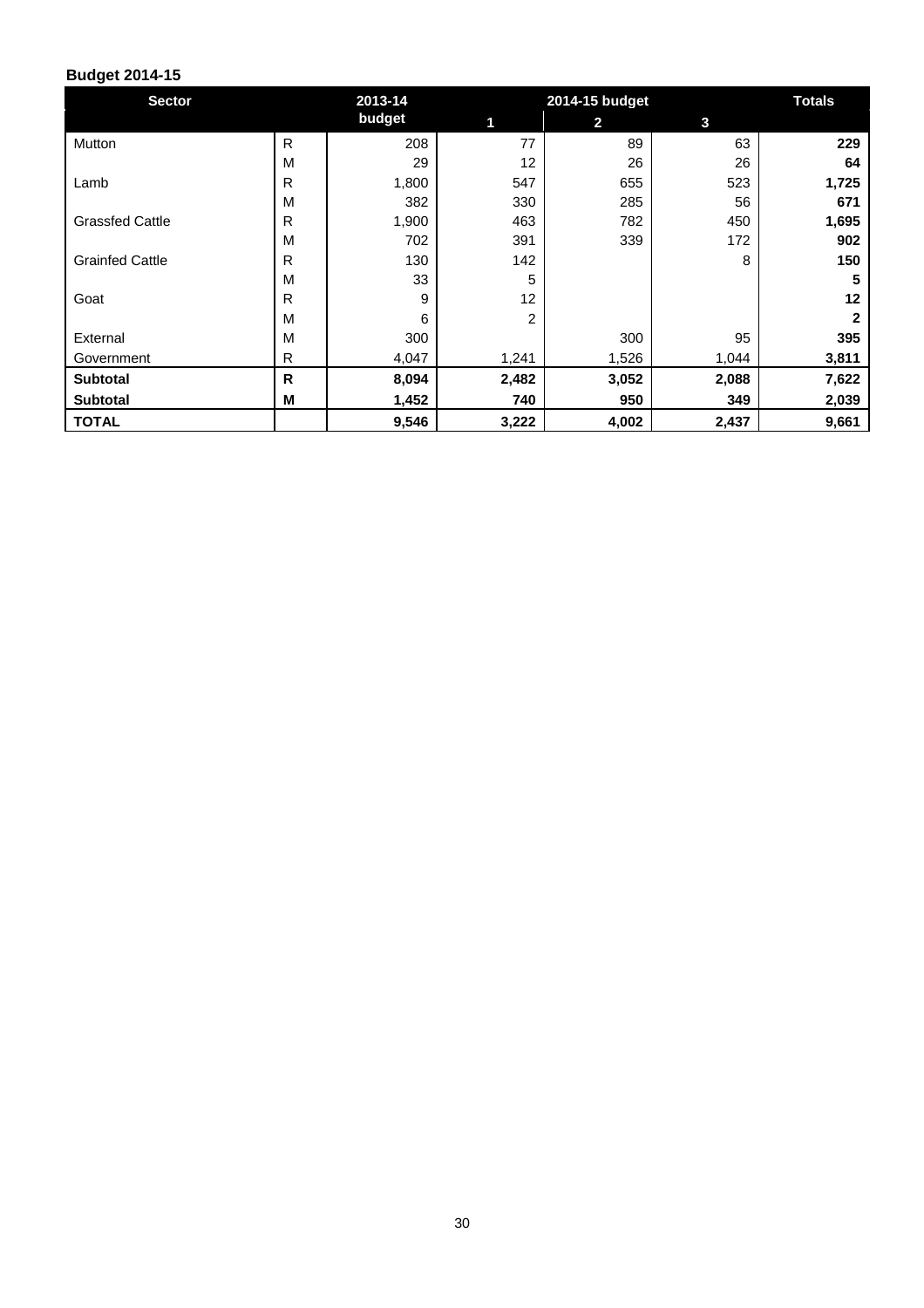# **4. Supporting industry integrity and sustainability**

# **4.1 Support on-farm environmental sustainability**

As custodian of a significant proportion of Australia's land mass, the livestock industry is an important manager of vital natural resources. The way in which these natural resources are managed will influence the ongoing success and reputation of industry. In 2014-15, MLA will invest in refining and localising existing knowledge to enhance natural resources; new techniques for controlling major weed species; continued funding to the Invasive Animals CRC for commercial testing and roll-out of new controls for feral pigs, rabbits and wild dogs; trialling and refining a self-assessment tool for environmental management; and strategies to enhance the environmental management of feedlots. The integrated nature of climate change challenges means a strategic and multi-faceted response strategy must be adopted across the entire supply chain and MLA will continue projects funded jointly with the Australian Government to reduce greenhouse gas emissions and assist farmers to adapt to increasingly variable climates.

| <b>Strategy</b>                    | <b>Key initiatives</b>                                                                                              | 2013-14<br>budget | 2014-15<br>budget |
|------------------------------------|---------------------------------------------------------------------------------------------------------------------|-------------------|-------------------|
| 1. Natural<br>resource             | Develop new pasture and animal management systems to<br>1.<br>enhance natural resources and reduce off-farm impacts | 2,876             | 1,348             |
| management                         | Develop strategies to minimise off-site impacts of manure and<br>2.<br>effluent in feedlots                         | 28                | 88                |
| 2. Responding to<br>climate change | Develop adaptation strategies to climate change to improve<br>1.<br>resilience of production systems                | 669               | 255               |
|                                    | Develop mitigation strategies to reduce greenhouse gas<br>2.<br>emissions (GHG)                                     | 3,574             | 2,993             |
|                                    |                                                                                                                     | 7.147             | 4.684             |

#### **Key milestones**

- Documented evidence indicating 10,000ha of perennial summer weed infected areas in southern Australia are under best management during the 2014-15 control season
- Implementation of Parkinsonia control in northern Australia with the registration and commercialisation process underway for a bioherbicide and looper caterpillars released at six locations
- Release of starter colonies of the dung beetle *O.Vacca* at three sites across southern Australia, and commencement of mass rearing of *O. Vacca* and *B. Bubalus* with collaborators for public releases in spring 2015
- Development of a strategy for investment in climate adaptation with contracting of two significant projects
- Incidence of heat stress events in Australian feedlots for a range of future climate variability scenarios established and reported to industry
- Benefit of lignite as an ameliorant for feedlot manure nitrogen-based GHG emissions established and reported to industry

| <b>Sector</b>          |   | 2013-14 | 2014-15 budget |       | <b>Totals</b> |
|------------------------|---|---------|----------------|-------|---------------|
|                        |   | budget  | 1              | 2     |               |
| Mutton                 | R | 96      | 25             | 32    | 57            |
| Lamb                   | R | 1,065   | 165            | 457   | 622           |
| <b>Grassfed Cattle</b> | R | 1,449   | 467            | 479   | 946           |
| <b>Grainfed Cattle</b> | R | 660     | 44             | 416   | 460           |
| External               | M | 608     | 34             | 480   | 514           |
| Government             | R | 3,269   | 701            | 1,384 | 2,085         |
| <b>Subtotal</b>        | R | 6,539   | 1,402          | 2,768 | 4,170         |
| <b>Subtotal</b>        | M | 608     | 34             | 480   | 514           |
| <b>TOTAL</b>           |   | 7,147   | 1,436          | 3,248 | 4,684         |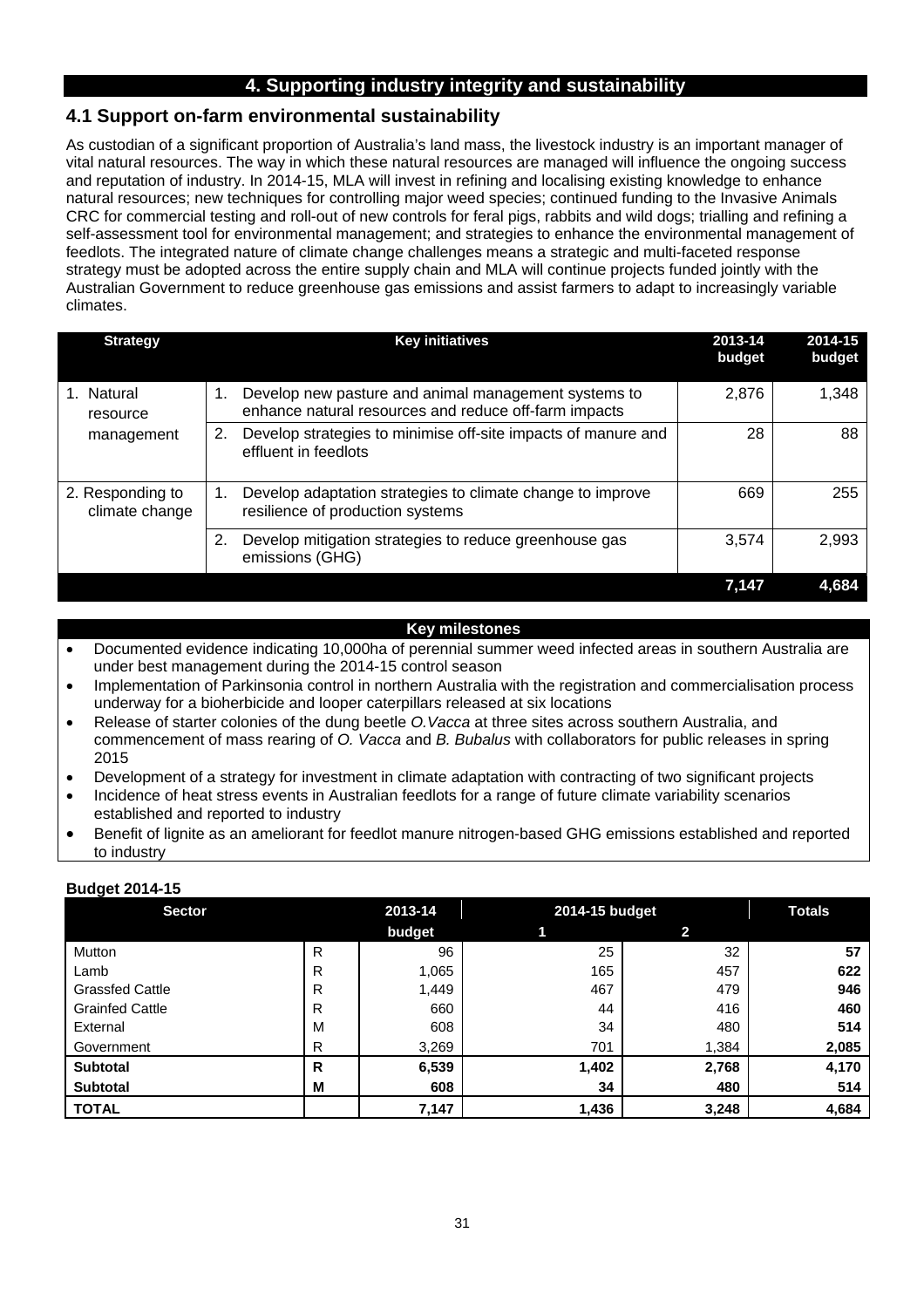# **4. Supporting industry integrity and sustainability**

# **4.2 Support off-farm environmental sustainability**

The Australian red meat industry is an important custodian of vital natural resources. MLA and the Australian Meat Processor Corporation (AMPC) collaborate in this RD&E program to improve understanding of the natural resource base, apply strategies to identify, mitigate and manage the impact of manufacturing on the environment, reduce resource costs, and identify, capture and implement beneficial effects and practices. In 2014-15, through the MLA Donor Company and the collaborative innovation strategies program, MLA will focus on the identification, development and implementation of opportunities to reduce energy and water consumption, and improvement of waste management to minimise environmental impact. Dissemination of R&D outcomes and a strong emphasis on adoption, extension, and capability-building will also be a fundamental part of the sustainability strategy. MLA will continue to support AMPC in environmental initiatives in mitigation of greenhouse gas emissions, environmental benchmarking, waste management, and water and energy efficiency.

| <b>Strategy</b>                                                                                                                                                                                       | <b>Key initiatives</b>                                                                                                                                                                                                                                                                                                                | 2013-14<br>budget                              | 2014-15<br>budget |
|-------------------------------------------------------------------------------------------------------------------------------------------------------------------------------------------------------|---------------------------------------------------------------------------------------------------------------------------------------------------------------------------------------------------------------------------------------------------------------------------------------------------------------------------------------|------------------------------------------------|-------------------|
| 1. Research to improve resource<br>use efficiency                                                                                                                                                     | 1. Identify and validate energy efficiency<br>opportunities<br>2. Develop waste-to-energy opportunities for meat<br>processors<br>3. Identify opportunities for minimising water use<br>and increase water reuse and recycling in the<br>processing sector                                                                            |                                                |                   |
| 2. Develop technologies, tools and<br>procedures that contribute to<br>improved waste management<br>systems and value add to waste<br>products                                                        | 1. Identify and develop alternative wastewater<br>treatment technologies with a reduced<br>environmental footprint<br>2. Review opportunities for value adding from waste,<br>as well as recycling waste material                                                                                                                     |                                                |                   |
| 3. Develop mitigation strategies to<br>reduce greenhouse gas<br>emissions                                                                                                                             | 1. Assess and improve methods to measure GHG<br>emissions<br>2. Develop industry tools and document best<br>practice to monitor GHG emissions<br>3. Identify and develop new approaches to reduce<br>GHG emissions and study and disseminate the                                                                                      |                                                |                   |
| 4. Engaging industry stakeholders<br>to demonstrate environmental<br>stewardship and to respond to<br>emerging regulatory and market                                                                  | optimisation of processes to minimise the industry<br>carbon footprint<br>1. Engage in regular industry wide environmental<br>benchmarks to demonstrate commitment to<br>continuous improvement                                                                                                                                       | MDC and AMPC funded initiatives managed by MLA | VIDC only         |
| requirements<br>5. Improving industry capability,<br>knowledge and adoption of new<br>technologies and processes to<br>achieve sustainable resource<br>management and adaptation to<br>climate change | 1. Increase processor awareness of commercial<br>opportunities from recent R&D<br>2. Create and develop vehicles to provide industry<br>with the information, guidelines and tools to<br>implement processes and technologies to<br>manage waste more efficiently, with emphasis on<br>waste water and related fugitive GHG emissions |                                                |                   |
|                                                                                                                                                                                                       | 3. IP management, monitoring, evaluation, and<br>reporting of off-farm R&D<br>4. Support processing sector innovation networks                                                                                                                                                                                                        | 75<br>MDC/<br><b>AMPC</b><br>funded            |                   |
| 9. AMPC managed initiatives                                                                                                                                                                           | 1. AMPC funded and managed initiatives that are<br>aligned to the strategic direction outlined on this<br>page                                                                                                                                                                                                                        | 2,219<br>2,294                                 | 930<br>930        |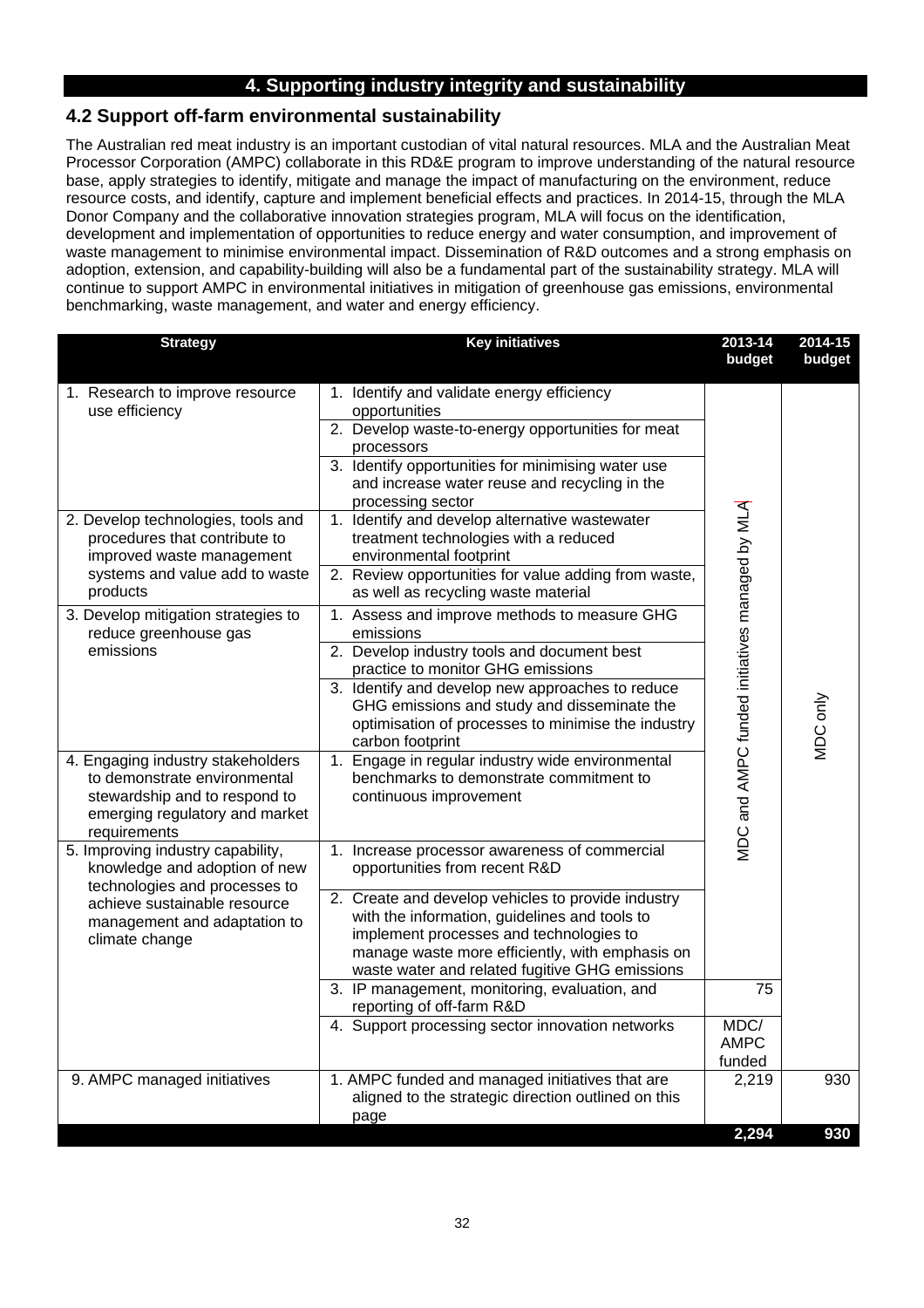## **Key milestones**

The following milestones relate to MDC funded projects only:

- New technologies or processes capable of reducing the total electricity usage for meat plants by 2 per cent are defined and/or validated
- New technologies or processes capable of reducing abattoir town water consumption by 2 per cent are demonstrated and/or validated
- At least two off-farm pre-commercialisation innovations have achieved at least 80 per cent of their annual adoption strategy targets

| <b>Sector</b> | 2013-14 |        | 2014-15 budget | <b>Totals</b> |
|---------------|---------|--------|----------------|---------------|
|               |         | budget |                |               |
| Processor     | R       | 1.147  | 465            | 465           |
| Government    | R       | .147   | 465            | 465           |
| <b>TOTAL</b>  |         | 2,294  | 930            | 930           |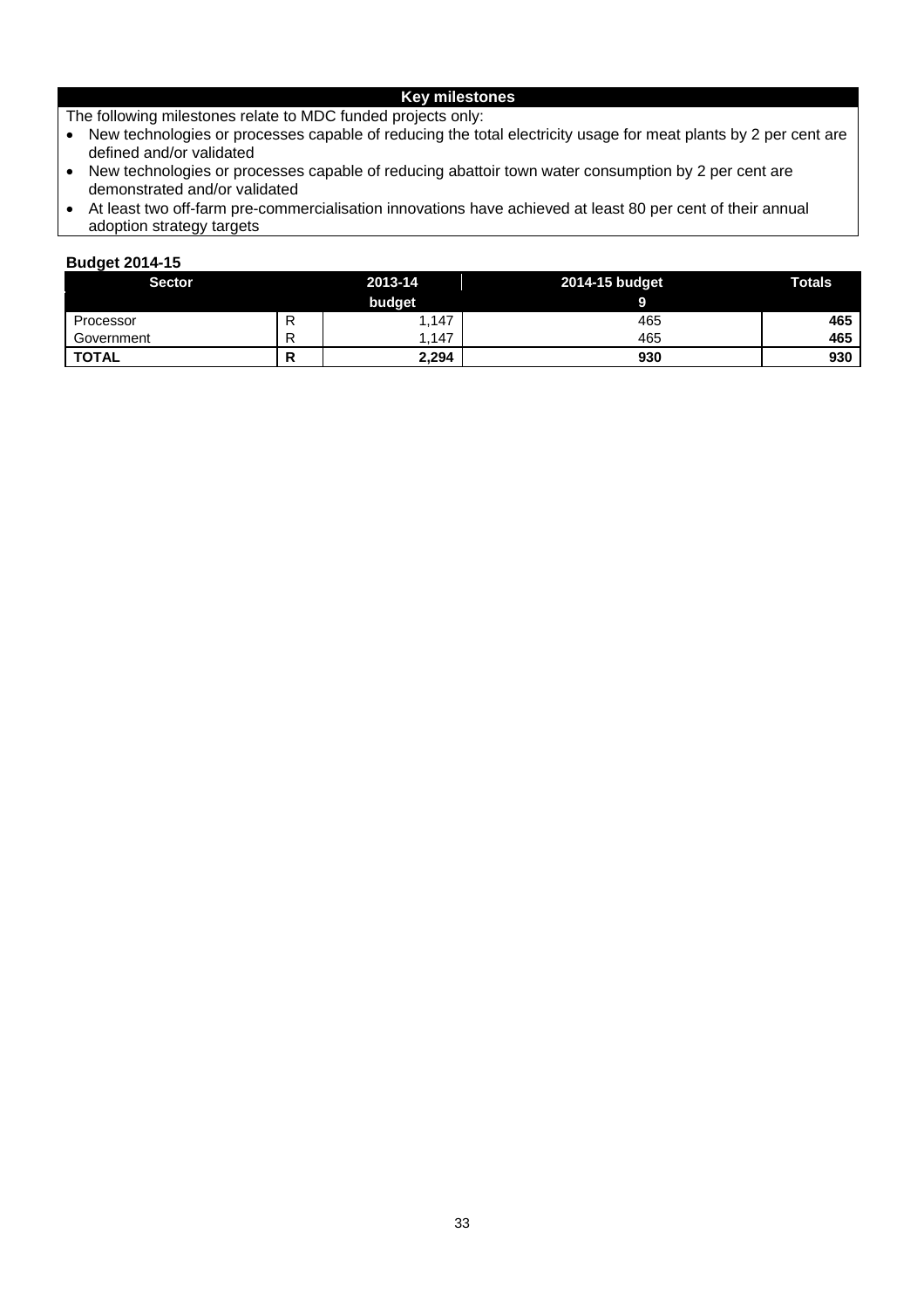# **4. Support industry integrity and sustainability**

#### **4.3 Support industry to make continued improvement in animal welfare without reducing productivity levels**

Community expectations around animal welfare standards for food-producing animals have increased in Australia and overseas markets. Under this objective, MLA's R&D will focus on improving the welfare of livestock raised, and handled in Australia; minimising the potential for market access being disrupted; addressing consumer and regulatory concerns with evidence based science that will facilitate informed policy decisions; and enabling industry to respond quickly to emerging issues. In 2014-15, projects will be initiated to address priorities arising from a new five-year plan, including the investigation of needleless injectors for applying analgesics. Animal welfare standards will continue to be promoted and measured on-farm and at processing establishments.

| <b>Strategy</b>                                                           | <b>Key initiatives</b>                                                                                        | 2013-14<br>budget | 2014-15<br>budget |
|---------------------------------------------------------------------------|---------------------------------------------------------------------------------------------------------------|-------------------|-------------------|
| Manage and improve livestock<br>welfare to meet community<br>expectations | Improve animal welfare on farms<br>Investigate and improve the<br>management of key feedlot welfare<br>issues | 1,763<br>965      | 1.474<br>1,236    |
|                                                                           |                                                                                                               | 2,728             | 2.710             |

#### **Key milestones**

- Uptake and use of the polled gene marker test by 10 Brahman bull breeders
- Evaluation and monitoring of MLA co-funded predator control projects within the IACRC
- Euthanasia guidelines for feedlot cattle developed and series of workshops to introduce them to industry completed
- Significant progress towards commercial release of an alternative to surgical spaying of cattle
- One new practical product that gives pain relief for castration developed

| <b>Sector</b>          | 2013-14 |        | 2014-15 budget | <b>Totals</b> |
|------------------------|---------|--------|----------------|---------------|
|                        |         | budget |                |               |
| Mutton                 | R       | 28     | 23             | 23            |
| Lamb                   | R       | 682    | 603            | 603           |
| <b>Grassfed Cattle</b> | R       | 171    | 111            | 111           |
| <b>Grainfed Cattle</b> | R       | 483    | 618            | 618           |
| Government             | R       | .364   | 1,355          | 1,355         |
| <b>TOTAL</b>           | R       | 2,728  | 2,710          | 2,710         |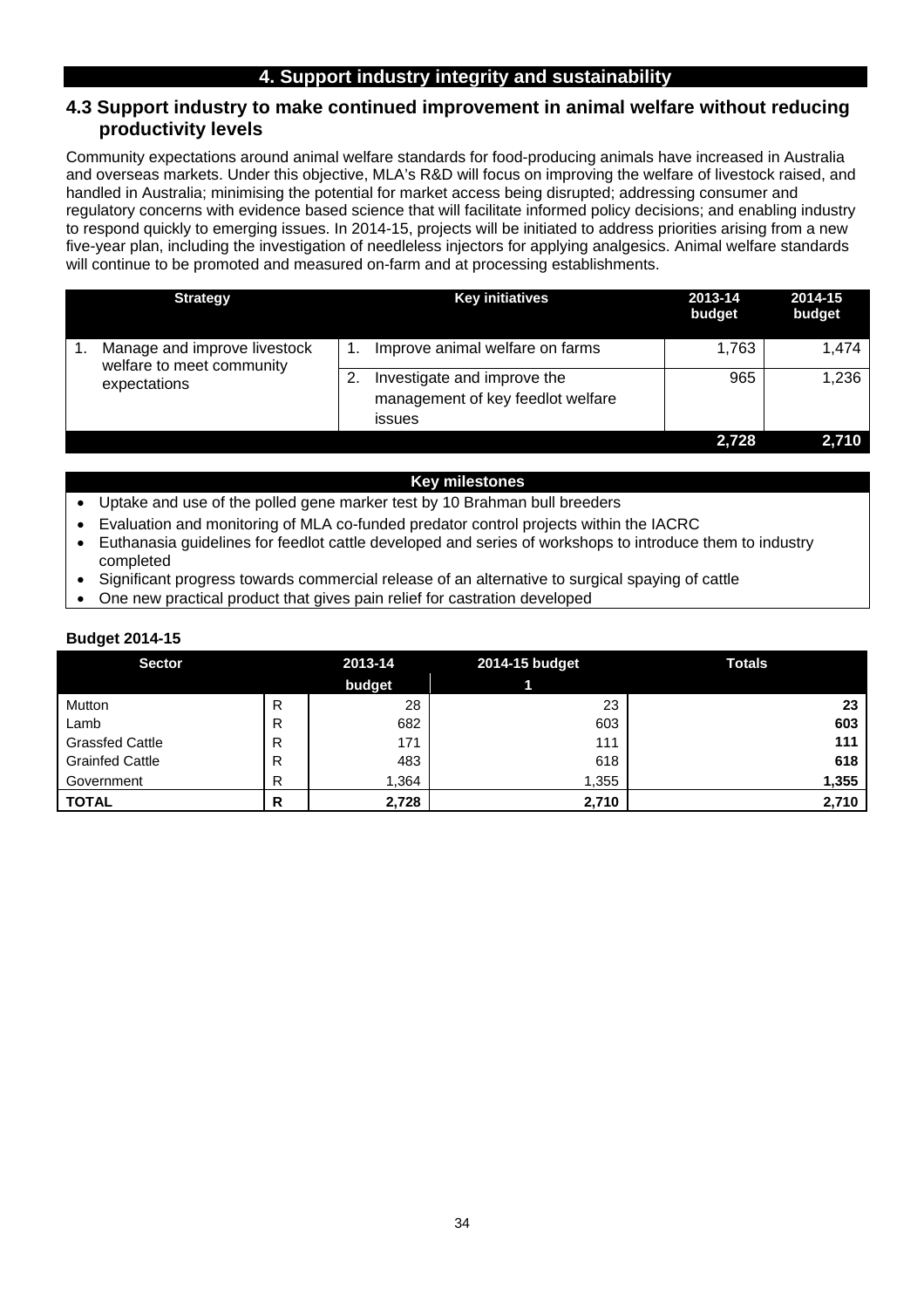# **4. Supporting industry integrity and sustainability**

# **4.4 Support industry's effective engagement with the community**

Interest in the ethics of food production is gaining momentum both within Australia and overseas, particularly around animal welfare and environmental sustainability. The Australian public are generally supportive of industry and have a high level of trust in the beef and lamb industry and particularly in Australian livestock producers. However increased media and social media focus on animal welfare and the environmental impact of beef and lamb production threatens confidence in our industry. To reinforce the existing community trust that our industry is an ethical and responsible custodian of livestock, land and resources, the community engagement program will support industry representative bodies and individual producers to authentically communicate the integrity of livestock production practices throughout the supply chain and the commitment of the industry to improvements based on solid scientific underpinning.

| <b>Strategy</b>                                                                                                            | <b>Key initiatives</b>                                                                                                                                                                                                                  | 2013-14<br>budget | 2014-15<br>budget |
|----------------------------------------------------------------------------------------------------------------------------|-----------------------------------------------------------------------------------------------------------------------------------------------------------------------------------------------------------------------------------------|-------------------|-------------------|
| Support the industry<br>1.<br>to maintain the<br>community's trust<br>and confidence in                                    | Build knowledge in the community by partnering with relevant<br>1.<br>events to engage with thought leaders and the wider public in<br>the food and sustainability space as well as create standalone<br>events to promote the industry | 351               | 227               |
| the integrity and<br>ethics of the<br>Australian red meat<br>industry by building<br>knowledge and<br>providing experience | 2.<br>Develop and promote targeted resources for primary,<br>secondary and tertiary education facilities that deliver<br>balanced messaging that is valued by teachers and utilised by<br>students                                      | 255               | 217               |
|                                                                                                                            | 3.<br>The central platform for communicating industry sustainability<br>to the community, customers and thought leaders, Target 100<br>will continue to be supported by social media, advertising,<br>events and public relations       | 1,184             | 1,092             |
|                                                                                                                            | Undertake community research and monitor media and social<br>4.<br>media to stay ahead of emerging community concerns about<br>beef and lamb production in order to facilitate opportunities for<br>industry                            | 114               | 94                |
| 2. Equip and empower<br>producers and their<br>representatives to                                                          | Prepare research-based print and online materials and<br>1.<br>develop platforms to equip the industry to promote and<br>respond on key environment and animal welfare issues                                                           | 48                | 261               |
| build our industry's<br>reputation through<br>facts and<br>engagement                                                      | 2. Central to the community engagement strategy is to equip and<br>empower producers and their representatives to build our<br>industry's reputation through social media, events and media                                             | 362               | 276               |
|                                                                                                                            |                                                                                                                                                                                                                                         | 2,314             | 2,167             |

#### **Key milestones**

- Increase engagement in Target 100 by 10 per cent through the key platforms of the website, social media channels and events
- 300 producers actively engaged in industry advocacy activities utilising MLA-developed resources
- Percentage of consumers stating they are reducing red meat consumption due to perceived animal welfare reasons is below 5 per cent
- Percentage of consumers stating they are reducing red meat consumption due to perceived environmental reasons is below 5 per cent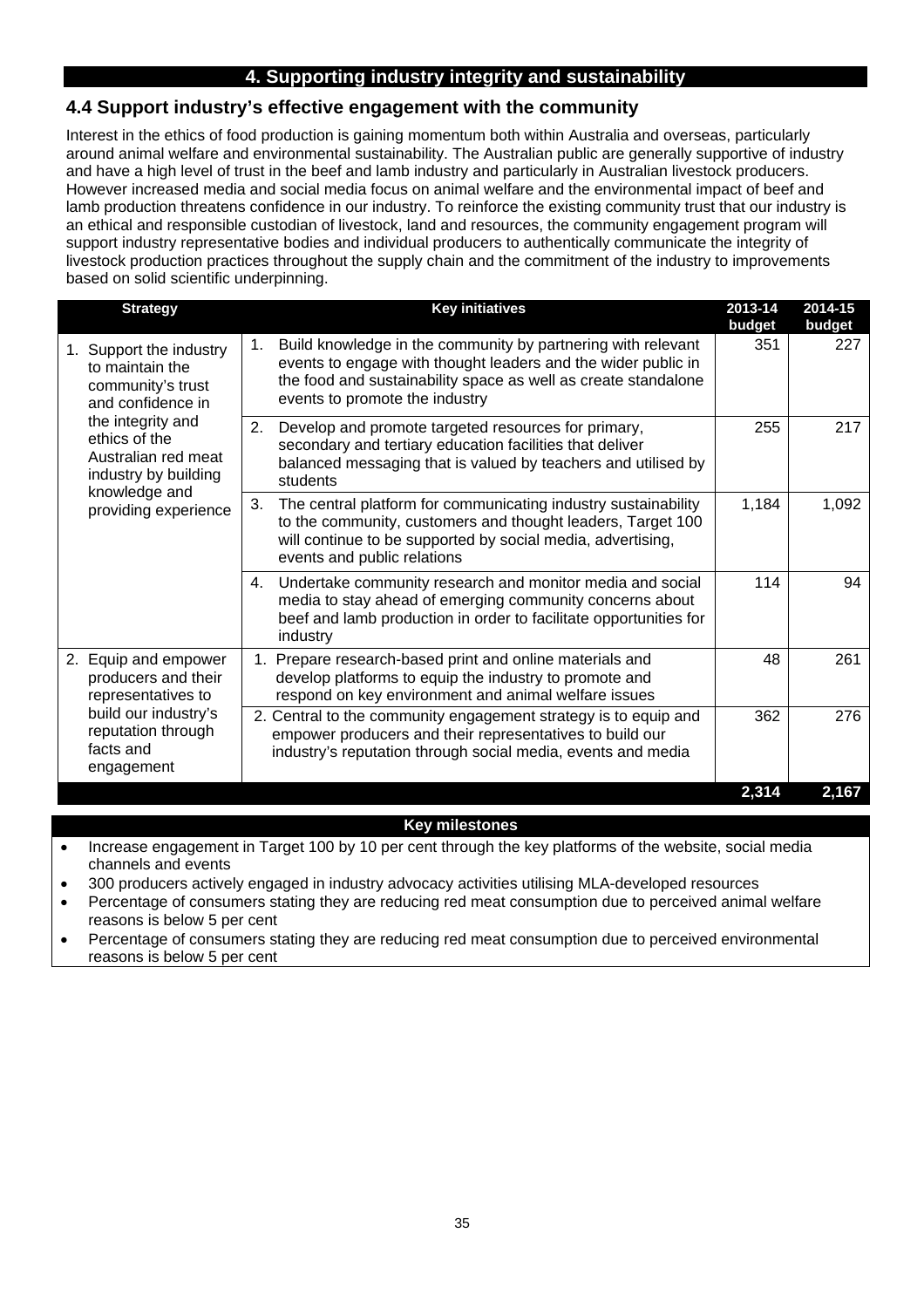| <b>Sector</b>          | 2013-14      |        | 2014-15 budget |                | <b>Totals</b> |
|------------------------|--------------|--------|----------------|----------------|---------------|
|                        |              | budget | 1              | $\overline{2}$ |               |
| Mutton                 | $\mathsf{R}$ | 6      | 5              |                | 6             |
|                        | M            | 40     | 30             | 6              | 36            |
| Lamb                   | R            | 23     | 19             | 4              | 23            |
|                        | M            | 554    | 339            | 69             | 408           |
| <b>Grassfed Cattle</b> | R            | 116    | 96             | 20             | 116           |
|                        | M            | 1,058  | 749            | 355            | 1,104         |
| <b>Grainfed Cattle</b> | R            | 11     | 9              | $\overline{2}$ | 11            |
|                        | M            | 204    | 133            | 28             | 161           |
| Processor              | R            | 24     | 20             | 4              | 24            |
|                        | M            | 98     | 81             | 17             | 98            |
| Government             | R            | 180    | 149            | 31             | 180           |
| Subtotal               | R            | 360    | 298            | 62             | 360           |
| <b>Subtotal</b>        | M            | 1,954  | 1,332          | 475            | 1,807         |
| <b>TOTAL</b>           |              | 2,314  | 1,630          | 537            | 2,167         |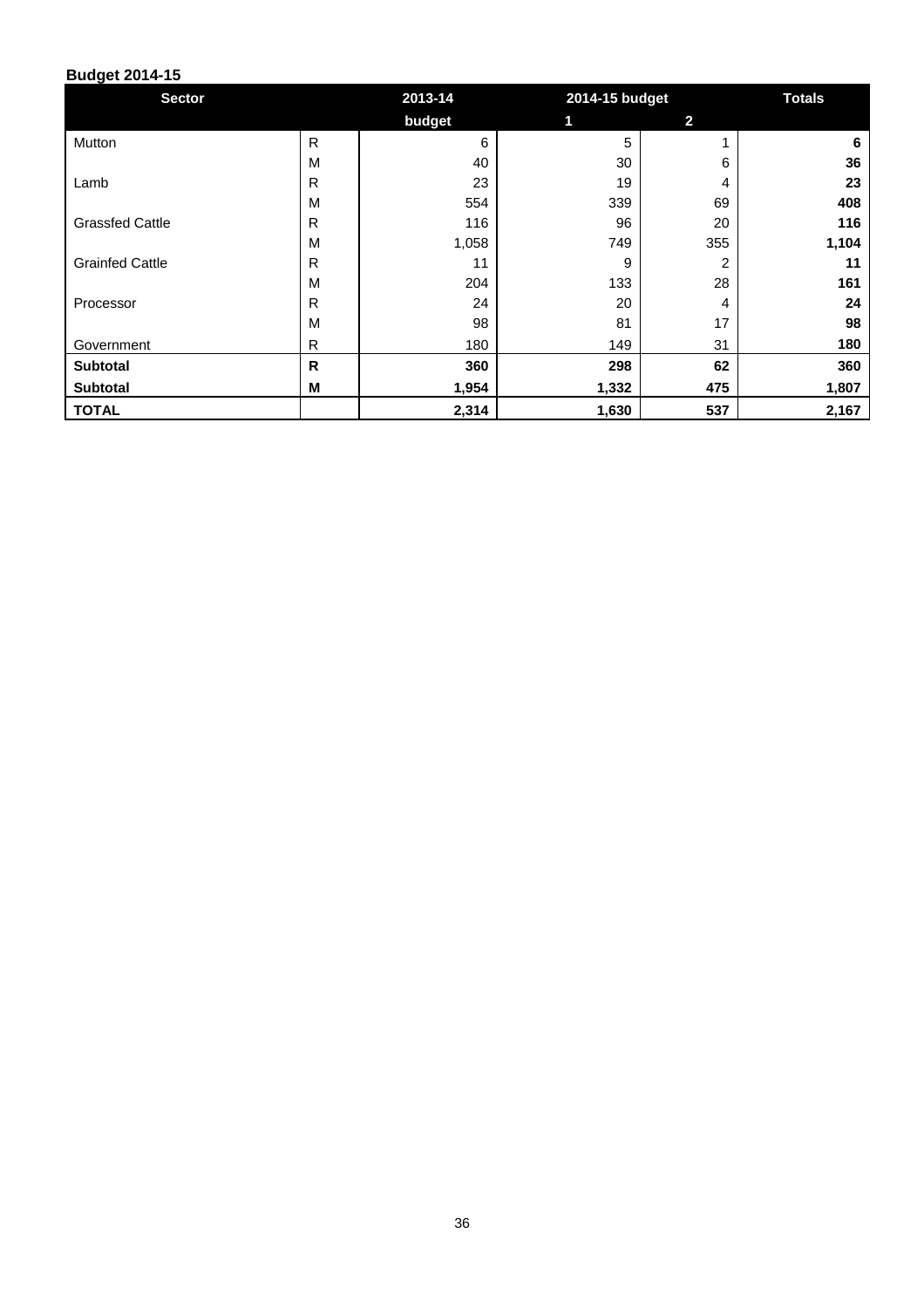# **4. Supporting industry integrity and sustainability**

# **4.5 Develop sustainable innovation capability in the industry and its service providers**

A culture of innovation is critical for the red meat industry to be sustainable. This will only occur if supply chains, organisations and the people within them have the necessary capabilities to grow, sustain and measure innovation. In 2014-15, via the MLA Donor Company, MLA will focus on delivering the collaborative innovation strategies program so as to specifically address the need for integrated and long term innovation capabilities, both at the enterprise level and throughout the supply chain. In 2014-15, MLA will also have the opportunity to collaborate with DAFWA on a number of major supply chain programs in both beef and sheepmeat sectors as part of their Royalties for Regions program. MLA will continue to collaborate with meat processors and the Australian Meat Processor Corporation to address targeted capability gaps such as enhancing science and technical skills within processing enterprises; supporting the development and adoption of new knowledge and technology innovations; increasing general innovation skills within enterprises/supply chains; and ensuring long-term R&D capability is available in required disciplines within the R&D provider community.

| <b>Strategy</b>                                                                          | <b>Key initiatives</b>                                                                                                                                              | 2013-14<br>budget                                       | 2014-15<br>budget |
|------------------------------------------------------------------------------------------|---------------------------------------------------------------------------------------------------------------------------------------------------------------------|---------------------------------------------------------|-------------------|
| 1. Work with stakeholders to<br>promote opportunities for                                | Attract and retain professionals to address<br>1.<br>agreed industry capability gaps                                                                                |                                                         | 126               |
| innovative people and processes<br>across the industry                                   | 2.<br>Develop programs to showcase industry<br>opportunities and career paths to attract<br>required disciplines from tertiary institutions<br>and other industries | funded initiatives<br>managed by MLA<br>and AMPC<br>MDC |                   |
|                                                                                          | 3.<br>Explore indigenous engagement and<br>employment opportunities                                                                                                 |                                                         |                   |
|                                                                                          | $\mathbf{4}$ .<br>Deliver the collaborative innovation<br>strategies program                                                                                        | MDC only                                                | MDC only          |
|                                                                                          | 5.<br>Develop and deliver targeted supply chain<br>capability building programs                                                                                     | 150                                                     | 200               |
| 2. Collaborate with industry to                                                          | Industry skills development programs<br>1.                                                                                                                          | MDC/<br><b>AMPC</b>                                     |                   |
| implement professional and skills<br>development programs                                | 2.<br>Processor scholarship and network<br>programs                                                                                                                 | funded                                                  |                   |
|                                                                                          | 3.<br>Producer leadership training, scholarships<br>and placement programs                                                                                          | 56                                                      | 56                |
|                                                                                          | Deliver the professional development<br>4.<br>program as part of collaborative innovation<br>strategies program                                                     | MDC only                                                | MDC only          |
| 3. Support the development of<br>essential science, research,<br>technical and extension | Build professional capability and scientific<br>1.<br>knowledge of RD&E providers in key on farm<br>discipline                                                      | 940                                                     | 946               |
| capabilities                                                                             | 2.<br>Build capability and knowledge of science<br>and technology service providers in key off-<br>farm disciplines                                                 | MDC/<br><b>AMPC</b><br>funded                           |                   |
| 9. AMPC managed initiatives                                                              | 1.<br>AMPC funded and managed initiatives that<br>are aligned to the strategic direction outlined<br>on this page                                                   | 1,790                                                   | 3,968             |
|                                                                                          |                                                                                                                                                                     | 2,936                                                   | 5,296             |

#### **Key milestones**

Initiate strategic investments developed from the education pipeline review and business plan

All collaborative innovation partners meet at least 80 per cent of their documented innovation strategy KPIs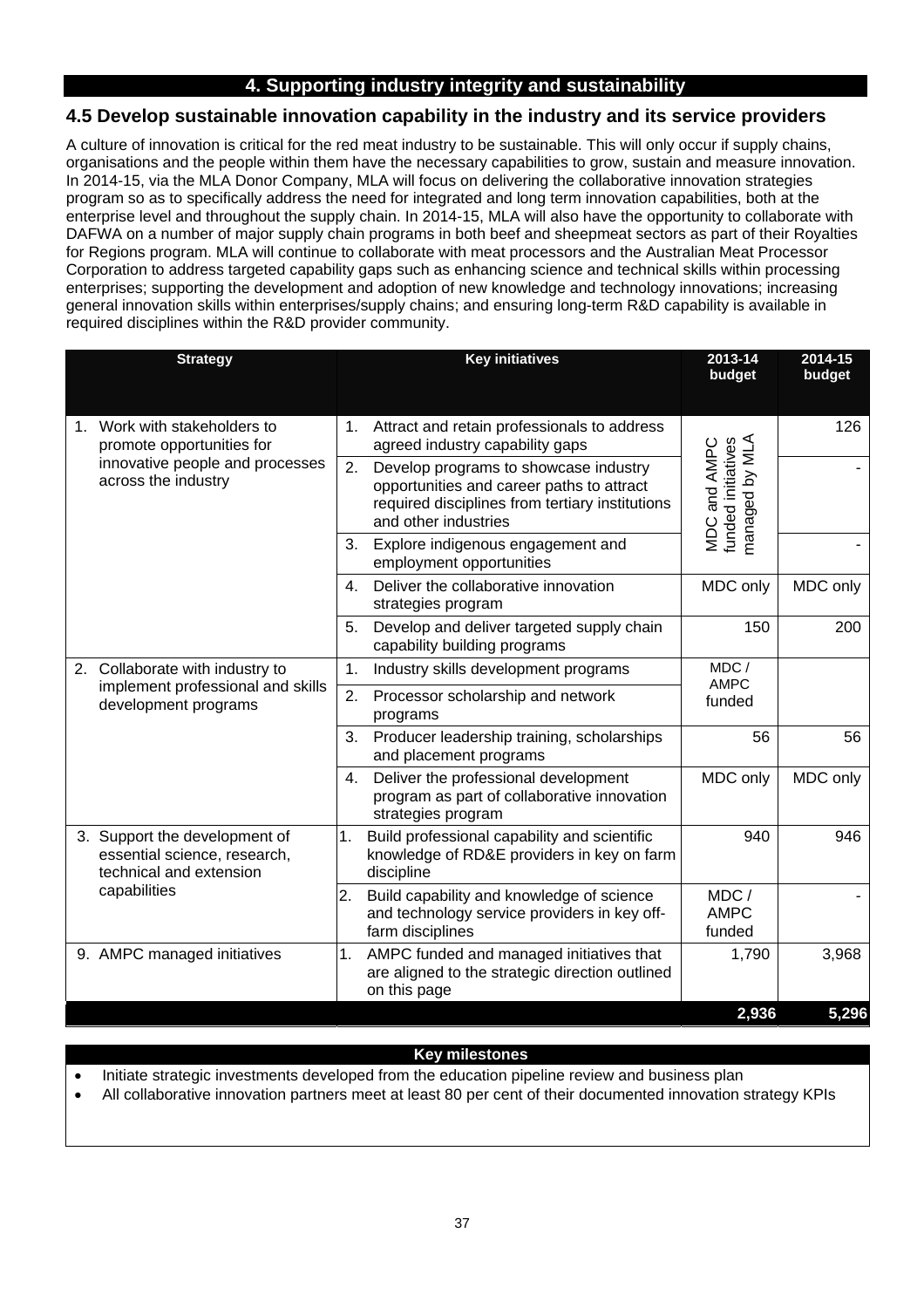| <b>Sector</b>          |   | 2013-14 |     |              | 2014-15 budget |       | <b>Totals</b> |
|------------------------|---|---------|-----|--------------|----------------|-------|---------------|
|                        |   | budget  |     | $\mathbf{2}$ | 3              | 9     |               |
| Mutton                 | R | 28      | 12  |              | 23             |       | 35            |
| Lamb                   | R | 204     | 53  |              | 158            |       | 211           |
| <b>Grassfed Cattle</b> | R | 187     | 53  |              | 151            |       | 204           |
| <b>Grainfed Cattle</b> | R | 149     | 13  | 28           | 138            |       | 179           |
| Processor              | R | 895     | 32  |              |                | 1,984 | 2,016         |
| Goat                   | R | 3       |     |              | 3              |       |               |
| Government             | R | 466. ا  | 163 | 28           | 473            | 1,984 | 2,648         |
| <b>TOTAL</b>           | R | 2,936   | 326 | 56           | 946            | 3,968 | 5,296         |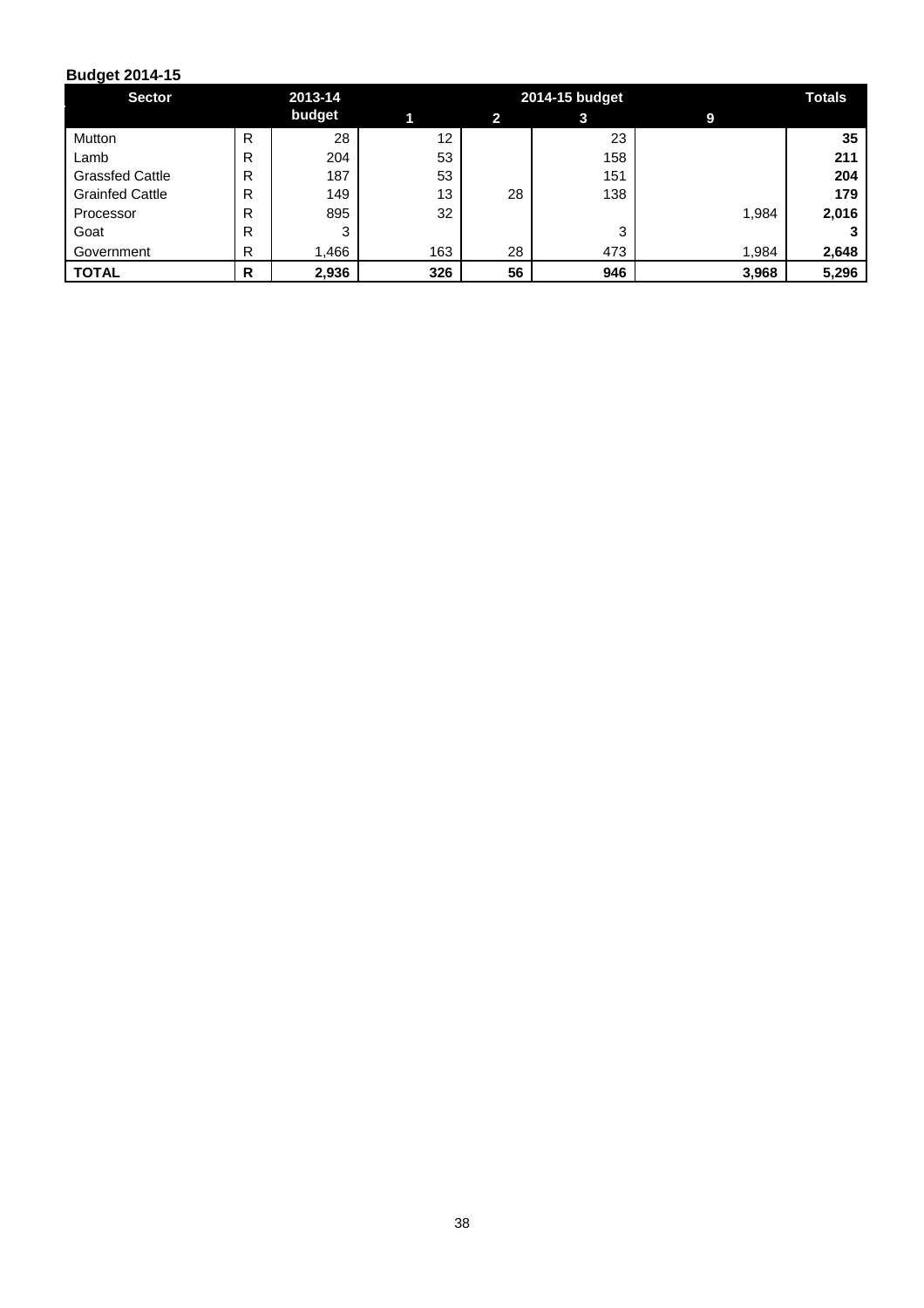#### **6.1 Stakeholder communication and reporting**

As the industry service company, MLA receives significant funds from livestock transaction levies and government contributions. MLA is accountable to a range of stakeholders and must be diligent and transparent in its corporate reporting activities and member services to facilitate easy access to information about the return on investment in MLA R&D and marketing programs. The company also has a range of corporate reporting requirements under MLA's Deed of Agreement with the Australian Government, and the *Corporations Act*. Reporting activities include an annual general meeting, annual report, corporate plan and annual operating plan. Effective and efficient consultation mechanisms with industry are essential to ensure robust strategic insight into MLA's corporate plan and annual operating plans.

| <b>Strategy</b>                                                               | <b>Key initiatives</b>                                                                                                                                                                                    | 2013-14<br>budget | 2014-15<br>budget |
|-------------------------------------------------------------------------------|-----------------------------------------------------------------------------------------------------------------------------------------------------------------------------------------------------------|-------------------|-------------------|
| 1. Delivering best practice<br>corporate reporting                            | 1. Develop a set of corporate publications and an annual<br>general meeting that communicate opportunities for<br>members and meet MLA governance requirements                                            | 642               | 647               |
| 2. Member services and<br>stakeholder engagement                              | Enhance MLA's ability to report to levy payers by<br>1.<br>growing MLA's membership base and improving data<br>collection systems and                                                                     | 492               | 503               |
| 3. Consultation mechanisms<br>to provide strategic input<br>into MLA programs | Consult with producer members through appropriate<br>1.<br>mechanisms to provide strategic insights to MLA to<br>ensure MLA program plans focus on industry priorities<br>and are implemented effectively | 609               | 783               |
|                                                                               |                                                                                                                                                                                                           | 1,743             | 1,933             |

#### **Key milestones**

- MLA annual report achieves a gold award from Australasian Reporting Awards
- Increase MLA membership to 51,000 producers (currently 49,000)
- Member rating for the statement "MLA is easily contactable" increases from 3.7 to 3.8 out of 5
- Effective and efficient consultation mechanisms providing robust input to MLA programs

| Duuyet Zulfrij         |   |         |     |               |                 |       |
|------------------------|---|---------|-----|---------------|-----------------|-------|
| <b>Sector</b>          |   | 2013-14 |     | <b>Totals</b> |                 |       |
|                        |   | budget  |     | $\mathbf{2}$  | 3               |       |
| <b>Mutton</b>          | R | 18      | 6   |               |                 | 18    |
|                        | M | 33      | 11  |               | 13 <sub>1</sub> | 33    |
| Lamb                   | R | 132     | 44  | 34            | 53              | 131   |
|                        | M | 363     | 121 | 94            | 148             | 363   |
| <b>Grassfed Cattle</b> | R | 231     | 93  | 73            | 113             | 279   |
|                        | M | 549     | 216 | 167           | 260             | 643   |
| <b>Grainfed Cattle</b> | R |         |     |               |                 | 5     |
|                        | M | 17      | 6   |               |                 | 17    |
| Goat                   | R |         |     |               |                 |       |
|                        | M |         |     |               |                 |       |
| Government             | R | 389     | 146 | 114           | 177             | 437   |
| <b>Subtotal</b>        | R | 779     | 292 | 228           | 354             | 874   |
| <b>Subtotal</b>        | M | 964     | 355 | 275           | 429             | 1,059 |
| <b>TOTAL</b>           |   | 1,743   | 647 | 503           | 783             | 1,933 |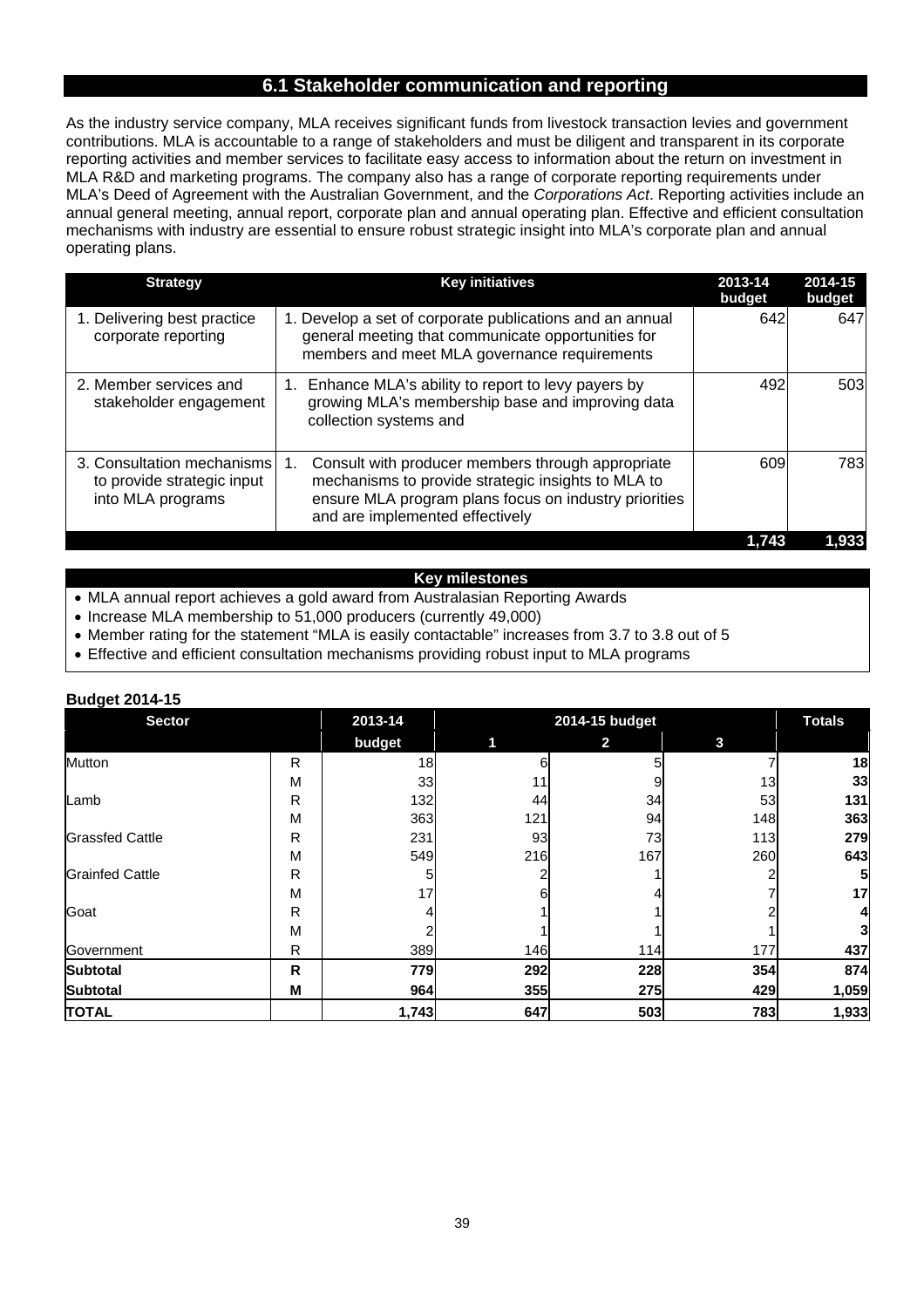# **7.1 Corporate services**

Encompassing the board, executive, finance, legal, human resources, information technology and other MLA funded initiatives, the corporate services business unit provides support services, risk management, governance, budget and planning and reporting functions to MLA management and stakeholders as well as ensuring compliance with statutory and other corporate obligations.

| <b>Strategy</b>                                   | <b>Key initiatives</b>                                                                                                                                                                                                                                            |
|---------------------------------------------------|-------------------------------------------------------------------------------------------------------------------------------------------------------------------------------------------------------------------------------------------------------------------|
| 1. Board and executive                            | 1. The board and executive oversee and determine policies consistent with the<br>company's strategic plan and exercise direction and governance over<br>resources and the way in which the strategies are implemented                                             |
| 2. Finance                                        | 1. Provide accurate, timely and meaningful information to MLA management<br>and stakeholders, manage financial risks, provide support for the budget and<br>planning process and ensure internal controls are in place while effectively<br>supporting operations |
| 3. Human resources and<br>administration          | 1. Provide services throughout the employment lifecycle to realise the full<br>potential of our human resources to deliver value to the industry                                                                                                                  |
| 4. Information technology and<br>library services | 1. Provide infrastructure, applications and applications support to facilitate the<br>pursuit and realisation of organisational strategic objectives                                                                                                              |
| 5. Legal and registry                             | 1. Provide legal advice and support to MLA management. Monitor compliance<br>with statutory and other regulations applicable to MLA's business and<br>interaction with its stakeholders. Manage the member registry.                                              |
| 6. Undistributed costs                            | 1. Cover costs that relate to the company as a whole, but which are not<br>distributed to the key programs, such as insurance, repairs and maintenance<br>and depreciation costs                                                                                  |
| 7. Levy collection                                | 1. Levy collection costs                                                                                                                                                                                                                                          |
| 8. Performance evaluation and<br>benchmarking     | 1. Measure the effectiveness of MLA's programs and the efficiency of services<br>provided via at least three program evaluations in 2014-15 (costs are<br>allocated against programs evaluated)                                                                   |
| 9. Contract Services                              | 1. Provide contract services support to facilitate the negotiation, preparation,<br>administration and execution of contracts in accordance with MLA's contract<br>approval policy                                                                                |

#### **Key milestones**

Clean audit report received

• Internal audit program delivered to the satisfaction of the MLA Audit and Risk Committee

Operation within the framework of the deed of agreement and statutory obligations

| ັ<br><b>Sector</b>     |   | 2013-14 budget | 2014-15 budget |
|------------------------|---|----------------|----------------|
| Mutton                 | R | 88             | 85             |
|                        | M | 95             | 100            |
| Lamb                   | R | 581            | 557            |
|                        | M | 1,607          | 1,591          |
| <b>Grassfed Cattle</b> | R | 762            | 730            |
|                        | M | 3,464          | 3,418          |
| <b>Grainfed Cattle</b> | R | 182            | 175            |
|                        | M | 427            | 426            |
| Goat                   | R | 23             | 22             |
|                        | M | 16             | 16             |
| External               | M | 2,300          | 2,300          |
| Government             | R | 1,635          | 1,569          |
| <b>Subtotal</b>        | R | 3,271          | 3,138          |
| <b>Subtotal</b>        | Μ | 7,910          | 7,853          |
| <b>TOTAL</b>           |   | 11,181         | 10,991         |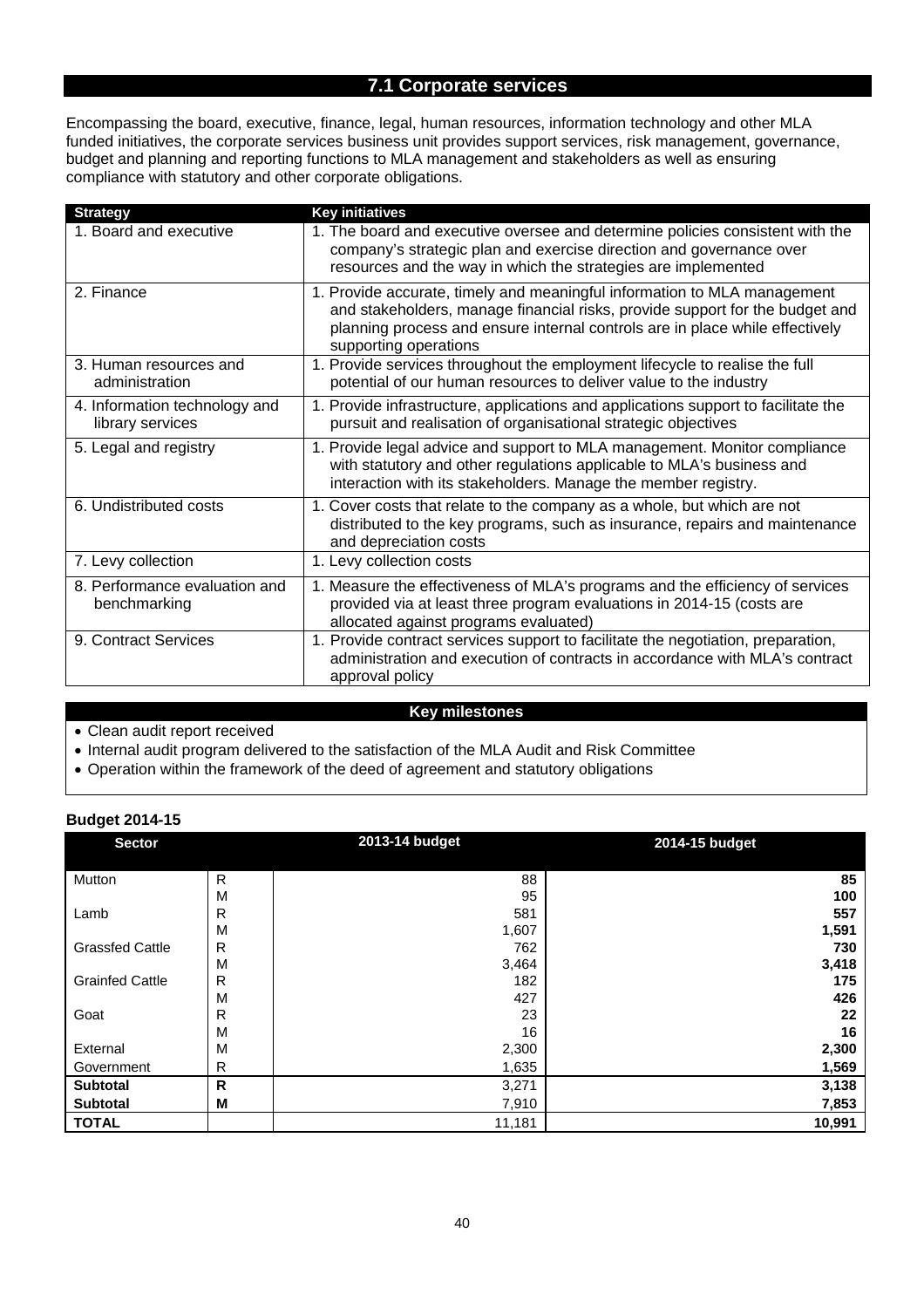## **AUS-MEAT**

AUS-MEAT is an independent company limited by guarantee and jointly owned by the Australian Meat Processor Corporation (AMPC) and MLA. The board is made up of two members from each of the owner organisations and an independent chairman. The funding reflected below is only that injected by MLA, with AMPC making its equal contribution directly to AUS-MEAT. AUS-MEAT operations are split into two areas, the standards division (AUS-MEAT) and the services division (AUS-QUAL). Industry levies are only provided to fund the standards division. All costs incurred by the services division are met from revenues and from previous industry transition capitalisation. The services division is budgeted to be self-funding, as per the original business plan.

|                     |   | 2013-14 | 2014-15 |               |
|---------------------|---|---------|---------|---------------|
| <b>Sector</b>       |   | budget  | budget  | <b>Totals</b> |
| Mutton              | M | 46      | 46      | 46            |
| Lamb                | M | 69      | 69      | 69            |
| <b>Grass Cattle</b> | M | 401     | 401     | 401           |
| <b>Grain Cattle</b> | M | 59      | 59      | 59            |
| <b>TOTAL</b>        | M | 575     | 575     | 575           |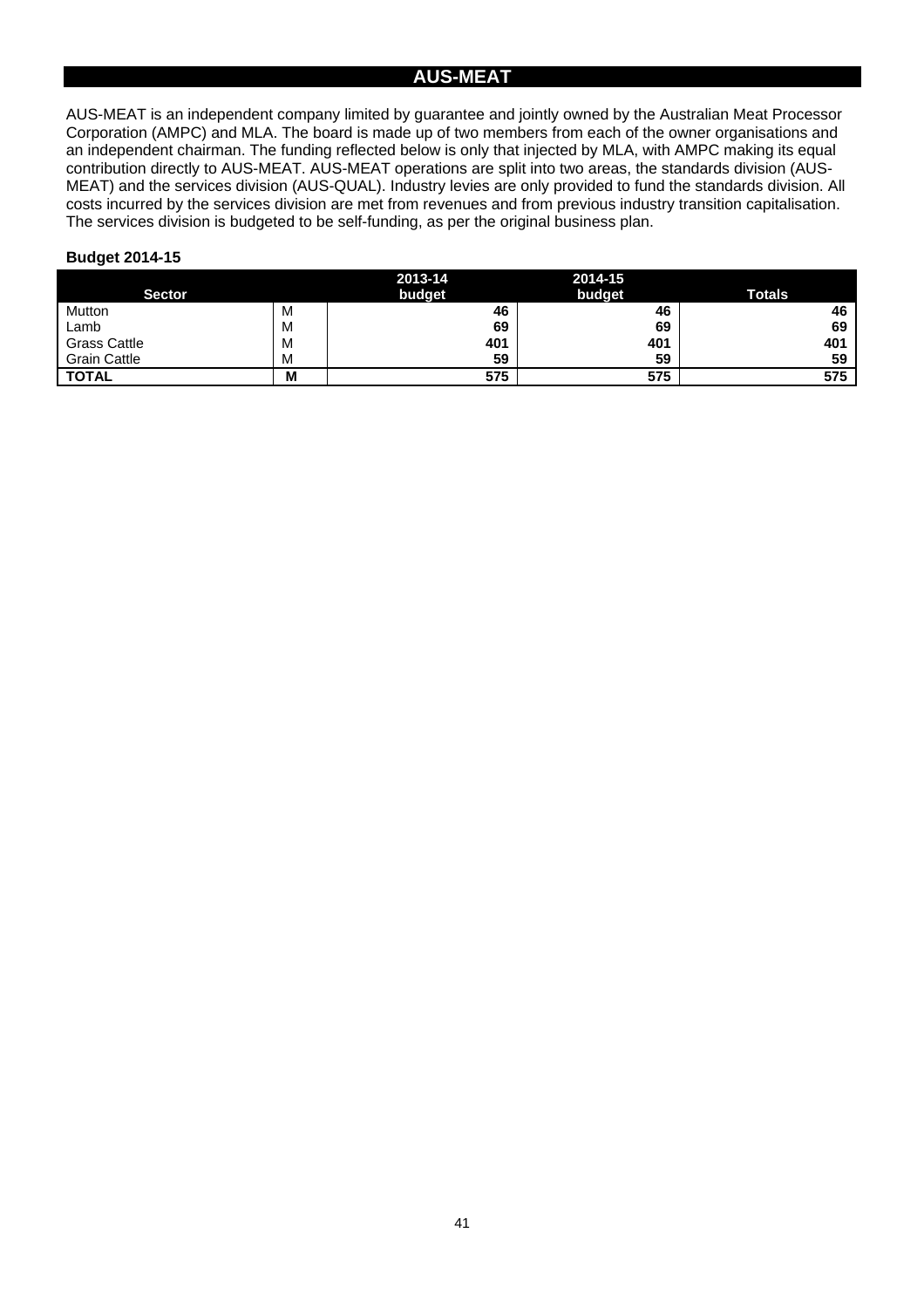#### **MLA Donor Company**

A fully-owned MLA subsidiary, MLA Donor Company Ltd provides a vehicle for attracting voluntary contributions from individual enterprises that share a mutual interest with MLA to co-invest in innovation initiatives that will deliver benefit to the Australian red meat industry. Since its inception in 1999, the MDC (R&D partnership) program has engaged enterprises from all parts of the industry supply chain including processors, value-adders, breed societies, large pastoral companies and technology providers. A specific component of MDC activity relates to plant initiated projects which are co-funded with AMPC and processors. In addition, MDC has also formed international alliances which have assisted in accelerating Australia's access to valuable intellectual property at much lower cost than would otherwise have been possible. Current value of projects in progress within the R&D partnership portfolio is \$130 million with an anticipated total expenditure in 2014-15 of approximately \$30 million. MDC initiatives are clearly integrated with the overall objectives of MLA's five-year *Corporate plan.* In broad terms, the objectives of MDC initiatives include: to significantly increase the level of enterprise investment in innovation in the Australian red meat industry; enhance the outcomes of commercially focused innovation thereby ensuring quantifiable benefit to individual enterprises and ultimately to the industry overall; accelerate the commercialisation of R&D adding to the quantum of innovations available to the industry; and assist the Australian red meat industry to develop an innovation culture and capability.

|    | <b>Strategy and MLA AOP page</b>                                                                                     | <b>Key initiatives</b>                                                                                                                                                                                                                                                                                                                                                   |
|----|----------------------------------------------------------------------------------------------------------------------|--------------------------------------------------------------------------------------------------------------------------------------------------------------------------------------------------------------------------------------------------------------------------------------------------------------------------------------------------------------------------|
| 1. | Develop practices and drive<br>programs that help industry<br>deliver consistent and optimal<br>eating quality (2.1) | 1. Develop, prove and implement technologies and processes to<br>optimise eating quality including Objective Carcase Measurement<br>2. Continue to refine and improve the accuracy of the beef MSA<br>grading model with relevant R&D activities.                                                                                                                        |
| 2. | New products, packaging and<br>value chains (2.3)                                                                    | 1. Development and implementation of global innovation strategies<br>2. Asian market success program<br>3. Value-added product, technology and packaging innovation<br>4. Value adding capability development                                                                                                                                                            |
| 3. | Developing new co-products<br>(2.3)                                                                                  | 1. Facilitated adoption of co-product processes and products<br>2. Development of new co-products value chains                                                                                                                                                                                                                                                           |
| 3. | Increasing productivity on-farm<br>(3.1)                                                                             | 1. Beef Information Nucleus                                                                                                                                                                                                                                                                                                                                              |
| 4. | Processing efficiency (3.2)                                                                                          | 1. Processing automation<br>2. Manual assist devices                                                                                                                                                                                                                                                                                                                     |
| 5. | Improving animal health and<br>bio-security (3.4)                                                                    | 1. Maintain Australia's favourable disease status by enhancing on-farm<br>and national/state/territory level bio-security/ surveillance programs<br>through collaborative projects; and investing in development of<br>alternative practices to address key risks                                                                                                        |
|    | 6. Support off-farm environmental<br>sustainability (4.2)                                                            | 1. Research to improve resource use efficiency<br>2. Develop technologies, tools and procedures that contribute to<br>improved waste management systems and value add to waste<br>products<br>3. Improving industry capability, knowledge and adoption of new<br>technologies and processes to achieve sustainable resource<br>management and adaption to climate change |
| 7. | Support industry to make<br>continued improvement in<br>animal welfare without reducing<br>productivity levels (4.3) | 1. Develop replacements for aversive procedures<br>2. Develop ways to minimise the pain of aversive procedures                                                                                                                                                                                                                                                           |
| 8. | Collaborative innovation<br>strategies program (4.5)                                                                 | 1. Processors/Exporters/ Brand Owners<br>2. On farm (service providers, producers, feedlots)                                                                                                                                                                                                                                                                             |
| 3. | Supply chain innovation (4.5)                                                                                        | 1. Northern Beef Futures Program<br>2. WA Sheepmeat Business Innovation Program                                                                                                                                                                                                                                                                                          |

#### **Key milestones**

As MDC partnership projects are directly related to delivering against MLA's overall strategic plan, key program deliverables have been included in the relevant milestone sections of this *Annual operating plan.* A key outcome of the MDC programs will be to ensure dissemination and adoption of project outcomes to the broader industry. In 2014-15, quantified measurement of this will be undertaken.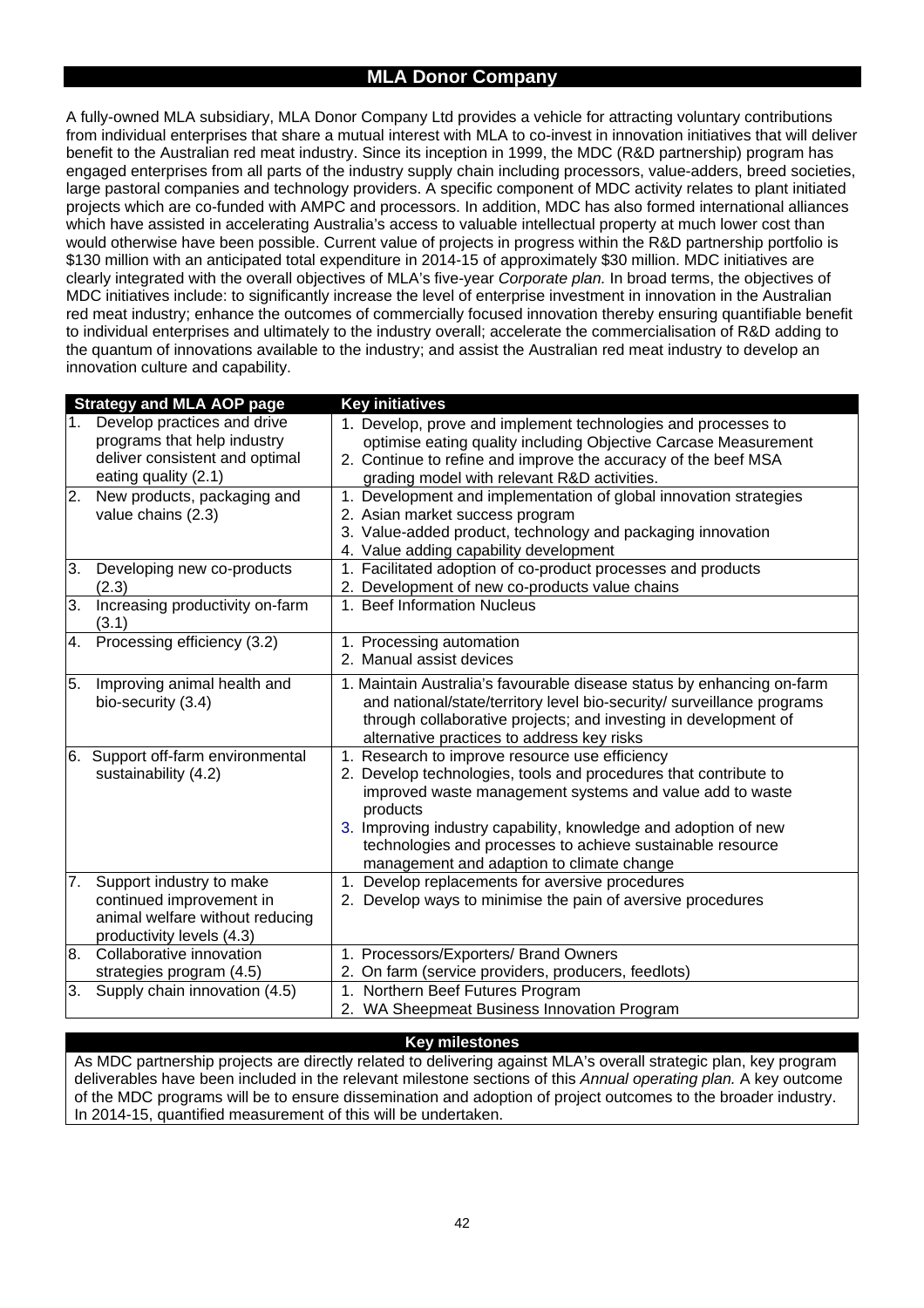| <b>Sector</b>         |             | 2013-14<br>budget | 2014-15 budget | Totals         |
|-----------------------|-------------|-------------------|----------------|----------------|
| Processor<br>External | D<br>ĸ<br>R | 2,400<br>9,600    | 6,000<br>8,000 | 6,000<br>8,000 |
| Government            | D           | 12,000            | 14,000         | 14,000         |
| <b>TOTAL</b>          | D<br>n      | 24,000            | 28,000         | 28,000         |